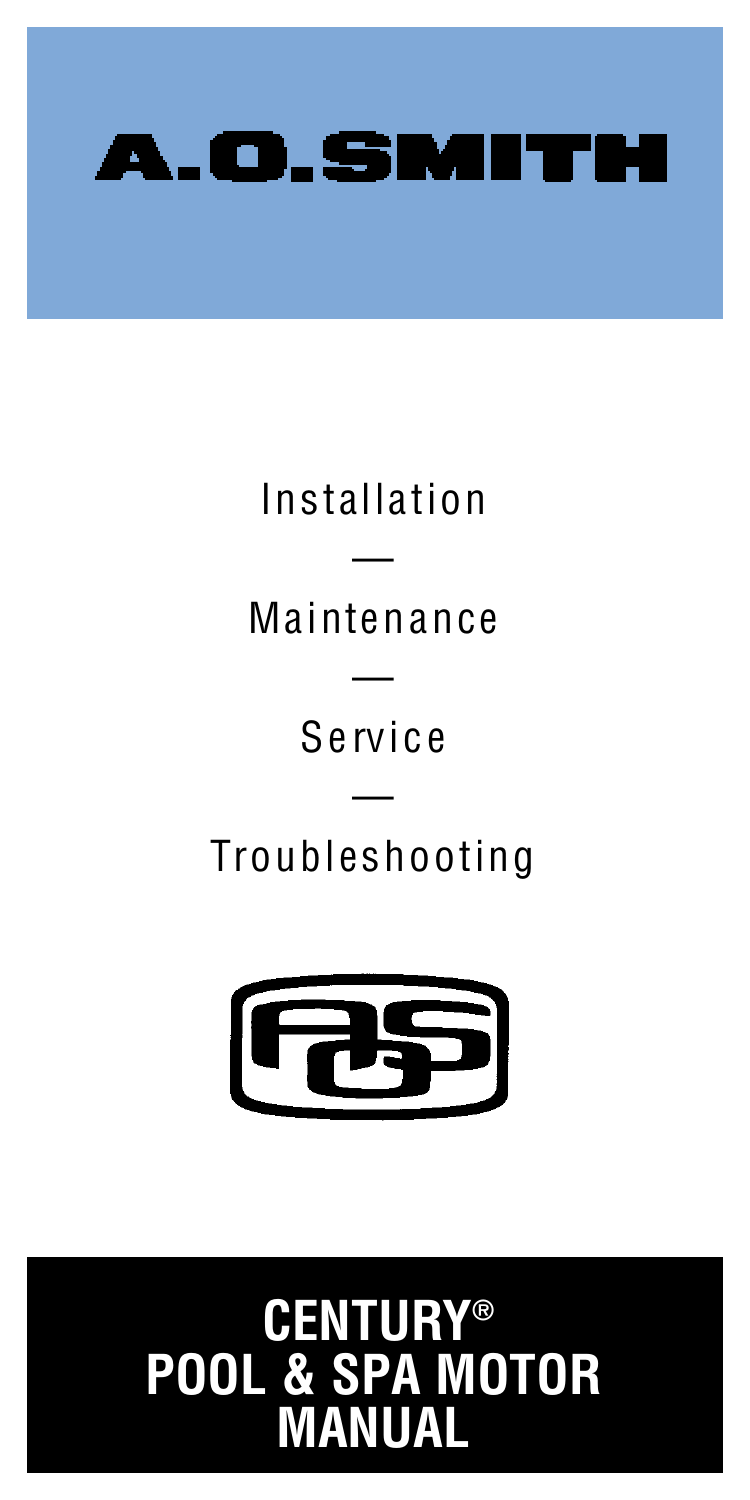**WELL COMET TO A STATE IN STARK IN A MOTOR MOTOR MOTOR MOTOR MOTOR IN MOTOR MOTOR IN MOREOVER AND MOTOR IN A MOREOVER AND THE INTERNATIONAL AND THE INTERNATIONAL AND THE INTERNATIONAL AND THE INCOLLECT AND MOREOVER A MOREO** elcome to A.O. Smith's line of Century® Motors. This pocket manual is designed for one purpose — to make it simple for you to spa motors. Contrary to what you may be thinking just now, your last name doesn't have to be Edison in order to properly service the motors shown in the following pages. All you need are a few basic tools and some helpful hints; the kind that appear throughout this booklet.

We've included all the information we think you'll need to repair the most common pump motor problems encountered out in the field. This easy to read manual contains great illustrations and diagrams for quick reference. Assisting your customers is your job. Helping you do that with minimum delay is our job; that's why we've prepared this informative manual.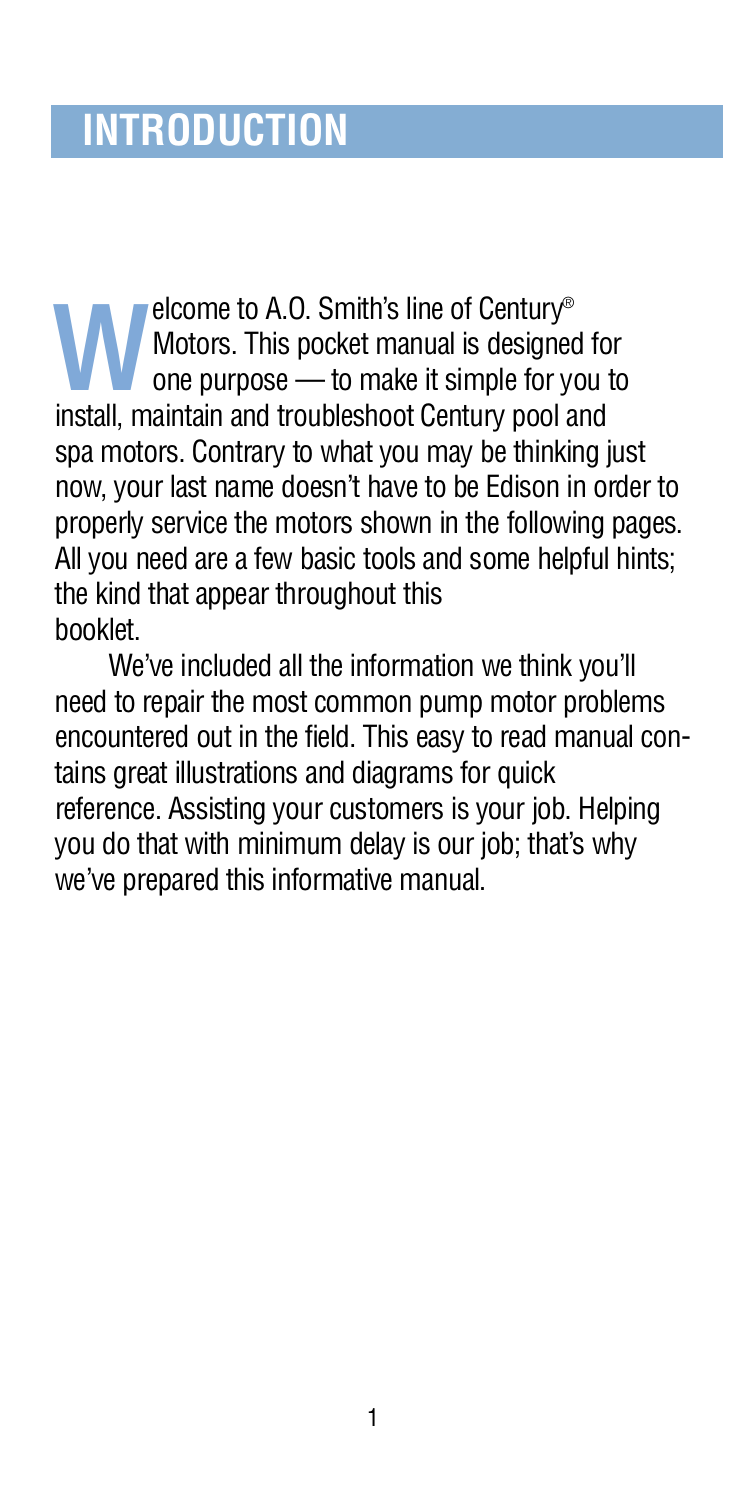**Replacements for every brand**. Every now and then you probably come across a motor that's beyond repair. When you do, remember that A.O. Smith manufactures replacement pool and spa motors for practically every brand you'll ever encounter in the field. So save yourself some time and effort and just ask for Century first  $-$  at any A.O. Smith distributor or dealer. Century motors are as rugged as any you'll find, but keep in mind that all motors need service and maintenance at one time or another.

Safety first. Remember, before you begin to work on any electrical appliance be sure to TURN OFF THE POWER. The only time you'll need the power on is when you check motor voltage and amperage. If you overlook this important guideline, someday you could unexpectedly get a real charge out of your work! Always play it safe — double-check to be certain that the power is off before you start to work on a pool or spa motor.

If you have any suggestions or would like more information about a particular subject, please write or call:

#### **A.O. Smith**

531 North Fourth Street Tipp City, OH 45371 800-543-9450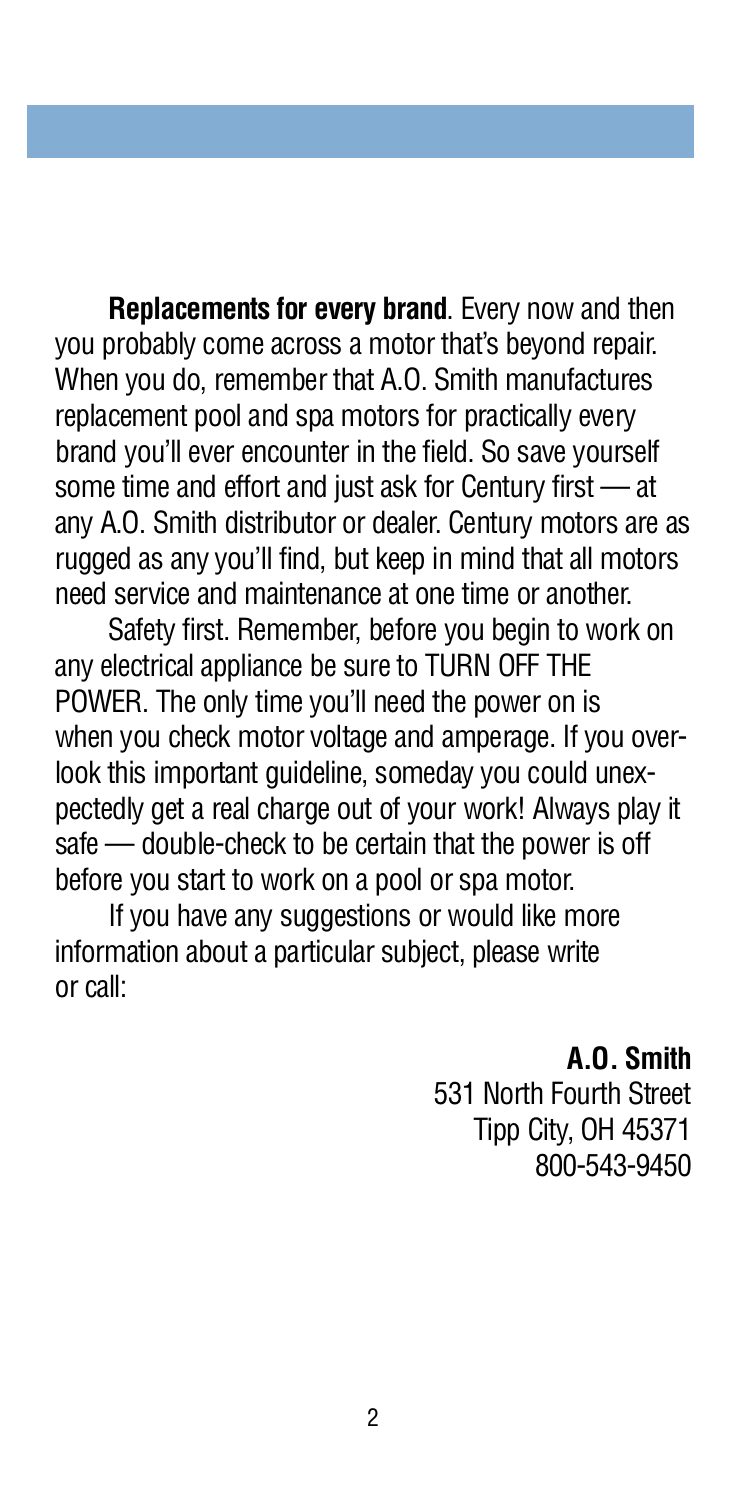# **TABLE OF CONTENTS**

| <b>Installation</b>   |  |
|-----------------------|--|
|                       |  |
|                       |  |
|                       |  |
|                       |  |
|                       |  |
|                       |  |
|                       |  |
|                       |  |
|                       |  |
|                       |  |
| <b>Maintenance</b>    |  |
|                       |  |
|                       |  |
|                       |  |
|                       |  |
| <u>Lubrication</u> 18 |  |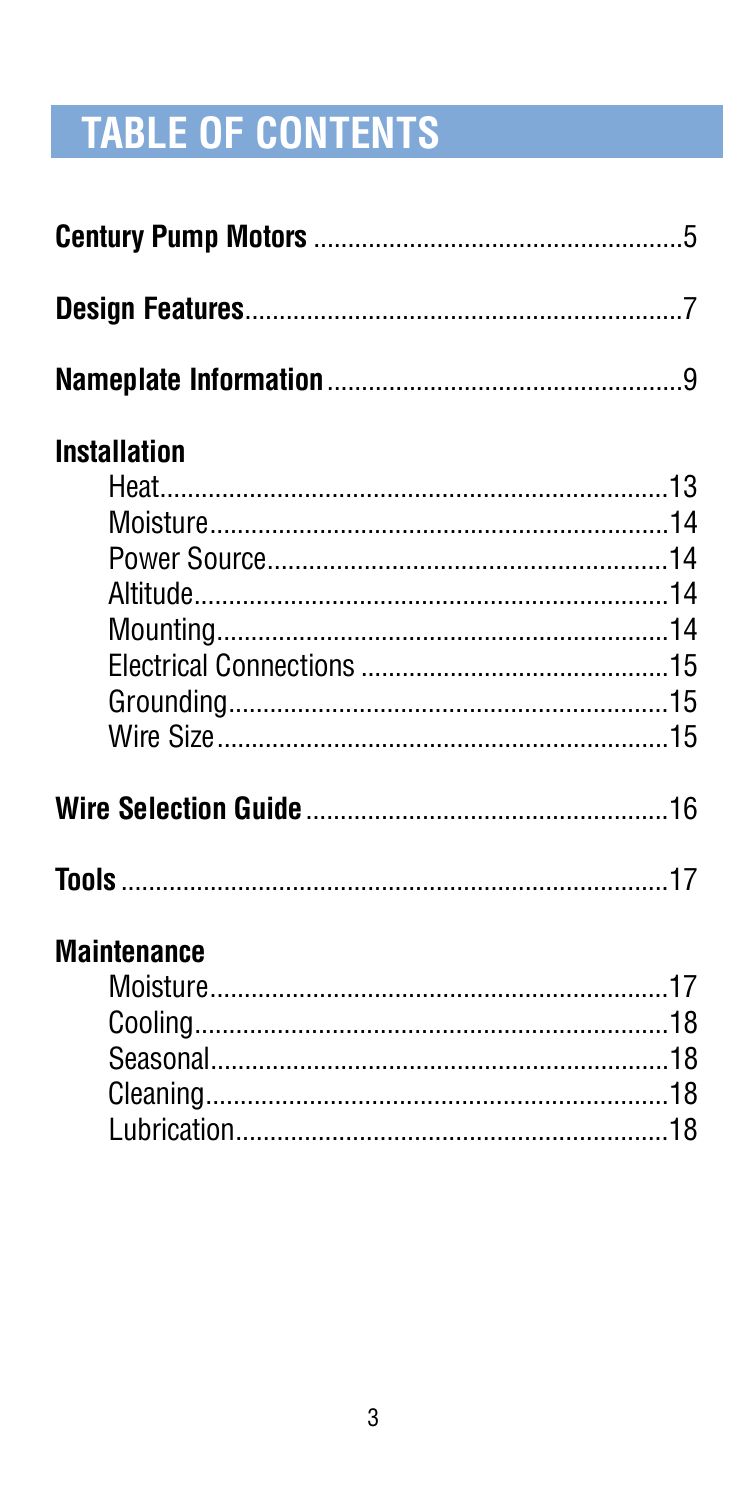| <b>Motor Troubleshooting</b>                |  |
|---------------------------------------------|--|
| Motor Fails To Start (makes no sound)19     |  |
| Motor Fails To Start (hums, tries to start, |  |
|                                             |  |
| Motor Starts But Shuts Down                 |  |
|                                             |  |
|                                             |  |
|                                             |  |
|                                             |  |
|                                             |  |
|                                             |  |
|                                             |  |
| Information Needed For Motor Replacement 23 |  |
|                                             |  |
|                                             |  |
|                                             |  |
|                                             |  |
|                                             |  |
|                                             |  |
|                                             |  |
|                                             |  |
|                                             |  |
|                                             |  |
|                                             |  |
|                                             |  |
|                                             |  |
|                                             |  |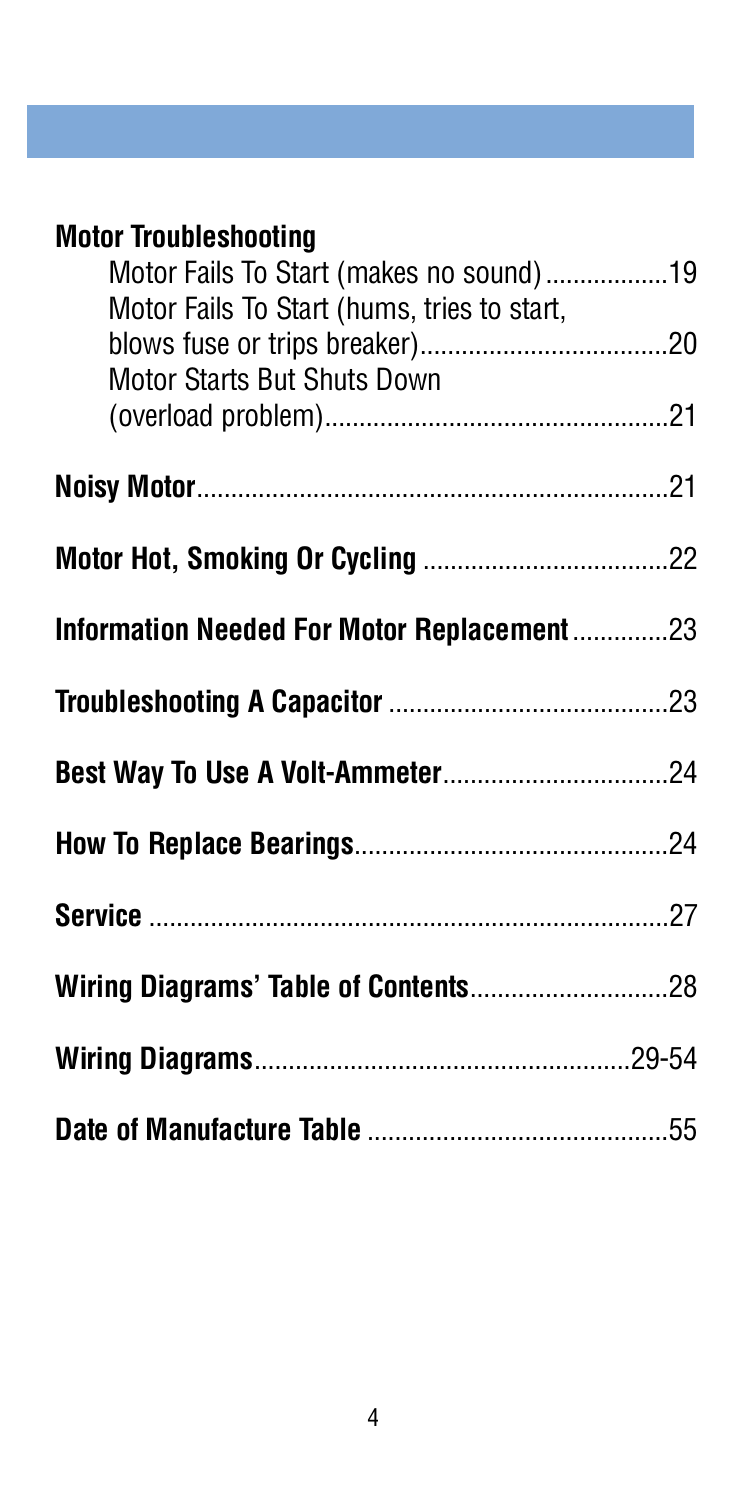# **CENTURY® CENTURION &**

#### **C e n t u r i o n® , C-flange Switchless "1081" Motor**

- Standard Efficiency
- E-Plus, High Efficiency
- $1/2 5$  Hp
- No Switch, No Governor
- Single phase or three phase
- Suitable for operation at 50 Hz, 1.0 service factor
- Aluminum or cast iron NEMA "C" mounting brackets
- True NEMA 56-frame
- Keyed or threaded shaft
- UL standard "1081" approvable
- Full-rated and Up-rated
- 50° C Ambient
- Available as a Century two-speed motor

#### **C e n t u r i o n® SE, C-flange Switchless "1081" Motor**

- $1/2 5$  Hp
- Standard Efficiency
- Single phase
- Aluminum NEMA "C" mounting brackets
- 50° C Ambient
- True NEMA 56-frame
- Keyed or threaded shaft
- UL Standard "1081" approvable
- Full-rated and Up-rated
- 303 stainless steel shaft



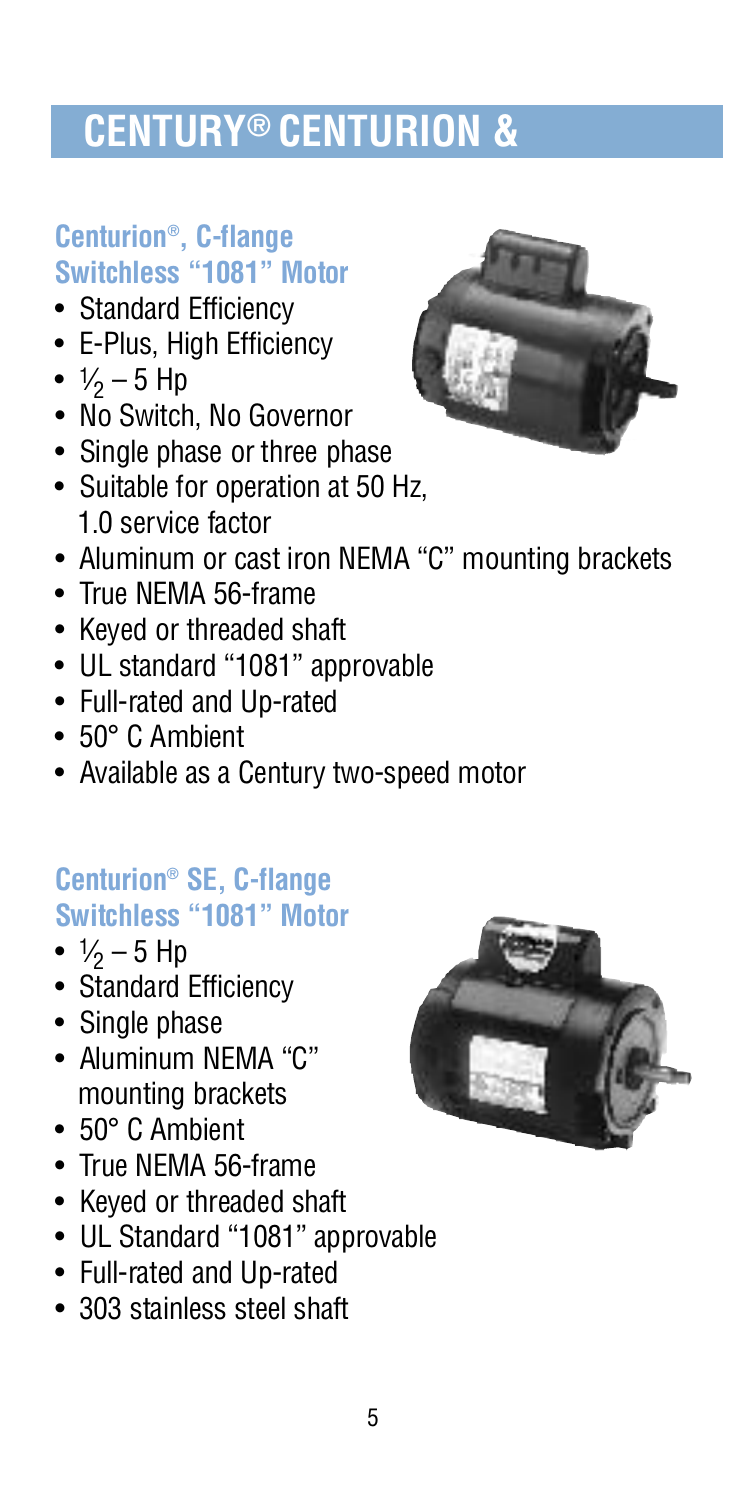# **E-PLUS® MOTORS**

#### **C e n t u r i o n® , Square Flange Switchless "1081" Motor**

- Standard Efficiency
- E-Plus, High Efficiency
- $1/2 5$  Hp
- No Switch, No Governor
- 303 stainless steel threaded shaft
- Suitable for operation at 50 Hz, 1.0 service factor
- Single or three phase
- True NEMA 56-frame
- UL standard "1081" approvable
- Full-rated and Up-rated
- 50° C Ambient
- Available as a Century two-speed motor

#### **N e p t u n e®, C & Square Flange**

- Standard Efficiency
- High Efficiency
- $1/2 3$  Hp
- Advanced Switch Technology
- 48 frame shell diameter
- 303 stainless steel threaded shaft
- UL standard "1081" approvable
- Full-rated and Up-rated
- 50° C Ambient





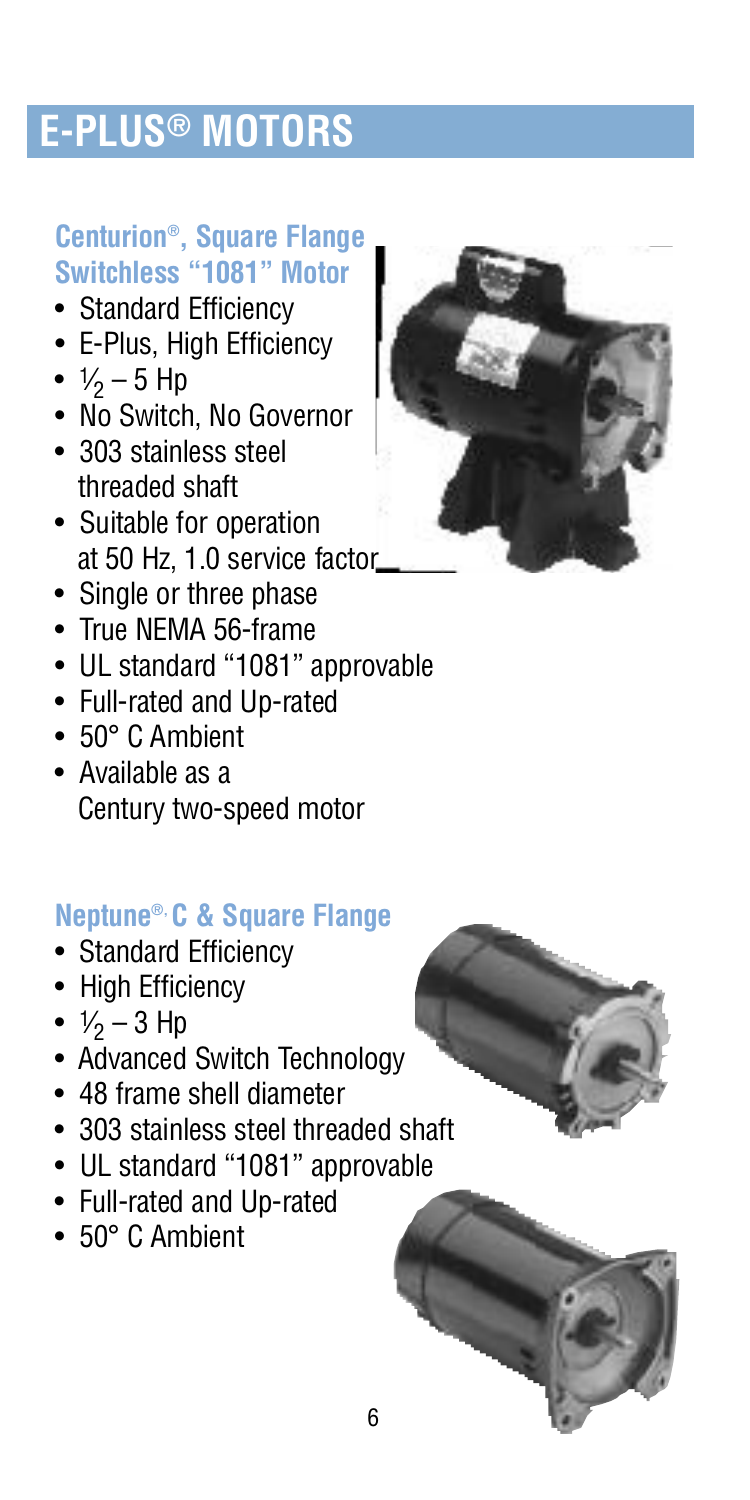# **FLEX-48™ POOL AND SPA MOTORS**

#### **Flex-48™ Single-Speed Motors, Thru-Bolt Mount**

#### **Suitable for jetted tubs and above-ground pools and spas.**

- $\frac{1}{2}$  3 Hp
- 56-frame conversion base
- $\bullet\,$  3- $\mathcal{V}_2$ " shaft height
- $\bullet$   $\frac{3}{8}$ " threaded shaft
- Auto-reset overload protection
- 1.0 service factor



#### **Flex-48™ Two-Speed Low Amp Start & Run Motors**

#### **For Spas and above-ground pools, thru-bolt mount.**

- $\frac{3}{4}$  3 Hp
- 56-frame conversion base
- 3- $1/2$ " shaft height
- $\bullet$   $\frac{3}{8}$ " threaded shaft
- Auto-reset overload protection
- 1.0 service factor



# **CENTURION® DESIGN FEATURES**

**C** entury pool and spa pump motors are tailored for demanding pool loads and environments. Check these outstanding features:

**1 .** Full-rated 56-Frame diameter gives greater thermal capacity, better durability with industrial quality construction.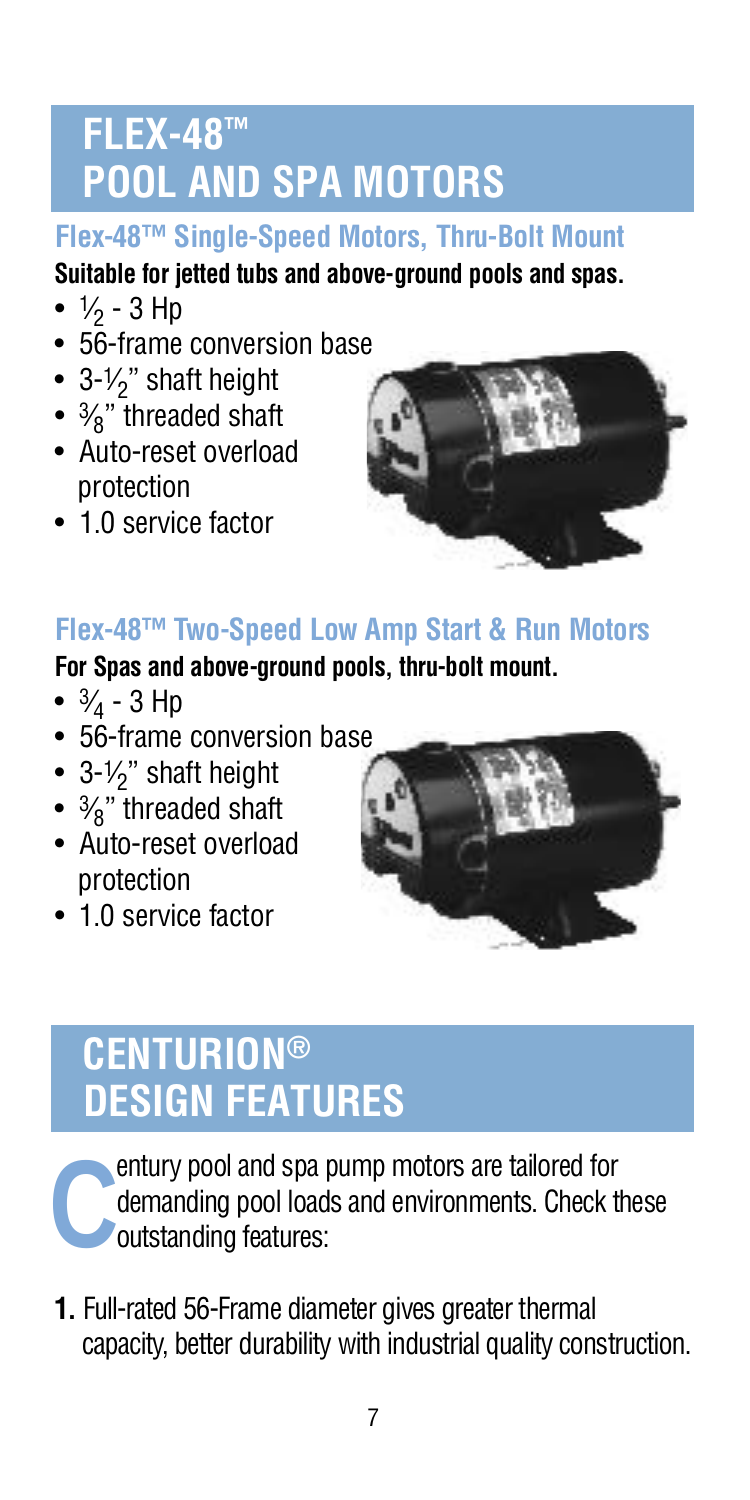# **CENTURION® DESIGN FEATURES**

- **2 .** All Threaded shafts are 303 stainless steel for superior corrosion resistance. Keyed shaft of carbon steel is iron phosphate treated to prevent rust. Stainless steel shafts provided on cast iron C-flange, keyed shaft product.
- **3.** Double-sealed high thrust bearings protect against dirt and moisture. Factory lubricated, never need regreasing.
- **4**. Special aluminum alloy brackets or cast iron NEMA "C" brackets resist corrosion from pool chemicals.
- **5.** Drive-end bearing locked to limit shaft endplay.
- **6.** Continuous rated run capacitor provides high running efficiency and better starting performance in low voltage situations.
- **7 .** Easy connect terminal board is designed with screw post line terminals. All you need is a screwdriver for fast and easy installation wiring.
- **8.** Moisture resistant, Class B insulated windings for extra protection against moisture, high ambient temperatures, salt spray, chemicals, diatomaceous earth, sand, dirt, insects, etc.
- **9.** Motors designed to meet UL Standard #1081, protects internal components from rain, dirt and chemicals.
- **10.** Class B automatic reset overload protector suitable for high ambient temperatures. Prevents nuisance tripping in hot areas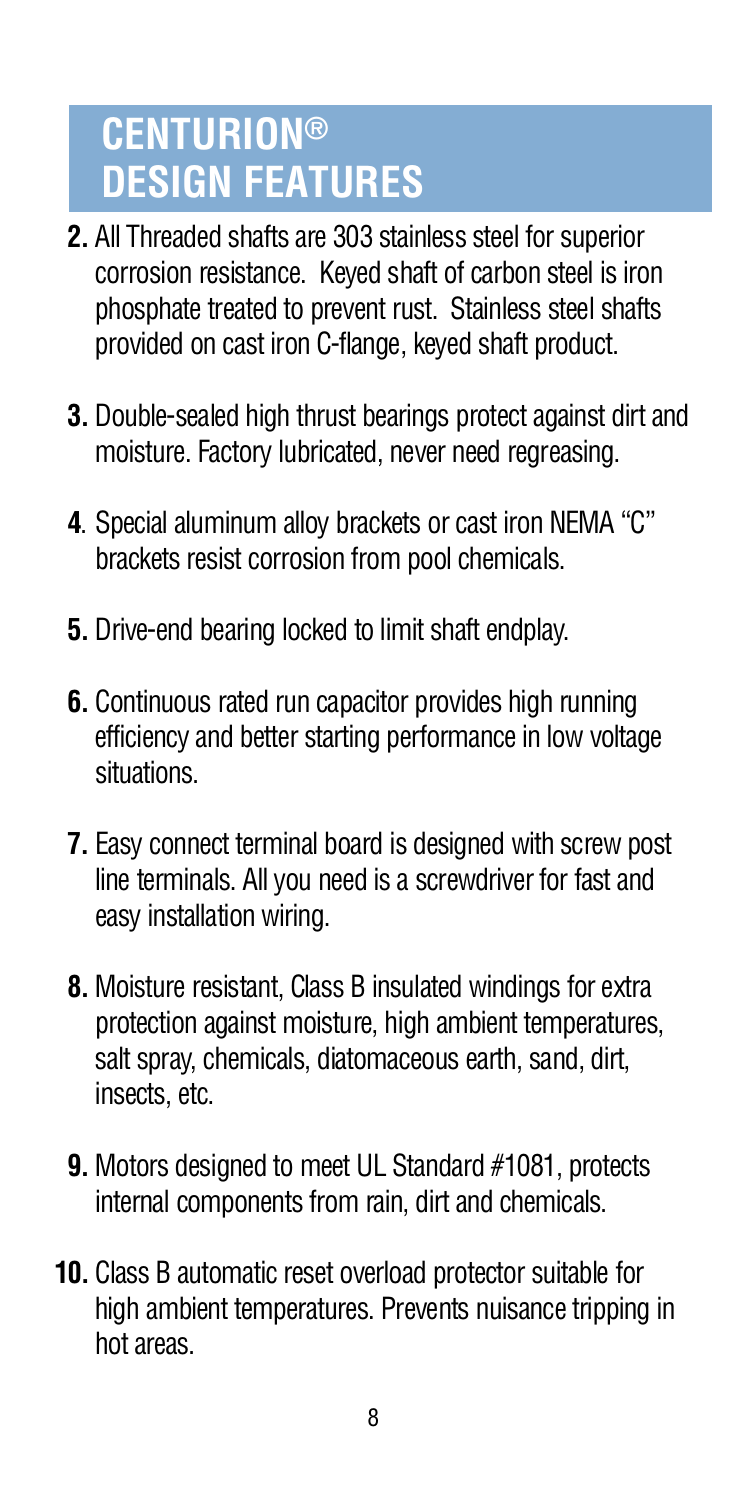# **NAMEPLATE INFORMATION**

**WALK** hen you need information about the motor you're servicing, you'll always be able to find it printed on the motor nameplate. On A.O. Smith motors the nameplate is usually found on the side of the hen you need information about the motor you're servicing, you'll always be able to find it printed on the motor nameplate. On A.O. Smith motor, below the capacitor. Shown below is a sample pool motor identification nameplate. As you read the nameplate, refer to the guide so that you understand the meaning of each item that the manufacturer p rovides about its motor. Remember also that your dealer or distributor can give you valuable information that can help you to make the correct selection of a replacement motor.

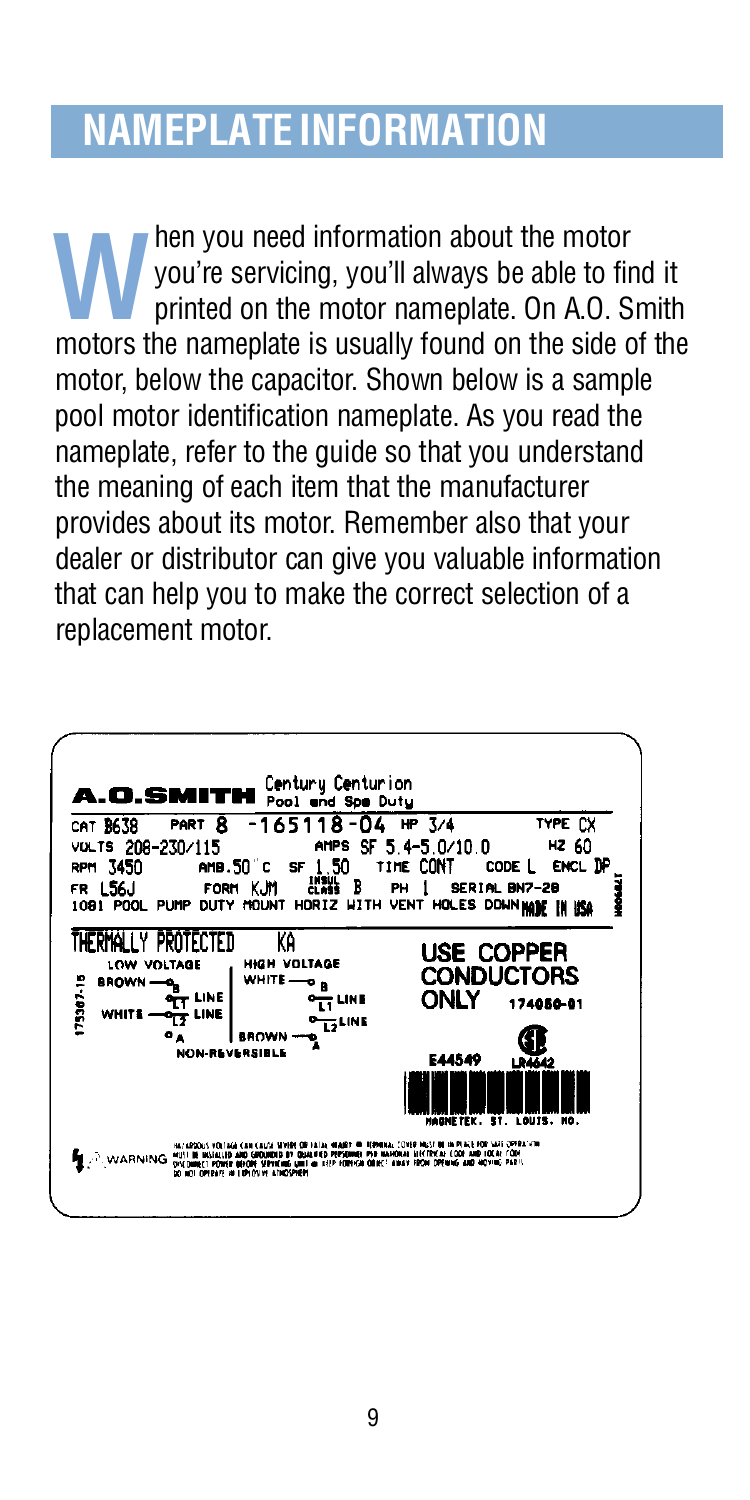

- **1 .C AT NO (Catalog Number):** This number indicates that the motor is a stock rating, readily available from standard inventory as a replacement pool motor.
- 2. **PART:** This identifies the motor's specific design by part number.
- **3 .FR (Frame):** The frame identifies the mounting and shaft configuration. It doesn't indicate the diameter of the shell. A.O. Smith's line of Centurion and Centurion SE motors have a "56 frame" shell and are 6.5 inches in diameter. Neptune and Flex-48 products are designed in a 48 frame shell and are 5.6 inches in diameter. Common terms you'll see on the nameplate are "56J," "56C" and "56Y." The 56J is always a C-flange, threaded-shaft motor; the 56C is always a C-flange, keyed-shaft motor. Motor-frame mountings with the "Y" identification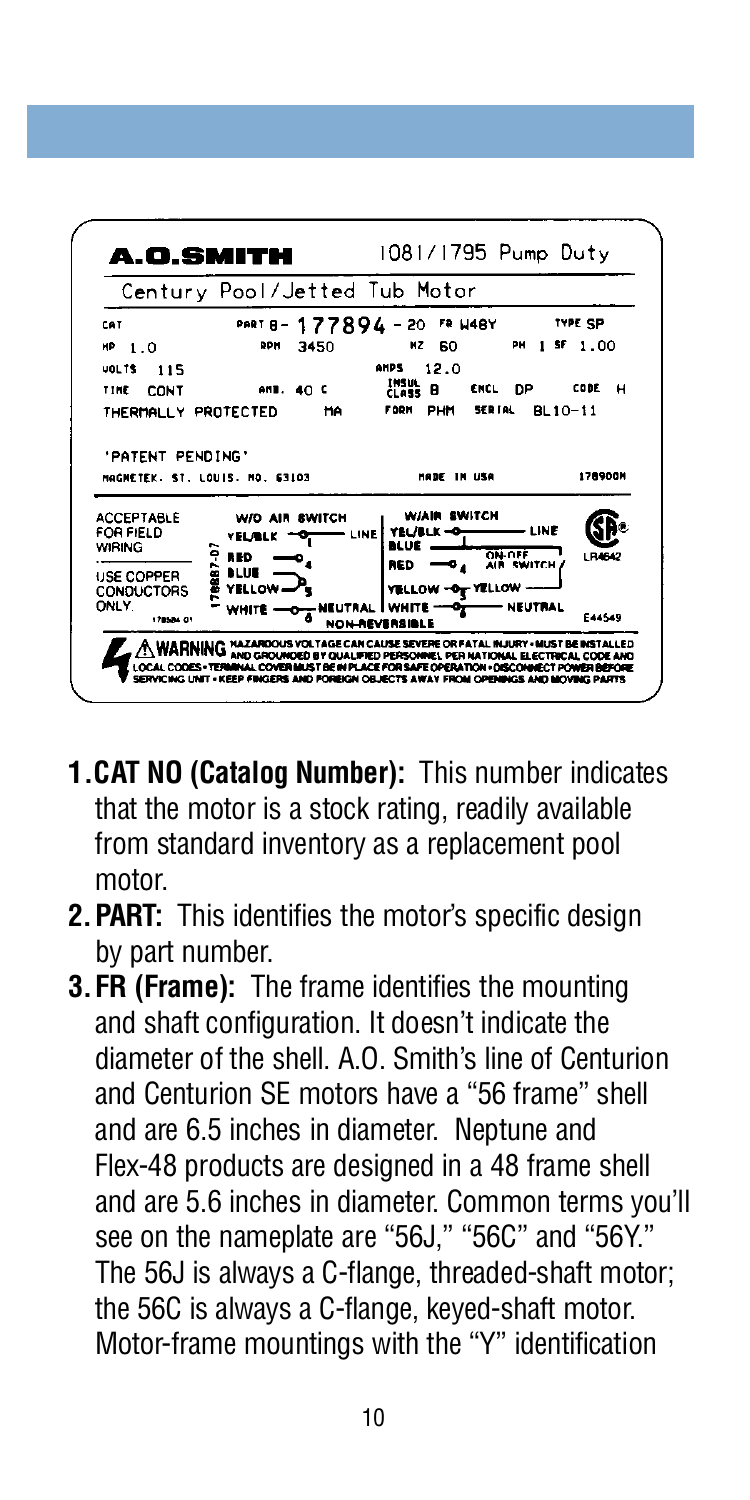# **NAMEPLATE INFORMATION**

identify motors not specified by NEMA mounting and shaft standards.

- **4.TYPE:** The electrical design of the motor is shown by its type. A.O. Smith uses "CX" to identify its switchless design. Other codes include "CS" for capacitor-start, "S P" for split-phase and "CP" for capacitor start / capacitor run. Be sure to check with the dealer or distributor, because motor type codes may vary among manufacturers.
- **5 .HP (Horsepower):** Conventional unit of measure ment for power. One horsepower equals 746 watts.
- **6 .RPM (Revolutions Per Minute):** RPM states the rotational speed of the shaft at rated load.
- **7. HZ (Hertz):** Measurement of frequency, equaling cycles per second of alternating current.
- **8 .PH (Phase):** Denotes a single- or three-phase motor.
- **9. SF (Service Factor):** Service factor is the measure of the reserve margin built into a motor. Motors rated over 1.0 SF allow the motor to operate at a higher margin than designated by the horsepower rating. Maximum horsepower capability equals horsepower multiplied by the SF. (continuous operation).
- **10. VOLTS:** Voltage is the required electrical potential applied to the motor, the force that produces current in an electrical conductor.
- **11.AMPS:** Electrical current flowing through the conductors. On pool motors, the amperage is maximum or service factor amps that result at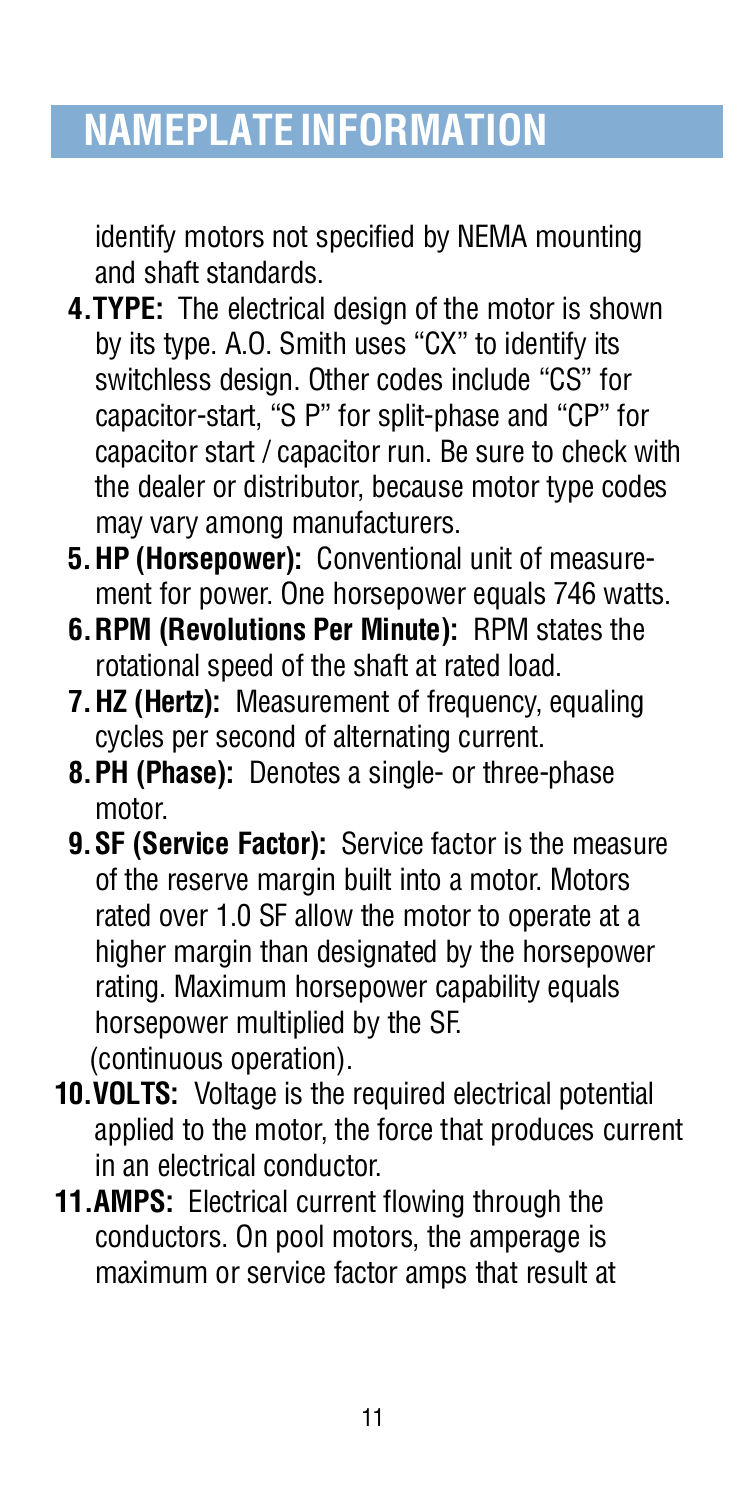maximum horsepower (Hp x SF).

- **12. TIME:** Time indicates the duty cycle of the motor. Pool and spa motors are generally rated for continuous duty.
- **13.AMB (Ambient Temperature):** The maximum ambient (surrounding) temperature in which the motor is designed to operate. This temperature is shown in Celsius rather than Fahrenheit.
- **1 4 .INSUL CLASS (Insulation Classification):** The temperature rating of insulation used in the construction of the motor. Most pool and spa motors use a Class "B" insulation.
- **15. ENCL (Enclosure):** Common enclosures used include DP (dripproof) and TEFC (totally enclosed fan cooled). Most pool and spa motors feature a dripproof design, with "1081" features.
- **16. CODE:** The NEMA code letter specifies locked rotor kVA per Hp (volts multiplied by locked rotor amps, divided by 1000 times rated HP).
- **17. SERIAL:** The serial indicates the date of manufacture, which often appears as year/month combinations. Serial code information for each pool and spa motor can be found in guides and bulletins provided by the manufacturer (See p.55).
- **18. VOLTAGE DIAGRAM:** This diagram provides information on the correct electrical connections to ensure proper operation of the motor.
- **19. WARNING:** The warning at the bottom of the label re-emphasizes that voltage can be hazardous. Always TURN THE POWER OFF before working on a pool or spa motor.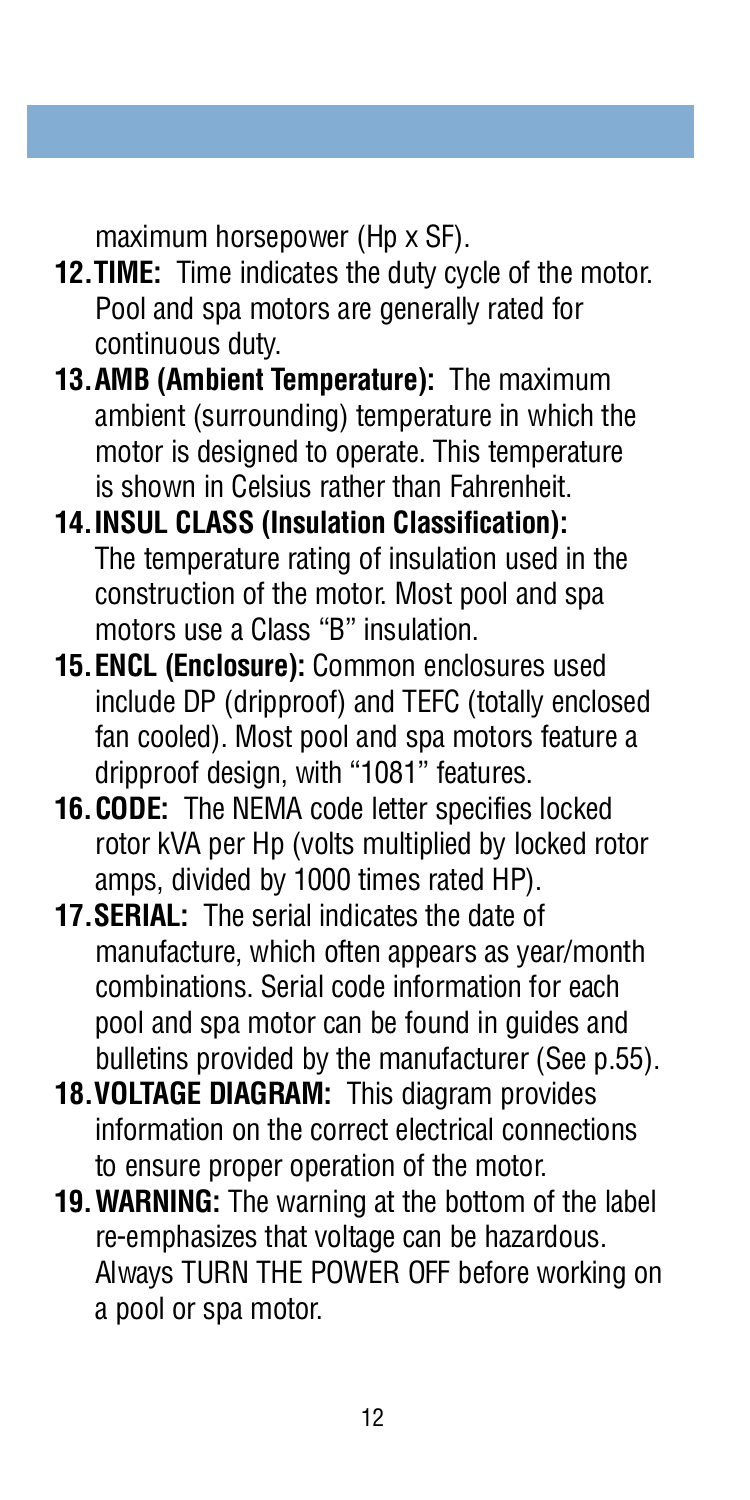# **INSTALLATION**

The number one enemy of a motor is heat. Overheating always results whenever there is a lack of clean, continually-circulating air for a motor. Heat can damage a motor's windings, insulation, bearing lubricant and run capacitor. In short, heat can quickly decrease the service life of a motor. Remember, proper ventilation is always a crucial consideration when installing a motor. H E AT

If at all possible, install a motor in a location that is free of dirt, dust or airborne debris, such as leaves. Indoors is best, but not in areas with high humidity, such as a laundry room or shower area. If the motor is installed outdoors, try to choose a shady spot that's protected from leaves and grass clippings. If you cover the motor to protect it from possible debris or water, be sure to leave enough space between the cover and the motor for adequate ventilation.

A.O. Smith single phase pool and spa motors feature a thermal overload protector that will shut down the motor if it overheats. As the windings begin to cool down, the overload protector will automatically re-start the motor. Blocked ventilation or an overload condition can cause the motor to shutdown on a repeated basis. If a problem cannot be located or if tripping continues after a noted problem is corrected, contact the original equipment contractor for a recommendation on matching motor horsepower to the pump.

**TIP:** In situations where the ambient temperature is *exceptionally hot, utilizing an E-Plus (High Efficiency) motor in place of a standard efficient motor can p revent the overload protector from nuisance tripping.*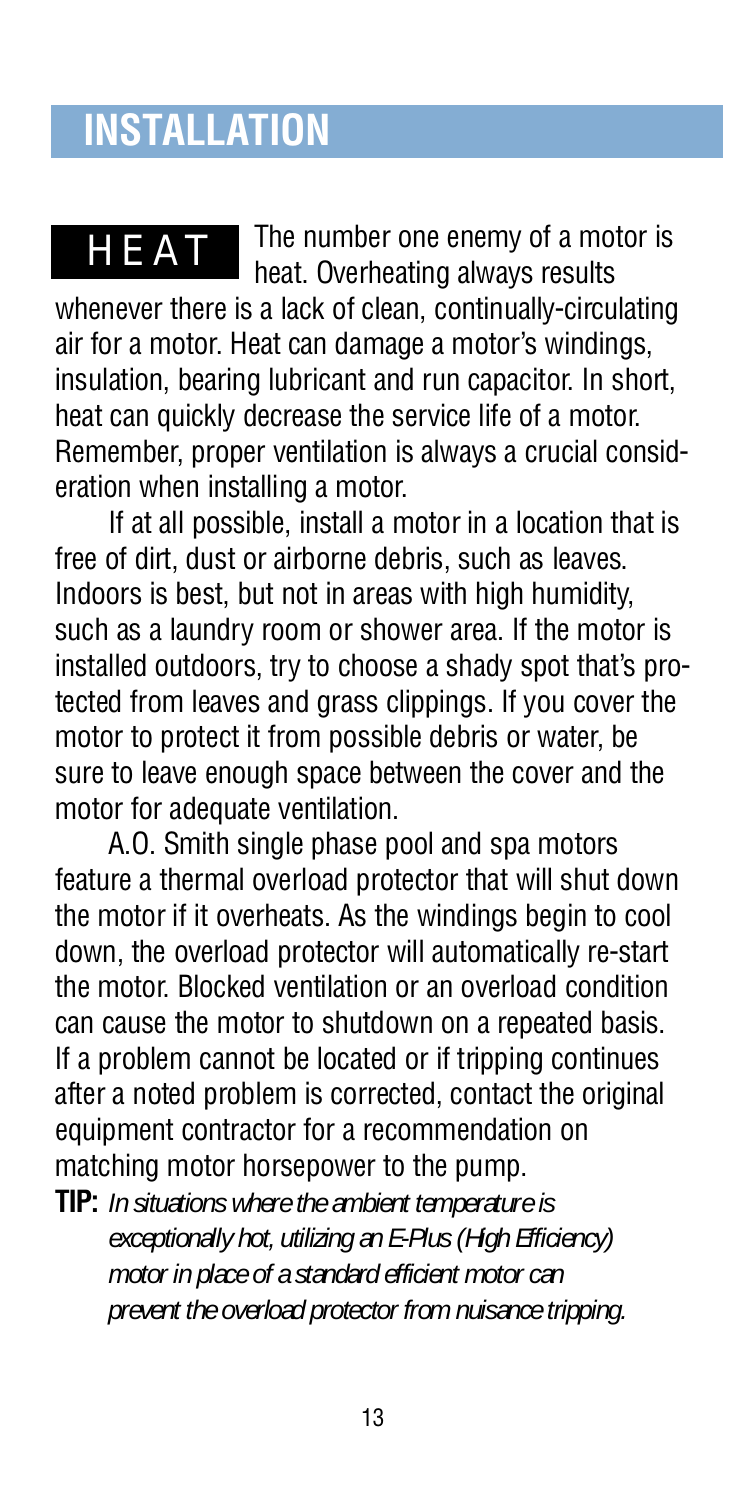# **MOISTURE**

Century and Neptune motors have superior

Before you turn

resistance to moisture, but you should avoid placing the motor where it can be splashed. Avoid installing the motor in low spots where it could collect water and be flooded. In fact, it's probably a good idea to elevate the motor at least two inches off the ground.

# **POWER SOURCE**

the motor on, check to see that the line voltage, phase and frequency match the specifications shown on the motor nameplate. Current capacity must be adequate enough to maintain rated voltage at the motor terminals under all conditions. If it's too high, contact the local utility. If it's too low check for overloaded circuits, loose connections or wire of the wrong gauge (see wire selection guide).

# **ALTITUDE**

Generally, motors will run hotter with increasing

altitudes. For installations more than 3,300 feet above sea level, it's advisable to use a motor with the next larger horsepower rating than the one recommended for that application at sea level or use a A.O. Smith E-Plus (High Efficiency) motor of the same rating when available.

# **MOUNTING**

Fastening the pump and motor assembly securely

to a foundation or base will prevent vibration, loosening, and future misalignment. Make sure that the motor and pump assembly rotate freely before starting the motor.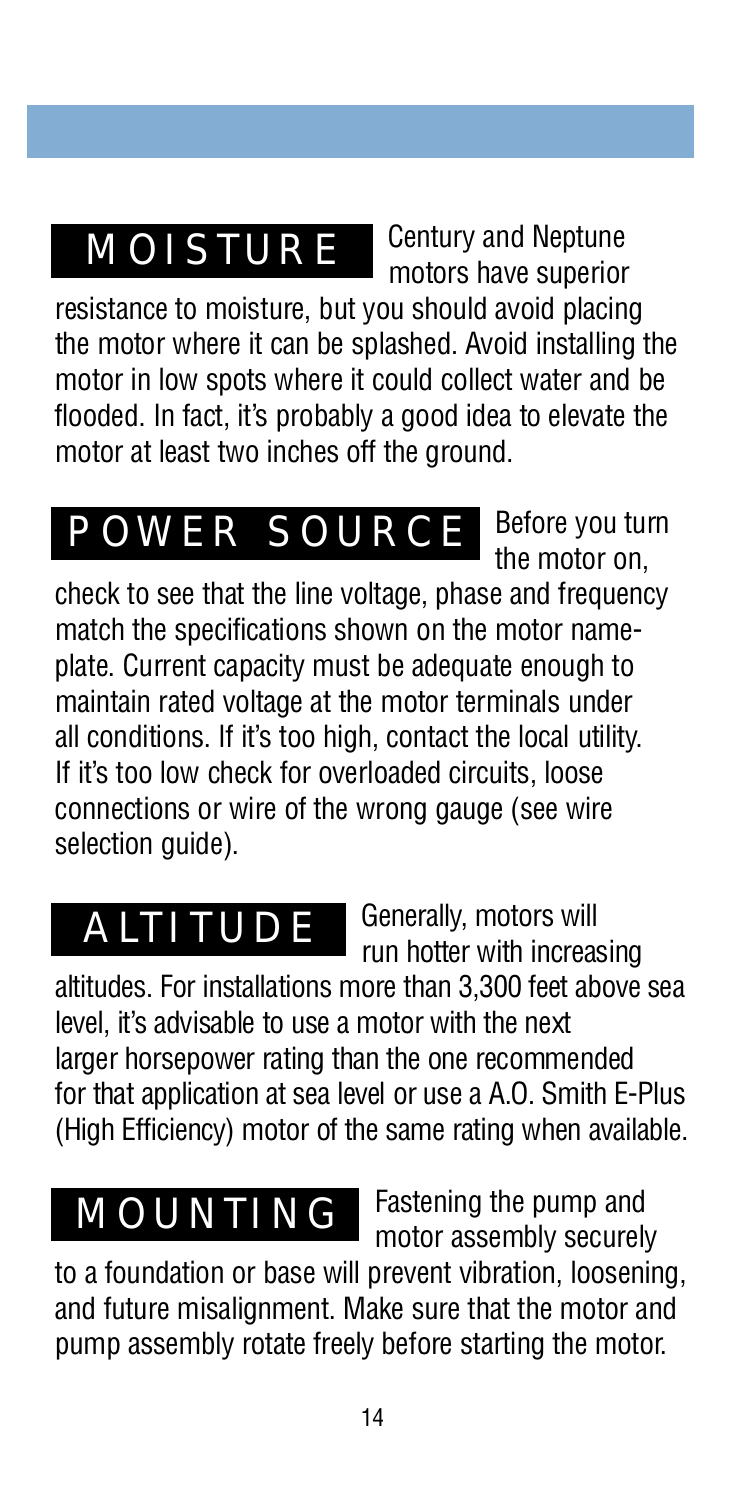## **ELECTRICAL** C O N N E C T I O N S

The task of wiring your motor is fairly simple. The wiring

diagrams shown on the following pages are color-coded for easy reading. The appropriate part number is listed in each illustration, just in case you need to order the complete wiring diagram or connection label sticker for your motor. Make sure the connections are tight to prevent failure or overheating. If you do find loose connections, check for excessive vibration.

Without proper grounding of a motor, serious electric shock is possible. A grounding conductor should always be connected under the green grounding screw, which is located within the terminal compartment of the motor. National and local electrical codes are important. and should be adhered to when working on a motor. **GROUNDING** 

# WIRE SIZE

Incorrect voltage at the motor terminals can cause

the motor to overheat. It's a good idea to check the electrical supply wires to confirm that they are sufficient to handle the motor load. For example, if you're using a 1-1/<sub>2</sub> Hp motor at 115 volts over a distance of 150 feet. use  $\#8$  wire. If the motor can be installed to operate on 230 volts, #12 wire should be sufficient for a 150 foot distance.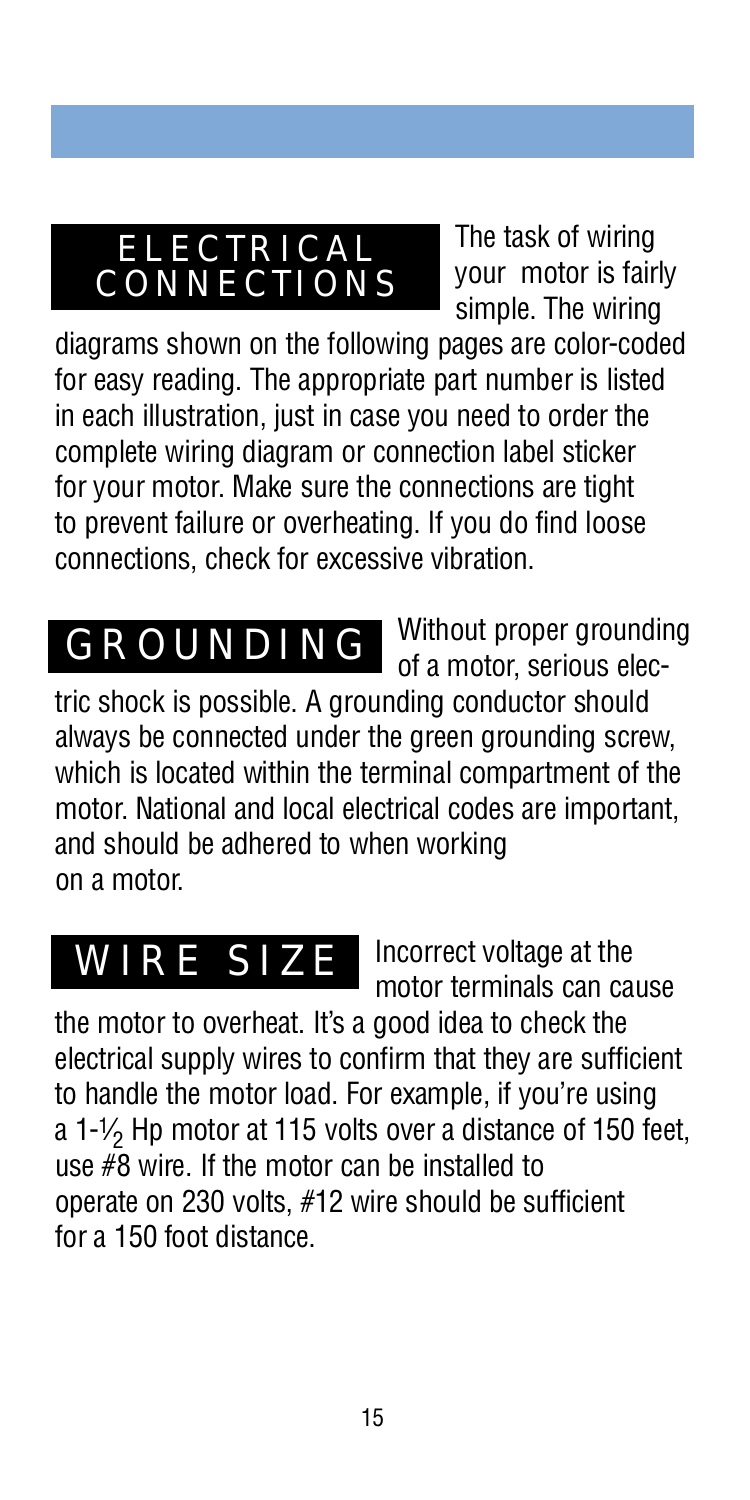# **WIRE SELECTION GUIDE**

#### **THE SIZES SHOWN IN THE FOLLOWING WIRE SELECTION CHARTS ARE RECOMMENDATIONS ONLY. ALWAYS FOLLOW LOCAL AND NATIONAL ELECTRIC CODES.**

|                   | <b>115V Power Line</b>                         |      |      |      |
|-------------------|------------------------------------------------|------|------|------|
|                   | <b>Maximum Distance from Fuse Box to Motor</b> |      |      |      |
| <b>Motor Hp</b>   | 50'                                            | 100' | 150' | 200' |
| م،                | 14                                             | 14   | 12   | 12   |
| °                 | 14                                             | 12   | 10   | 10   |
| $\frac{3}{4}$     | 12                                             | 12   | 10   | 8    |
|                   | 12                                             | 10   | 8    | 8    |
| $1 - \frac{1}{2}$ | 10                                             | 10   | 8    | 6    |
| 2                 | 10                                             | 8    | 6    |      |
| 3                 |                                                |      |      |      |

|                   | 230V Power Line                                |      |      |      |
|-------------------|------------------------------------------------|------|------|------|
|                   | <b>Maximum Distance from Fuse Box to Motor</b> |      |      |      |
| <b>Motor Hp</b>   | 50'                                            | 100' | 150' | 200' |
| ⅓                 | 14                                             | 14   | 14   | 14   |
| $\frac{1}{2}$     | 14                                             | 14   | 14   | 14   |
| $\frac{3}{4}$     | 14                                             | 14   | 14   | 14   |
|                   | 14                                             | 14   | 14   | 12   |
| $1 - \frac{1}{2}$ | 14                                             | 14   | 12   | 12   |
| $\overline{2}$    | 14                                             | 14   | 12   | 10   |
| 3                 | 12                                             | 12   |      |      |

Guides for copper conductors only.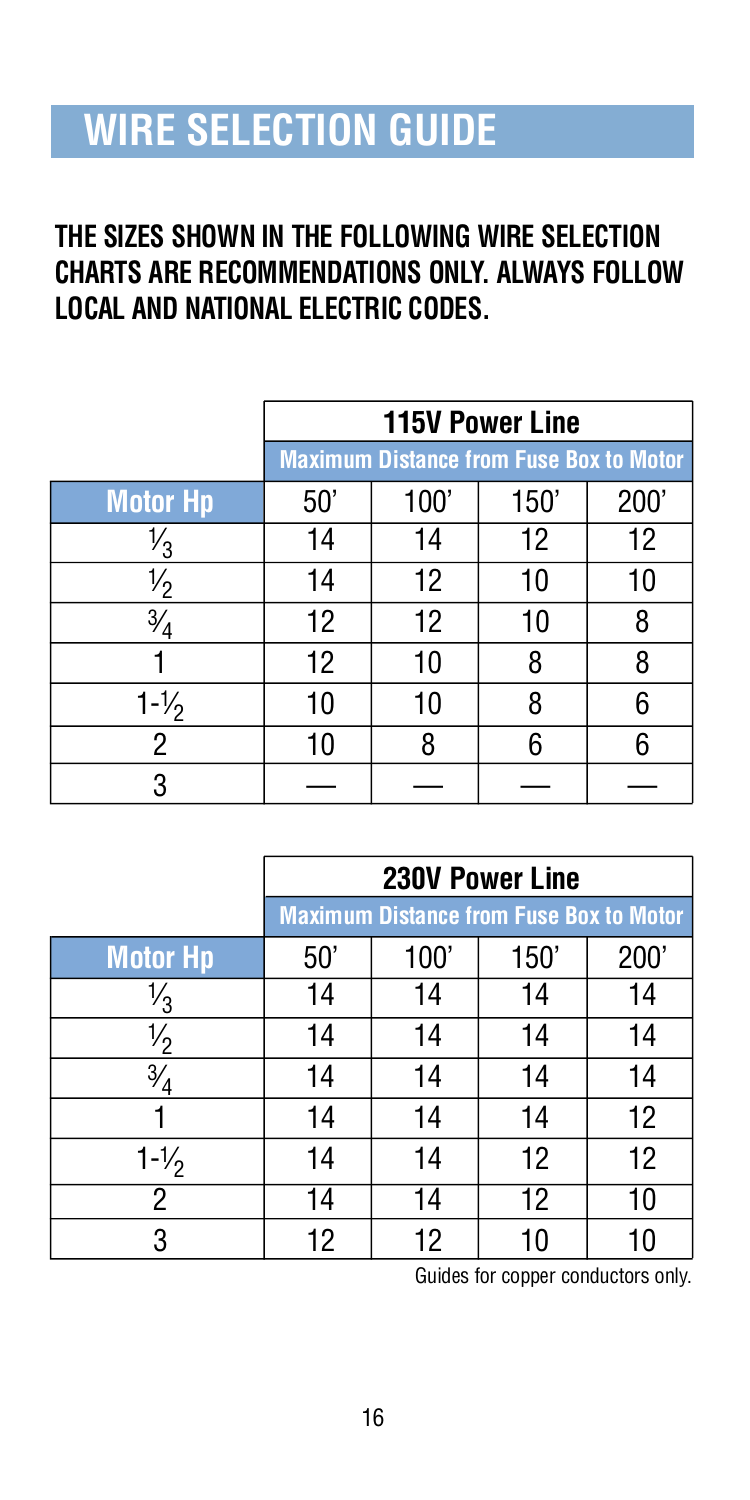# **TOOLS**

**WE WE AT A SERV** simple tools, you'll be ready for just about any kind of basic motor service. To make your job easier when installing or servicing a pool or spa motor, make sure that you have these tools ith a few simple tools, you'll be ready for just about any kind of basic motor service. To make your job easier when installing or servicing a in your toolbox before you begin working...

- Standard screwdriver
- Wide blade screwdriver
- $\cdot$  1/<sub>2</sub>" open end wrench
- Rubber mallet
- Clamp-on ammeter/voltmeter
- Ammeter
- $\cdot$  5/<sub>16</sub>" nut driver
- Needle-nose pliers
- Tape for marking

# **MAINTENANCE**

**A** ally can be accessed quite easily. For example, capaci-**.O. Smith** pool and spa pump motors are built tough, to run day after day without being serviced. When service is necessary, serviceable parts usutors are externally mounted, and single-phase motors have screw-type connectors for quick reconnection in the field.

# **MOISTURE**

Water leaks from pump seals or pipe joints should

be repaired to prevent failure of bearings and insulation. DO NOT splash or spray the motor. Mount the motor away from low spots and damp areas, and take measures to protect it from windblown rain.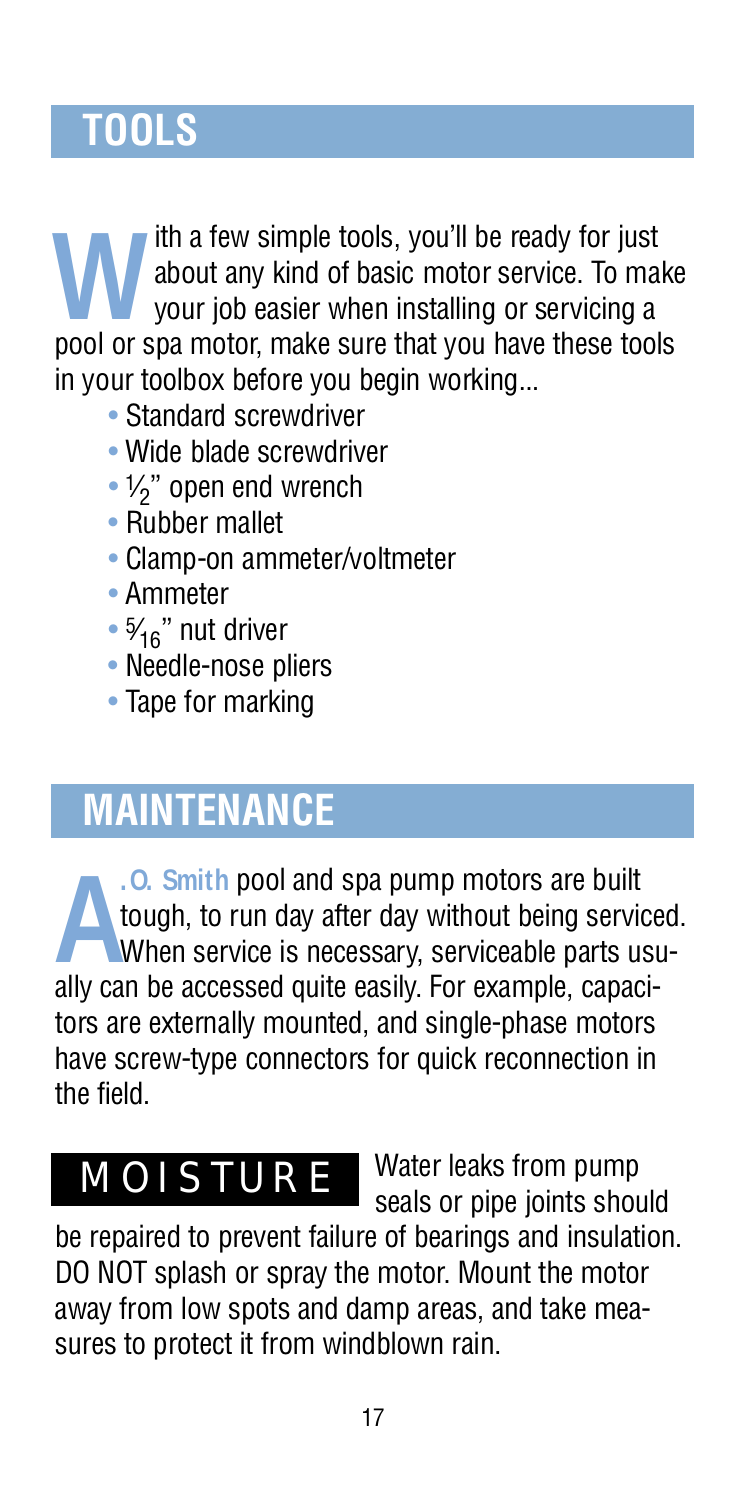# **MAINTENANCE**

# C O O L I N G

An operating motor is usually too hot to touch by hand.

It should be located away from direct sunlight and other heat sources, such as laundry appliances and water heaters. Provide for ample air circulation around the motor. Clean the air inlets as required, making sure that the POWER IS OFF first.

Whenever the motor must be shut down for extended periods, be sure all surfaces, vents and interiors are dry to prevent rust. If the motor is kept outdoors, cover it to prevent debris such as blowing leaves, dirt and snow from clogging the inlets. DO NOT SEAL THE MOTOR IN PLASTIC OR OTHER AIR-TIGHT WRAPPINGS, because condensation may form on the inside, damaging bearings and insulation. **SEASONAL** 

# **CLEANING**

In general, the inside of the motor should not need

cleaning if proper safeguards are made against contamination by dirt, lint or sand. If you want to clean the outside, simply use a damp cloth. Don't spray the motor with a water hose. If it's accidentally flooded, have it inspected at a A.O. Smith authorized service center.

# LUBRICATION

The ball bearings in A.O. Smith

motors are double sealed, permanently lubricated. If it appears the bearings have failed, simply replace them.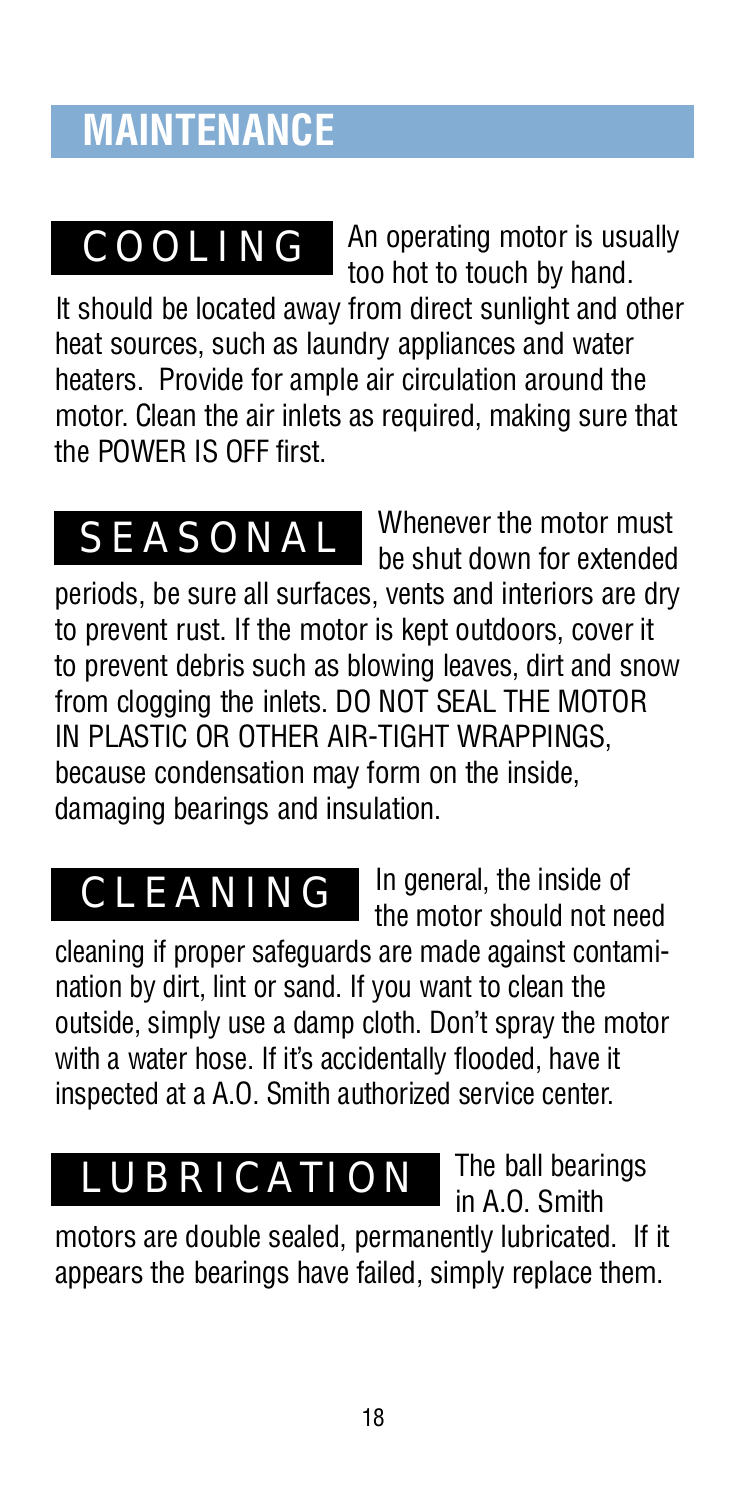# **MOTOR TROUBLESHOOTING**

# **WARNING**

motor. MAKE SURE THE POWER IS OFF. Always turn the power off at the electrical service entrance fuse or breaker box, to p revent possible electric shock. To prevent electrical shock when touching the motor, be sure windings and capacitor are securely grounded to the ground terminal which should be used in conformity with local codes. Don't work on electrical operations if water or moist conditions cannot be avoided. If the motor is not operating properly, refer to the following guide.

Before you even touch the

#### **MOTOR FAILS TO START (makes no sound)**

- **1.** Check the obvious first are the power switch and timer on?
- **2 .**Be sure fuses are of proper size and type, then check for a blown fuse or tripped circuit breaker.
- **3.** Be sure the motor is connected correctly (as shown on motor nameplate), but first — TURN OFF THE POWER. Check the terminal screw to see if it was tightened onto wire insulation instead of the wire itself. Verify that the ground wire is firmly connected to the green ground screw.
- **4 .**Check the voltage at terminal board after first TURNING THE POWER BACK ON. Be sure you turn the POWER BACK OFF after completing this step. **NOTE:** Voltage at motor terminals should be ±10% of voltage on nameplate. If the voltage is high (more than  $\pm 10\%$  above nameplate number), consult the local power company. If the voltage is low (±10% below rated voltage), check the size of the power line from fuse box to motor. If the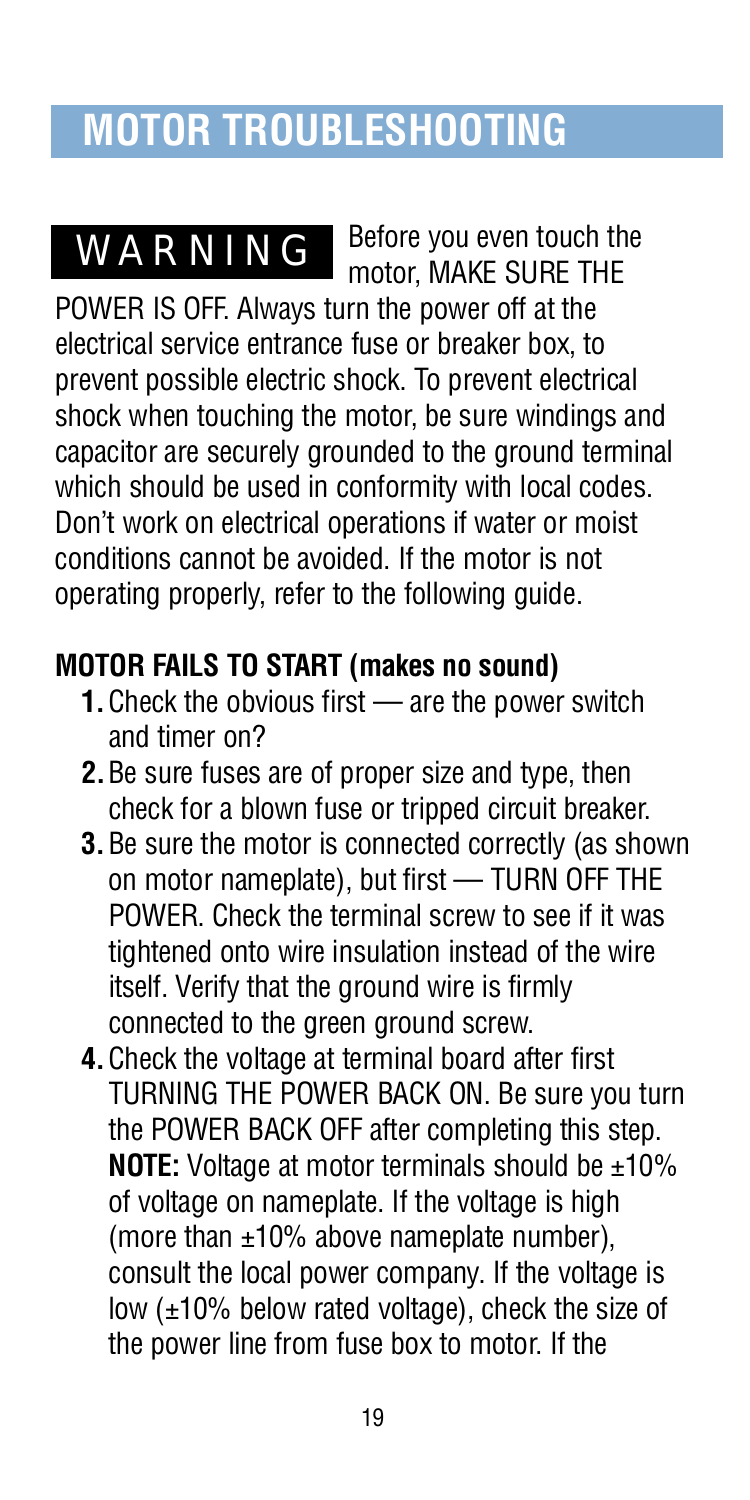voltage is within the proper range, check for continuity through the protector.

- **5.** Check for overloading from other appliances on the same circuit as the motor.
- **6 .**Inspect the motor windings for continuity.
- **7 .**If voltage is proper at terminals and the motor is cold, remove the motor and take it to a A.O. Smith Authorized Service Center.

#### **MOTOR FAILS TO START (hums, tries to start, blows** fuse or trips breaker)

- **1 .**Check the motor connections after TURNING OFF THE POWER.
- **2.** Check the voltage (see #5 above) as the motor tries to start. If voltage is too low, look for undersized wiring, an overloaded circuit or a burned start winding.
- **3 .**If the voltage is proper at terminals and motor is hot, TURN OFF THE POWER and allow the motor to cool to ambient temperature then reapply power. If the motor starts then shuts down, you have an overload. Check the amp draw at the motor terminal and compare it to amps shown on the motor nameplate. If the amp draw is greater then the nameplate current, check for impeller rub in the pump or a tight seal. If this fails to correct the p roblem, remove the motor from pump and take to a A.O. Smith Authorized Service Center.
- **4 .**Check the capacitor but first TURN OFF THE POWER. After removing the capacitor from the motor, discharge it by laying an insulated screwdriver across its terminals. Check the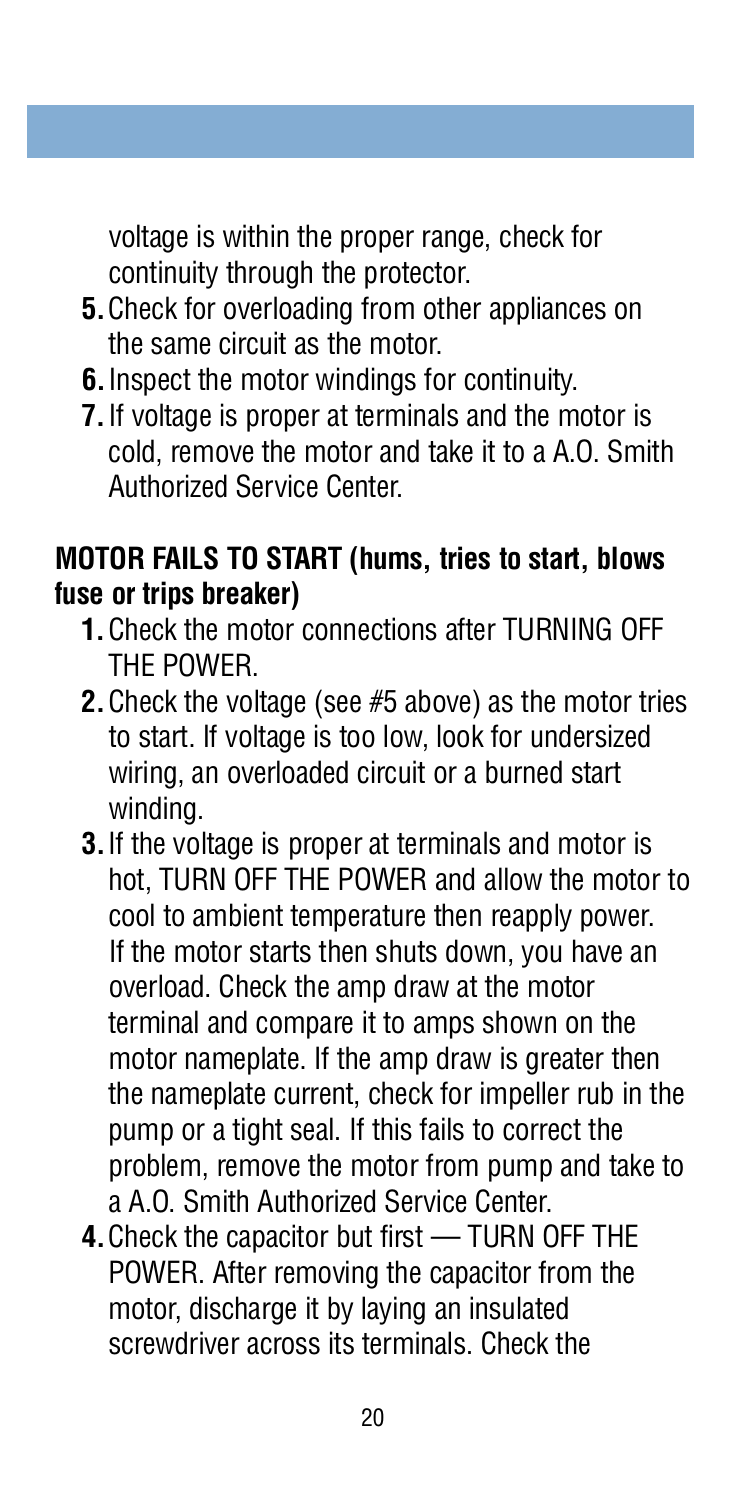# **MOTOR TROUBLESHOOTING**

capacitor using an ohmmeter (see " Troubleshooting A Capacitor" page 23).

- **5.** Rotate the motor shaft. If you hear a grinding sound, disassemble the motor and check: the conditions of bearings, a rotor rubbing the stator, corrosion, a cracked frame, clogged fan or  $obstruction(s)$ . Repair or replace any faulty part $(s)$ .
- **6 .**If the motor has a switch, disassemble the motor and check the contacts for dirt. Use brown Kraft paper to gently clean. If the motor still doesn't work, replace the switch.
- **7 .**If the switch contacts are open, check the governor for free movement on the shaft. (Incidentally, with a Centurion motor you won't have this problem, because it doesn't have a switch to malfunction.)

#### **MOTOR STARTS BUT SHUTS DOWN (Thermal Overload Protection)**

- **1.** Check the voltage at motor terminal (see #5 under "Motor Fails To Start"). If the voltage is too high, call power company.
- **2 .**Check amperage. If high, find out it the pump impeller was recently replaced (it could be sized incorrectly). Remember, motor Hp  $x$  SF = the maximum Hp capability of motor. This number must be equal to or greater than the pump rating.

#### **NOISY MOTOR**

Air noise is normal, but an excessively high sound level or rough operation can mean trouble. If necessary, separate the motor and pump to find out where the fault lies. If it's in the motor, check the following items: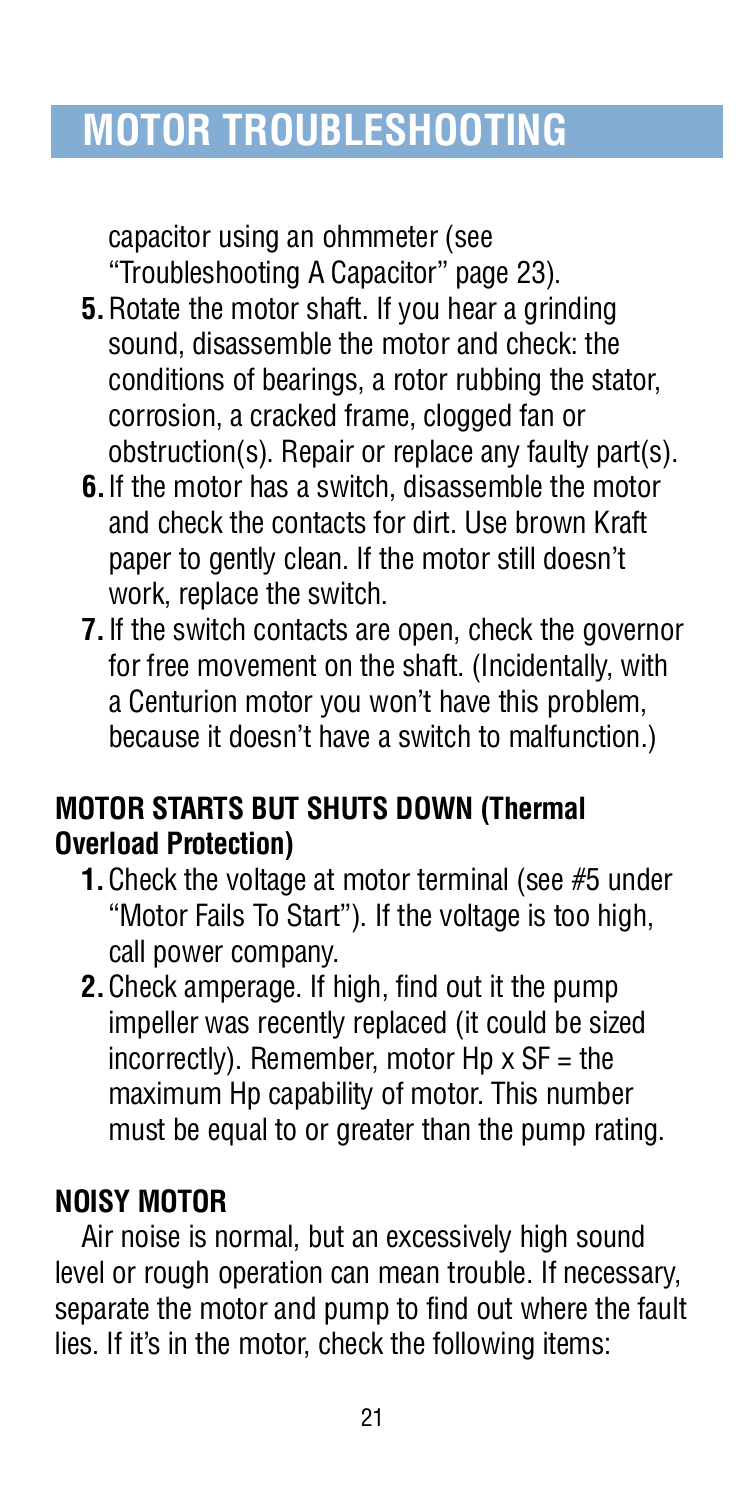- **1 .**Mounting, motor coupling and brackets. Tighten loose nuts, bolts or set screws.
- **2 .**If a noticeable drag is present, check the bearings and bearing load spring.
- **3 .**Make sure motor fan moves freely and rotor isn't rubbing stator. Look for loose or binding parts inside the motor or pump.
- **4 .**Check for malfunctioning motor start switch and governor.

If the problem appears to be with the pump, look for a loose motor coupling, loose or damaged pump impeller, clogged pump filter or strainer, or cavitation (loss of prime or air leaks on the pump's suction side).

#### **MOTOR HOT, SMOKING OR CYCLING**

- **1 .**Check the motor's ventilation by looking for clogged air vents or openings. Clean out all leaves, dirt and other pool and spa gunk.
- **2.** Compare connections and wiring to diagrams. Test the motor voltage to verify that it's within ±10% of nameplate listing.
- **3 .**If the voltage checks out but amps are higher than the maximum on the nameplate, inspect motor and pump for mechanical obstructions, but not before TURNING OFF THE POWER.
- **4.** Ensure that the motor's horsepower (Hp), times the service factor (SF), is equal to or greater than the pump rating (Hp x SF to Pump Rating). A full-load current greater than the nameplate listing can mean excessive pump load.
- **5 .**Look at motor windings for damage or signs of shorting. Measure winding resistance.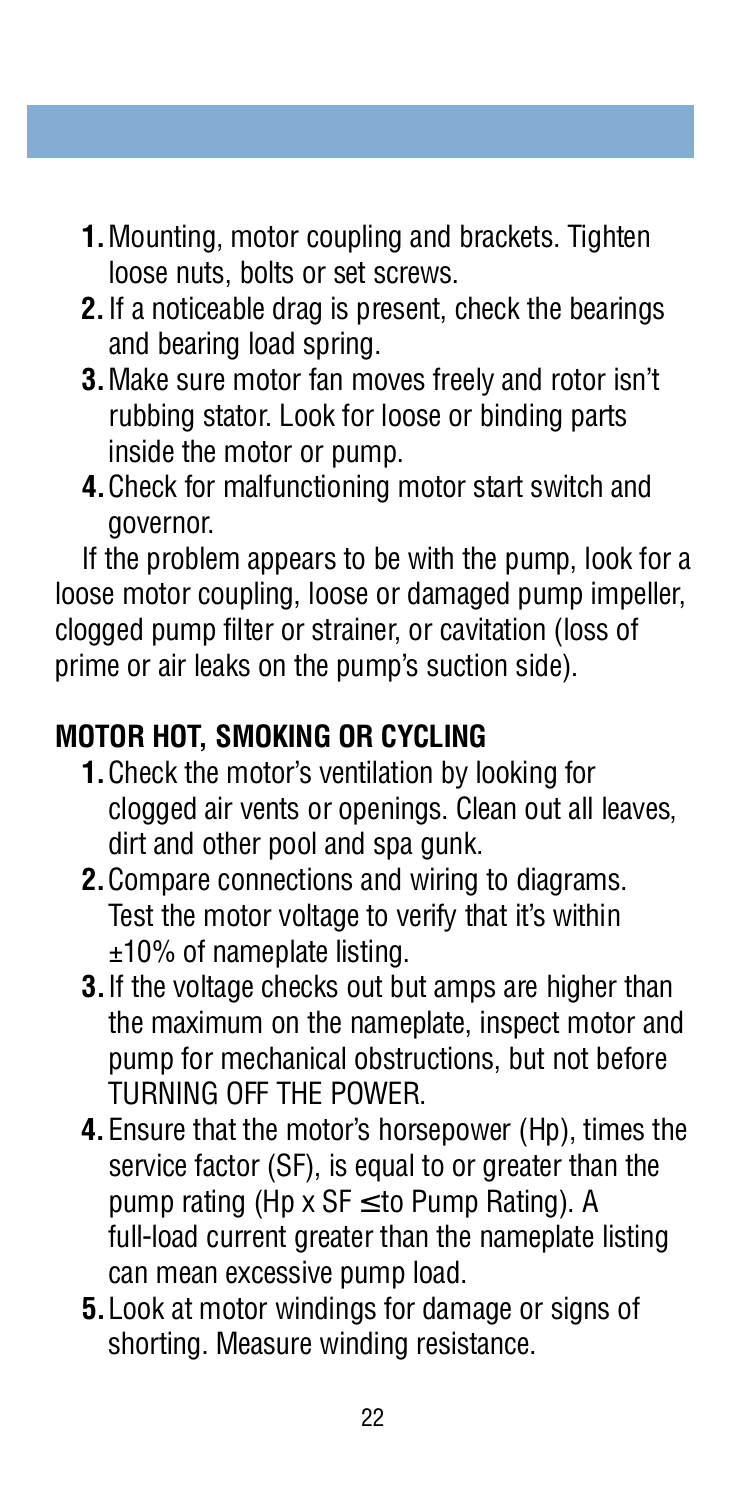# **MOTOR TROUBLESHOOTING**

- **6 .**Check the start switch for broken contact welds or a broken spring.
- **7 .**Check the capacitor with an ohmmeter. A bulged capacitor indicates failure on most motors. But with a Centurion, the only way to verify a failed capacitor is with the ohmmeter.

#### **INFORMATION NEEDED FOR MOTOR REPLACEMENT**

To get the right replacement motor, you'll need important information. Fortunately, they all can be found on the motor nameplate. Here's what you'll need to know:

- **1.** Mounting configuration C-Bracket, Square Flange, or Through-bolt Mount (See page 5-7).
- **2.** Horsepower
- **3.** Service factor
- **4.** Voltage
- **5 .**Pump part number, manufacturer brand name

#### **TROUBLESHOOTING A CAPACITOR**

To check a capacitor with an ohmmeter, first TURN OFF THE POWER. If possible, remove the capacitor from the motor.



Use an insulated screwdriver to discharge the capacitor by shorting it across its terminals.

Then set the ohmmeter to its highest setting and attach the ohmmeter's clips to the capacitor's terminals. Check for the following indications:

- **1.** Needle drops to zero range and slowly rises capacitor is probably OK.
- **2 .**Needle drops to zero and stays there capacitor most likely is shorted.
- **3.** Needle remains at a high value capacitor may have an open circuit.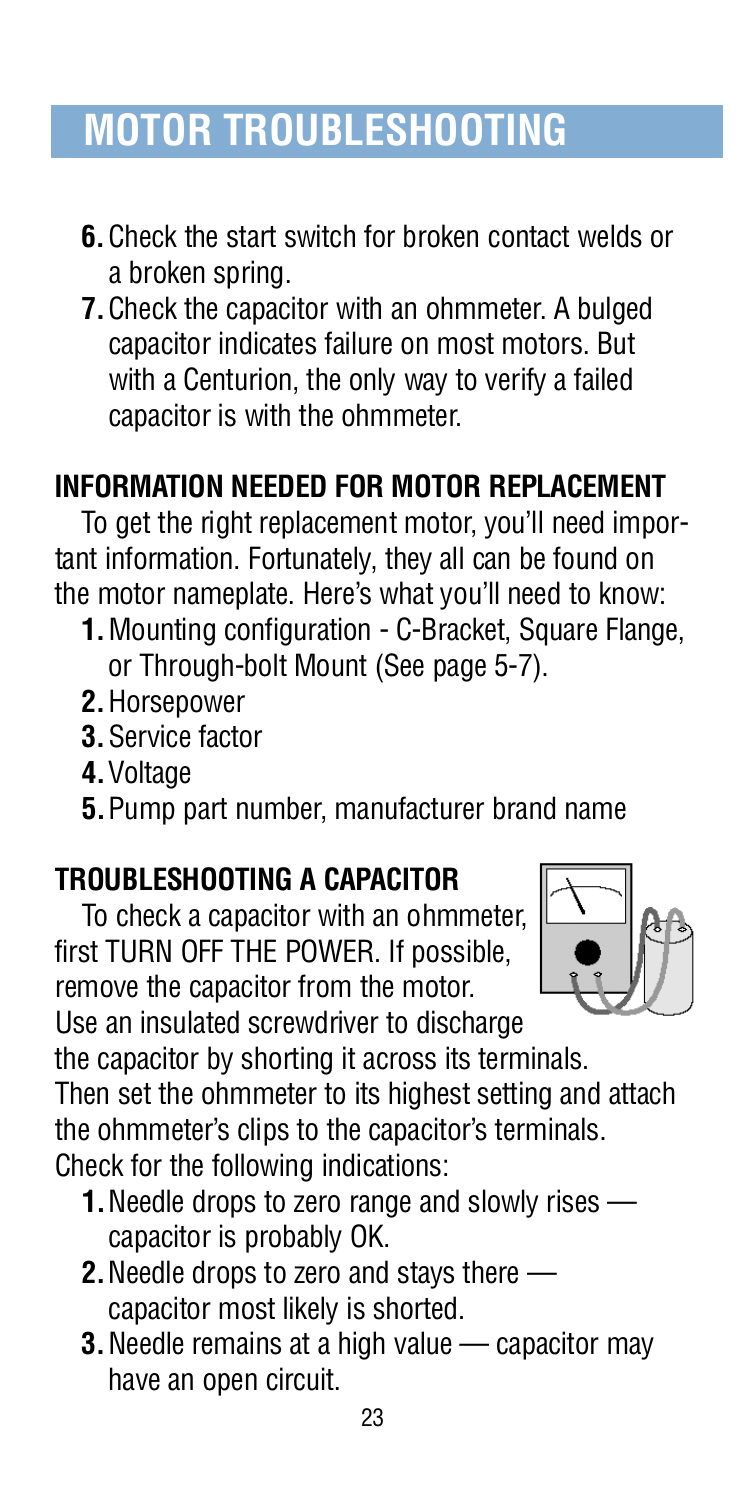#### **BEST WAY TO USE A VOLT-AMMETER For Voltage Check**

- **1 .**Attach leads to the volt-ammeter and select the proper voltage scale.
- **2 .**Test voltage at the motor line terminals and verify that it's within limits while the motor is operating.
- **3.** Voltage should be within  $\pm$ 10% of the design voltage specified on the motor nameplate.

#### **For Amperage Check**

**1** Remove the leads from the volt-ammeter if attached. Select lowest reading amperage scale according to motor nameplate rating.



- **2 .**Clamp instrument around one incoming lead at the motor terminal board.
- **3.**Observe the amperage as motor runs. With proper voltage, the reading should not exceed the MAXIMUM LOAD or SF amps rating of the motor.

#### **HOW TO REPLACE BEARINGS**

Replacing the bearings in a motor isn't a difficult task, provided you follow set procedures. These instructions explain the correct method of motor bearing removal and replacement. If a bearing is noisy or doesn't run smoothly, it should be replaced. If a bearing has been removed for any reason, it should be replaced with a new one. As a rule, if it's necessary to replace one bearing, replace the other as well.

Use only A.O. Smith bearings with the proper part number for the motor that you're working on. A.O. Smith bearings are lubricated and require no further attention during their life. Do not substitute or reuse old

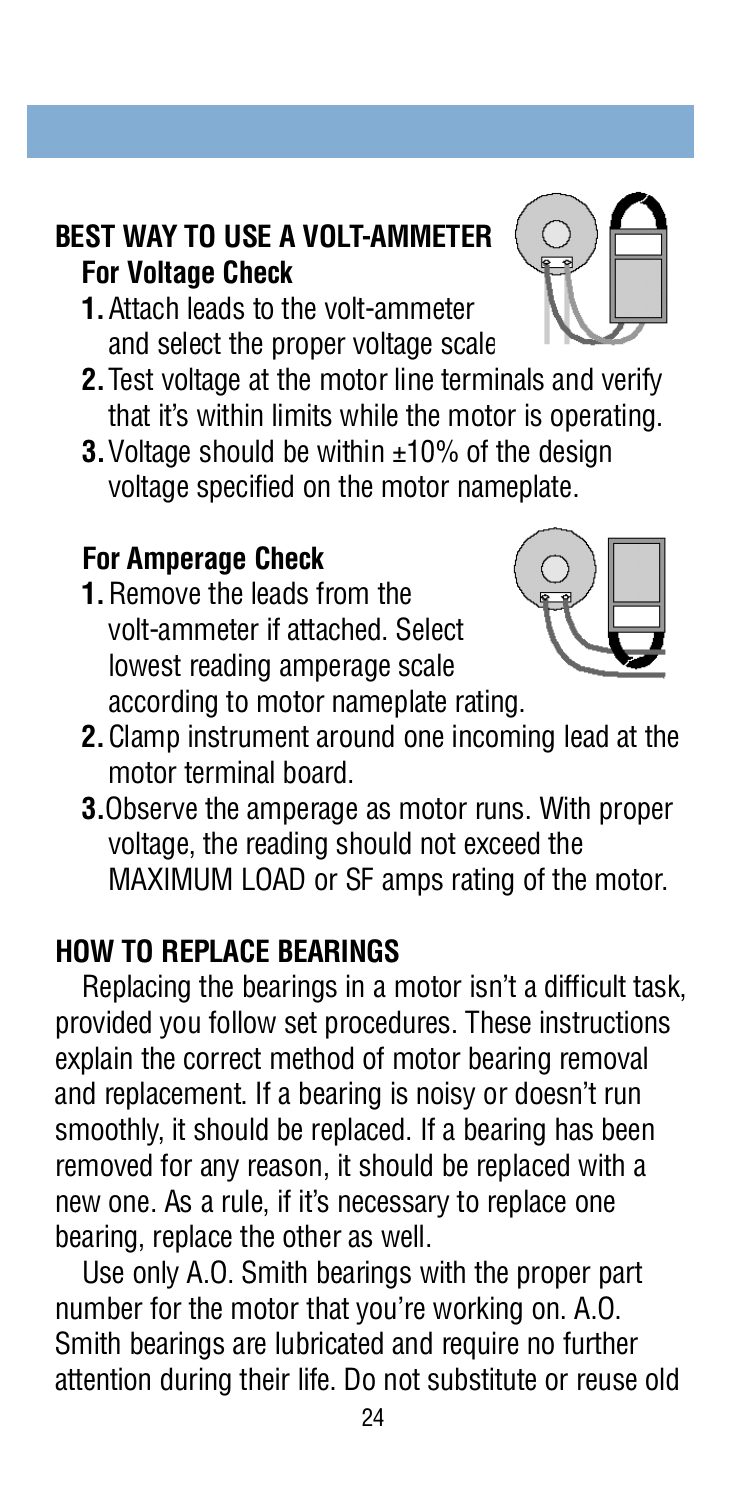# **MOTOR TROUBLESHOOTING**

bearings because this could damage the motor and cause a return service call.

- **1.TURN THE POWER OFF**
- **2 .**Remove the cover from the motor and disconnect the electrical supply leads from the terminal board. Then remove the electrical cable Tape or conduit from the end frame.
- **3 .**Remove the motor from the pump unit.
- **4 .**Mark the brackets and frame of the motor, to assure correct alignment of these parts when reassembling them.



- **5 .**Remove the rotor and shaft from the frame of the motor, following these steps as necessary:
	- **a**) Take out the thru-bolts that secure the brackets to the frame.
	- **b**) Remove the bracket opposite the shaft by placing a screwdriver blade in the notches of this bracket and tapping the handle of the screwdriver
	- **c**) Remove the locking collar screws and washers if their use prevents removal of the rotor assembly from the shaft end bracket.
	- **d**) Carefully pull the shaft/rotor assembly out of the shell or stator toward the shaft extension end.
	- **e**) Be careful not to lose the washer and bearing load spring that is positioned in the bottom of the bearing bore of the bracket opposite the shaft extension. Be sure to replace this spring during reassembly.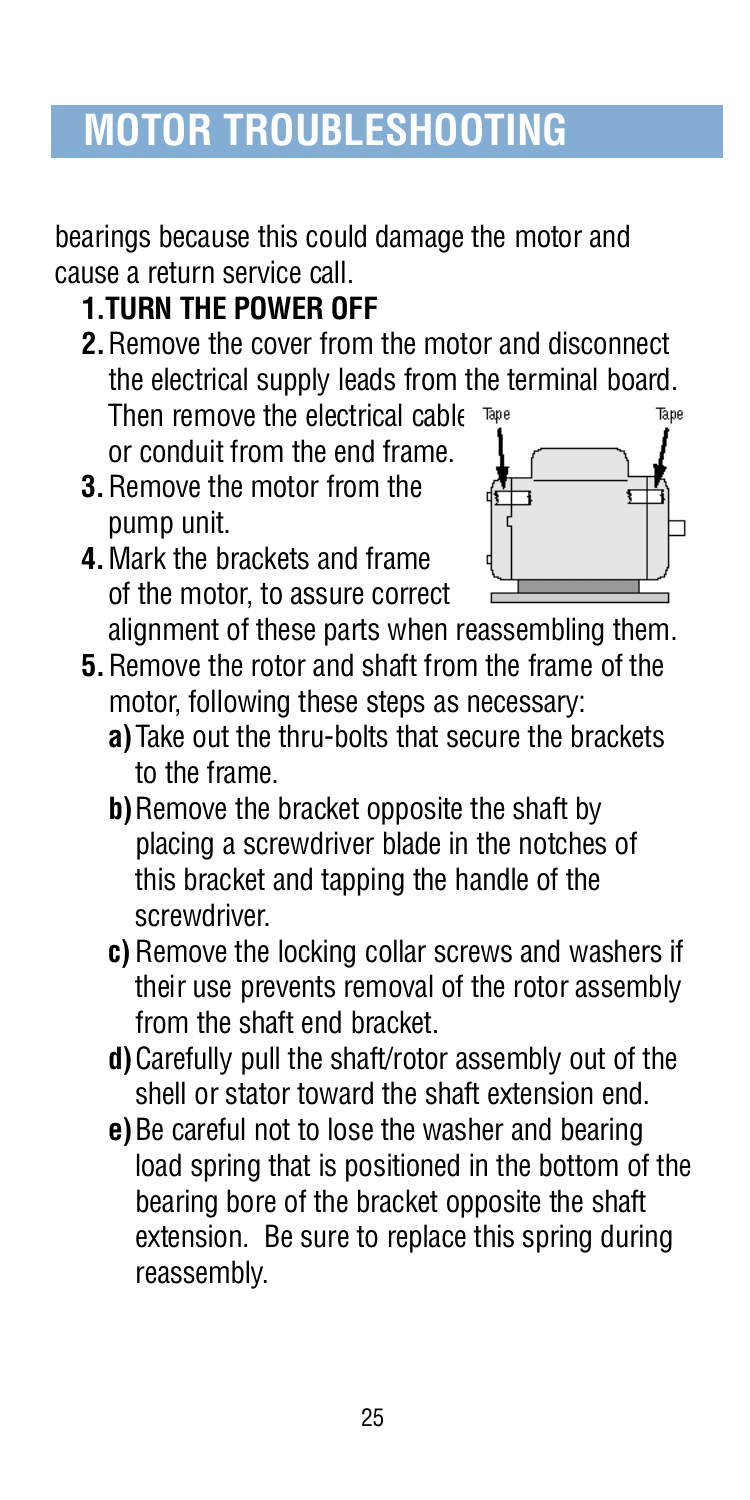- **6.** Remove the bearing(s) from the motor shaft, following these steps as necessary:
	- **a**) Remove shaft collars used to secure bearings. Don't reuse a bearing that is removed from the shaft.
- **7 .**Install the new shaft bearing(s). It is important to press only on the bearing inner race. The bearing will be damaged if the outer race surface is pressed.
	- a) Fan end. Place the short end of the shaft on a wood block. Place the bearing (and other parts used) over the long end of the shaft. Tap the bearing into place, using the proper size tube and a mallet. Attach any other parts (as used) to the long shaft end.
	- **b**) Opposite end. Place the long end of the shaft on the wood block. Place the bearing over the short end of the shaft. Tap the bearing into place, using the proper size tube and a mallet.
- **8** Reassemble the motor in reverse of the disassembly procedure.
	- **a**) Observe all reassembly precautions.
	- **b)** Check wiring diagrams to assure proper wiring if the leads have been removed from the terminals.
	- **c )**TURN ON THE POWER. Check the motor for p roper electrical and mechanical operation when it has been reinstalled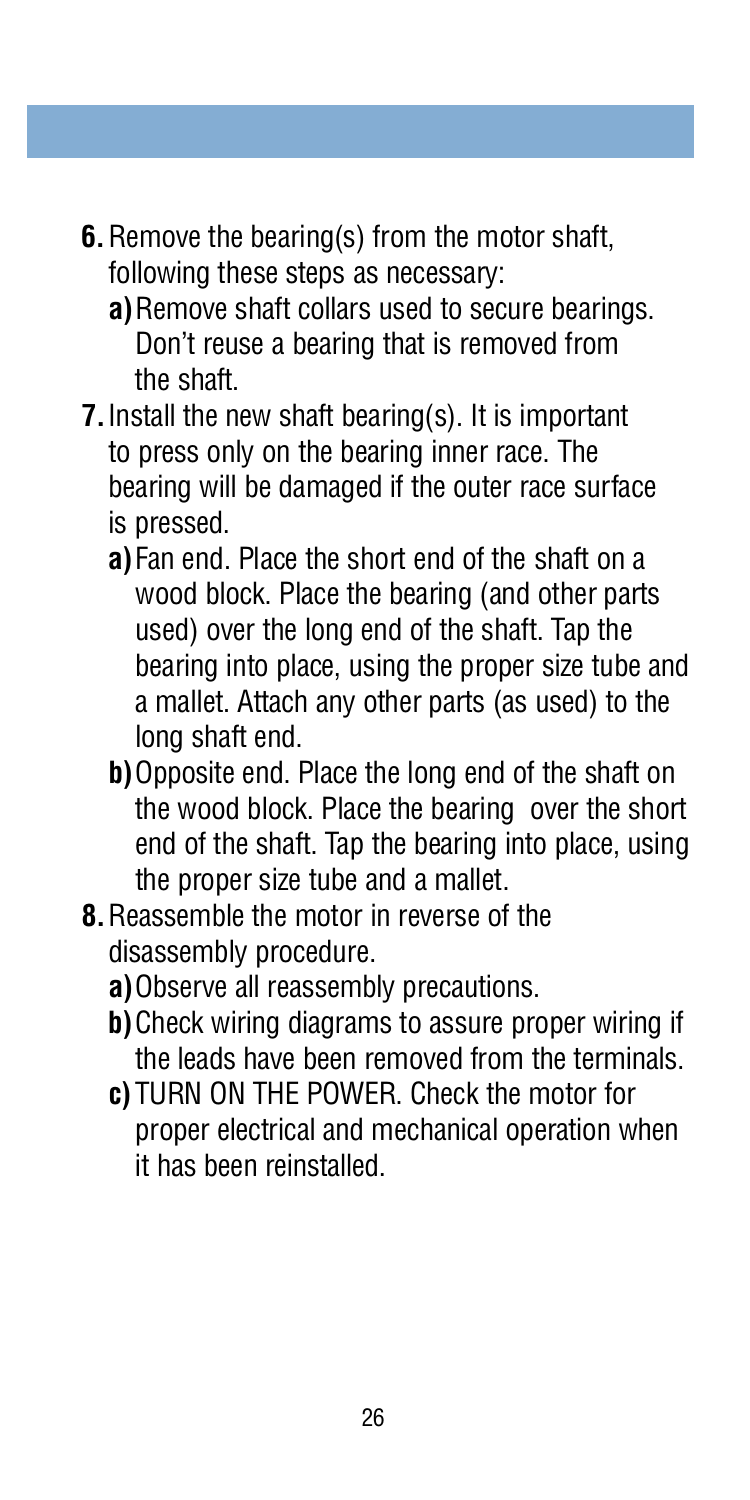# **SERVICE**

**I** f your pool or spa motor should need attention while still under warranty, we require that you have it serviced at a Authorized A.O. Smith Service Centro qualify for warranty coverage. When ordering parts, f your pool or spa motor should need attention while still under warranty, we require that you have it serviced at a Authorized A.O. Smith Service Center refer to the part number and serial number on the motor nameplate.

For your convenience, a separate Century Stock Pool and Spa Motor Parts List is available. Ask for Bulletin #3996.

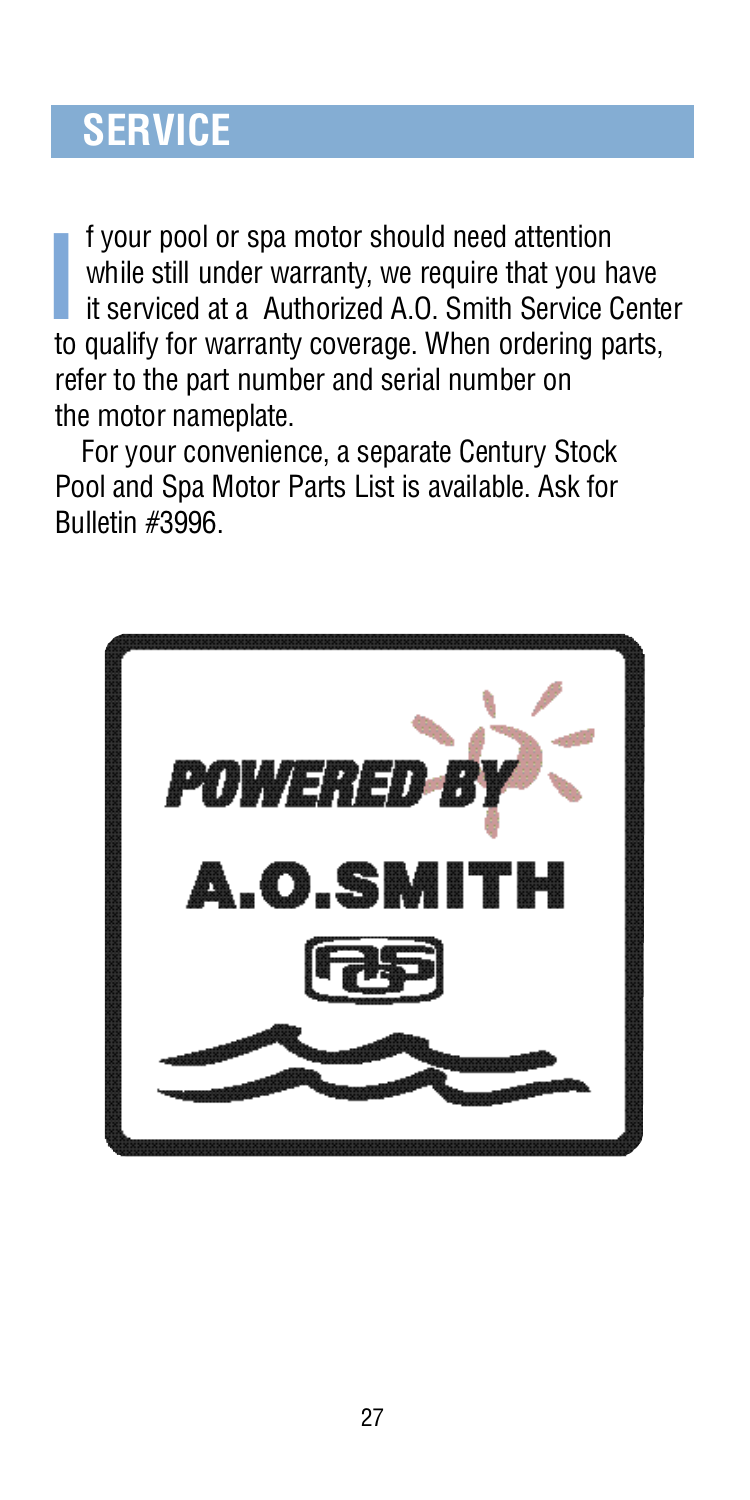# **WIRING DIAGRAMS TABLE OF CONTENTS**

| Centurion® Switchless (Easy Connect)  29, 30         |  |
|------------------------------------------------------|--|
| Centurion® Switchless (Mfg. prior 11/91)  31, 32, 45 |  |
| 1081, Wishbone (Old Style)  33, 34, 35               |  |
| 1081, Single Arm Switch (Old Style)  36, 37          |  |
| E-Plus®, Switchless (Old Style), 230 volt  38        |  |
| 2-Speed, Wishbone (Old Style) 39, 40, 41             |  |
| Micro-Switch (Formerly Gould-Guard) 42               |  |
| Switchless (Formerly Gould-Guard) 43, 44             |  |
|                                                      |  |
| E-Plus® Switchless (Mfg. prior 11/91)  48, 49        |  |
| Lasar®48 Frame (Two Speed)  50, 51, 52               |  |
|                                                      |  |
|                                                      |  |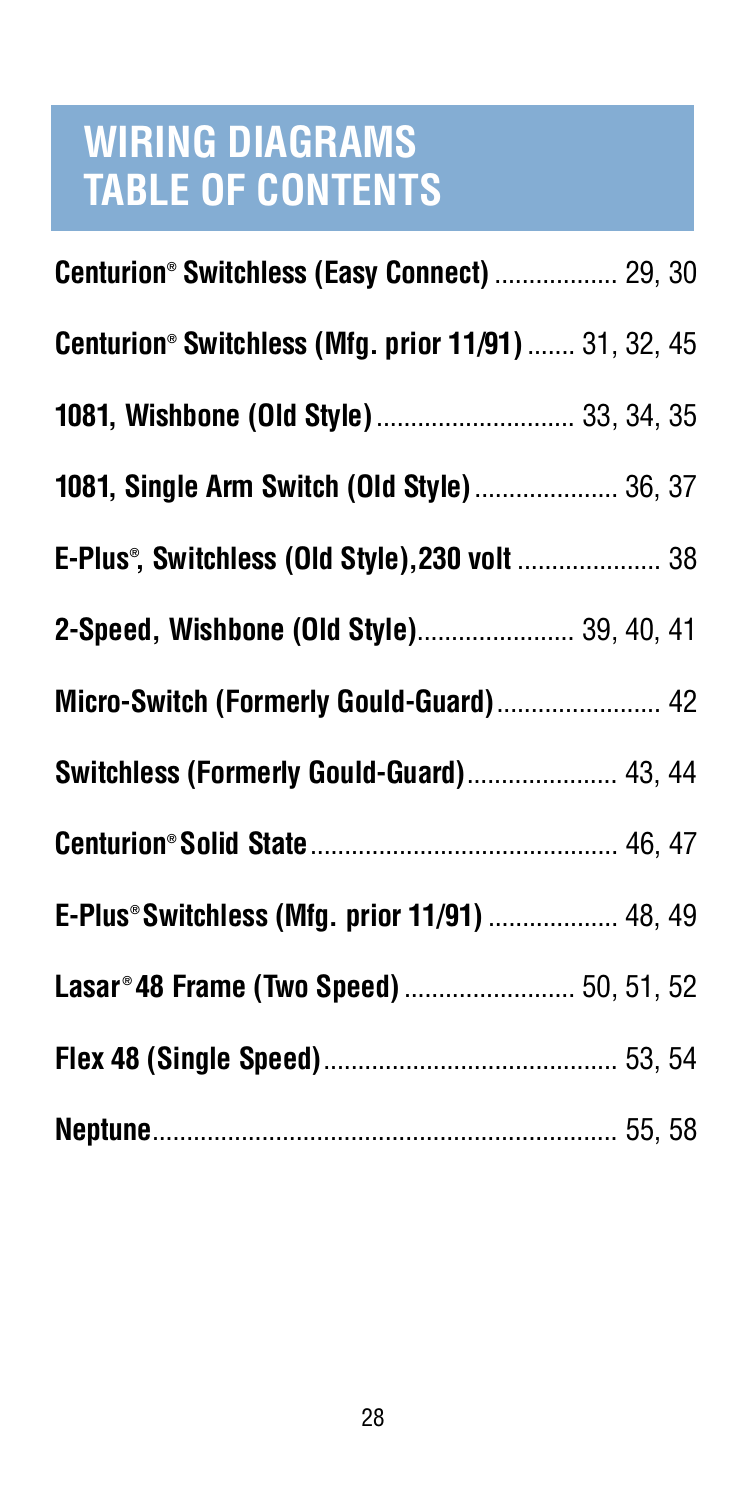# **CENTURION®/SE/II**

For motors manufactured in/after Nov., 1991 (Serial #BJ11) Dual Voltage  $\qquad \qquad \text{Type CX-1/2} \text{ to } 1\text{1/2} \text{ Hp}$ 230/115 Volt Switchless



Wring Diagram #16635902. Connection Label #17536715.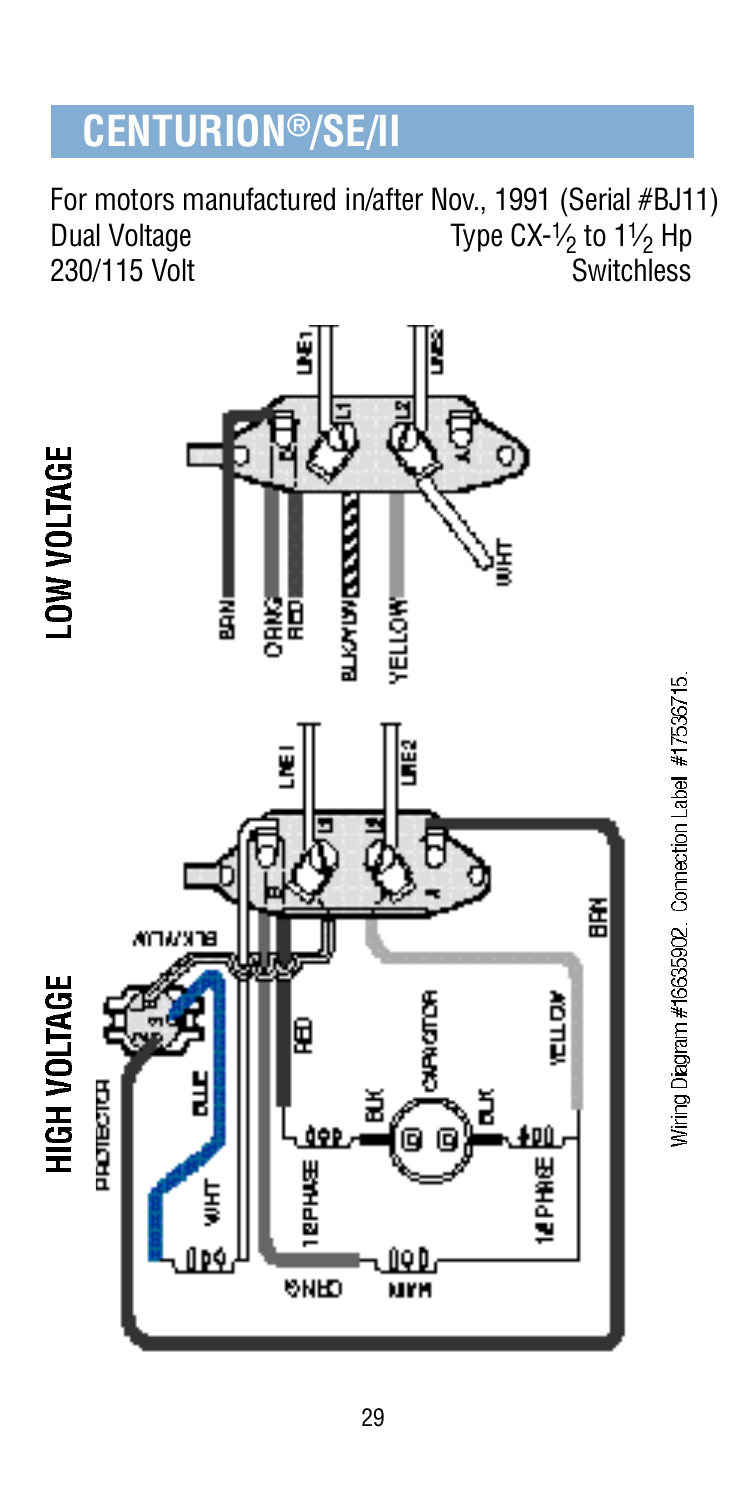# **CENTURION®/SE/II**

For motors manufactured in/after Nov., 1991 (Serial #BJ11) Single Voltage<br>230 Volt Type  $CX-1\frac{1}{2}$ -5Hp Switchless





Wiring Diagram #16636001. Connection Label #17050319.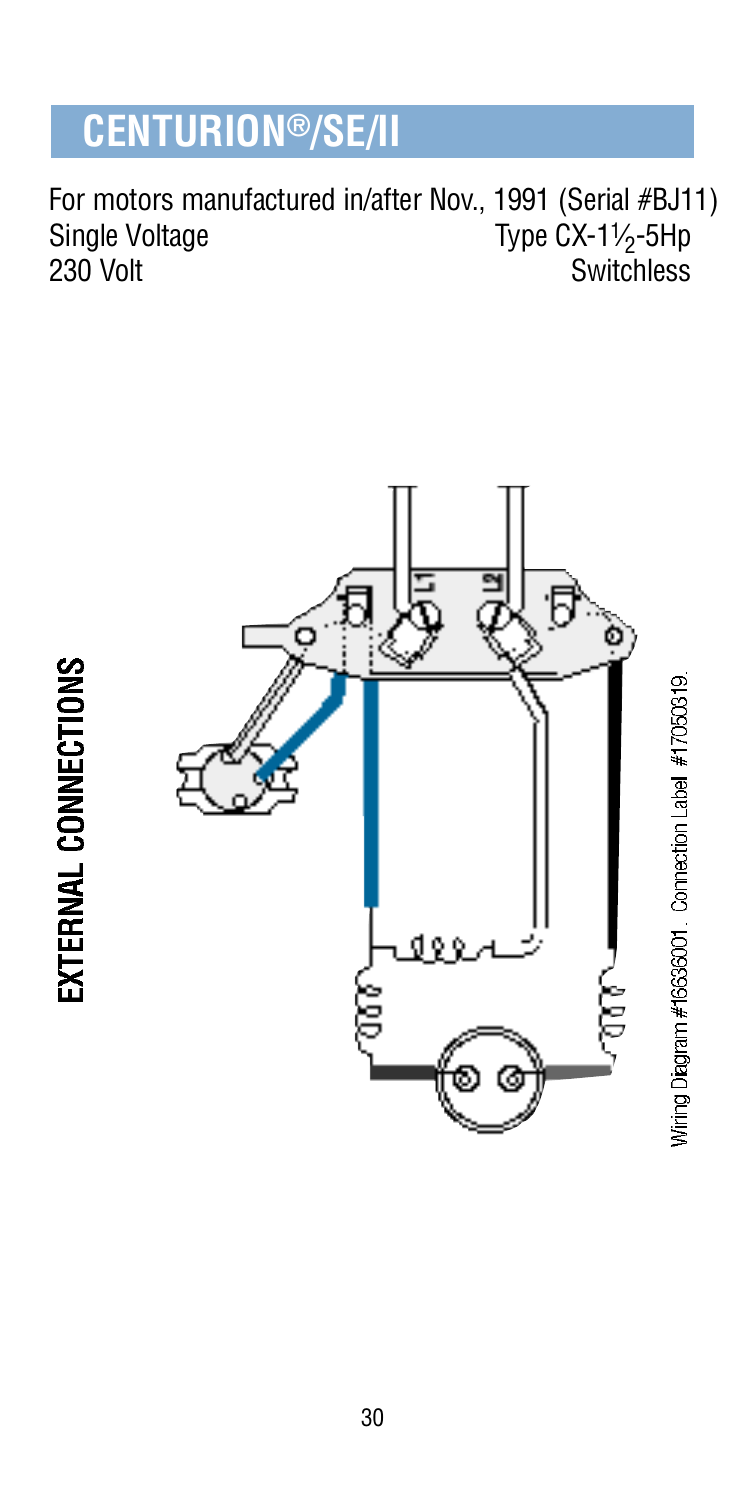# **CENTURION®**

Dual Voltage 115/230 Volt Type CX– $\frac{1}{2}$  to 1 $\frac{1}{2}$  Hp **Switchless** For motors manufactured prior to Nov. 1991. (Serial #BJ11)



Wiring Diagram #166359. Connection Label #166362.

EXTERNAL CONNECTIONS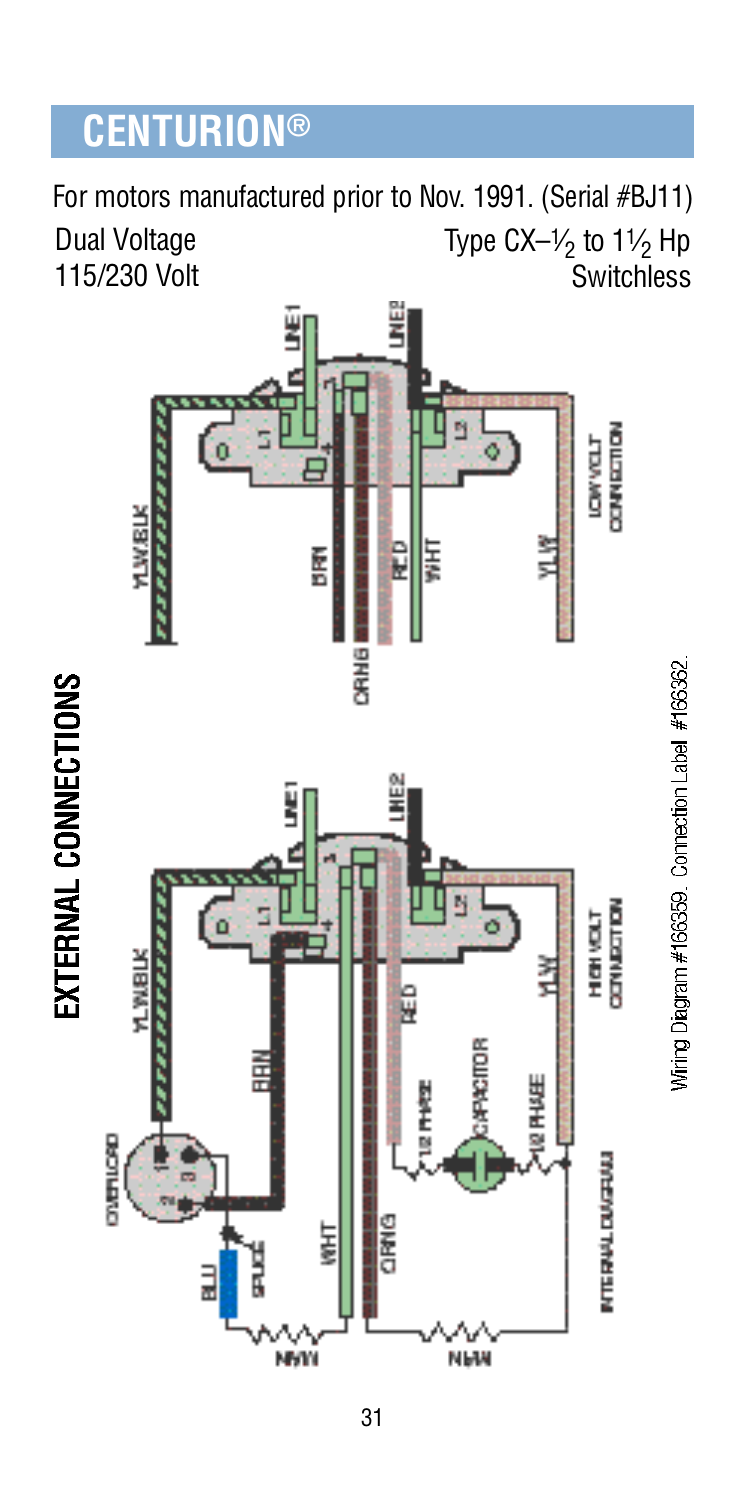# **CENTURION®**

Single Voltage  $230$  Volt Type CX–2, 3 & 4 Hp **Switchless** For motors manufactured prior to Nov. 1991. (Serial #BJ11)



Wiring Diagram #166360., 166361 Connection Label #166363.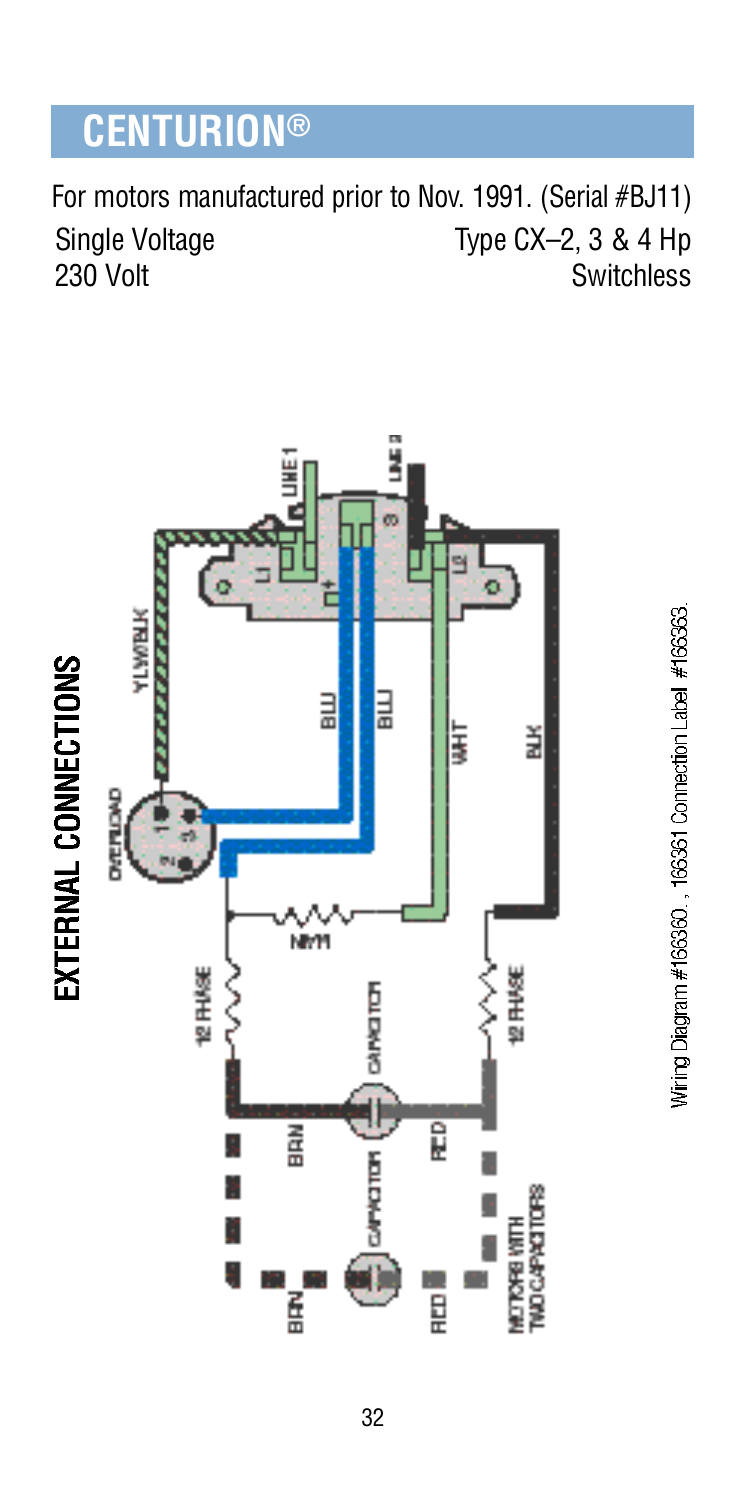#### 115/230 Volt

#### Type  $CS-1/2$  to  $1/2$  Hp Wishbone (Old Style)

EXTERNAL CONNECTIONS

INTERNAL WIRING





Wiring Diagram #115242. Connection Label #115325.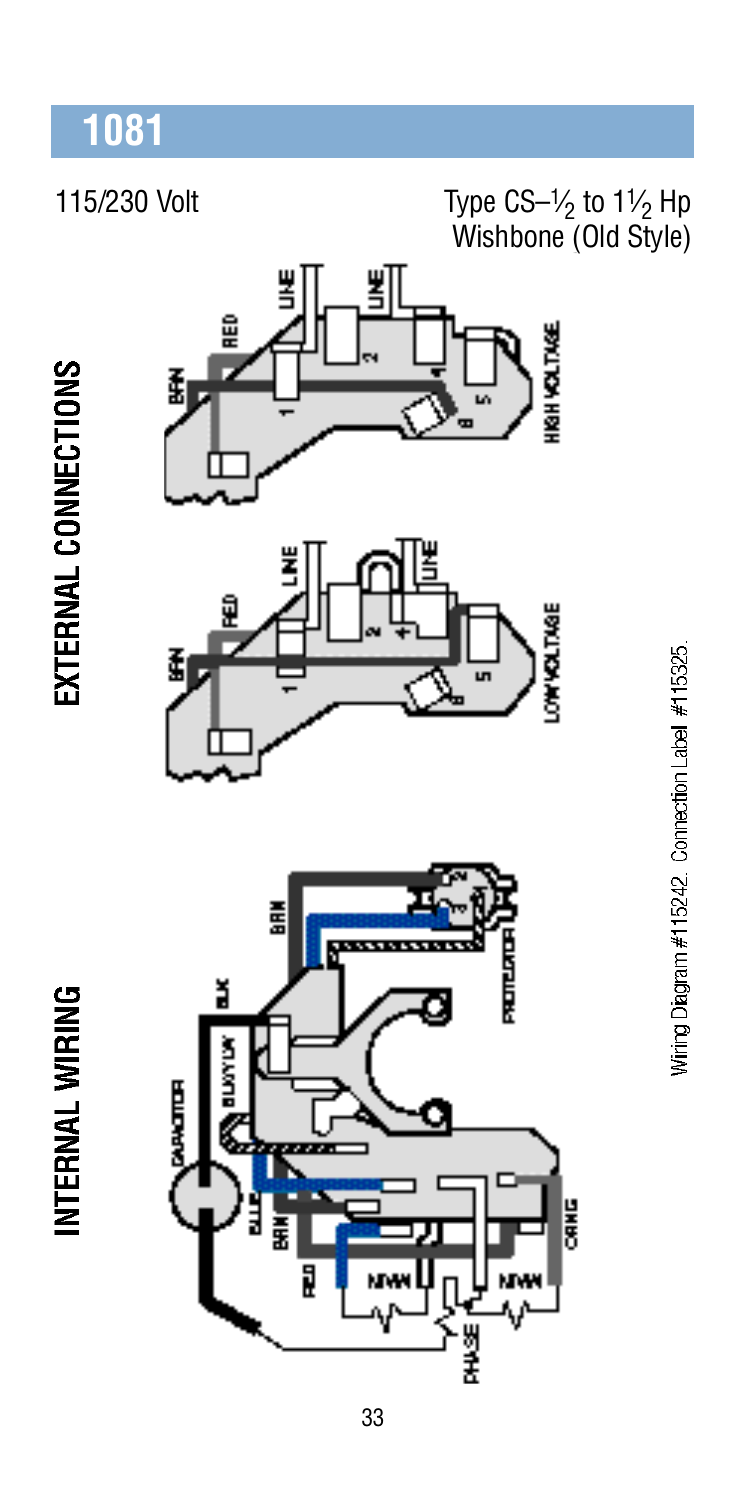#### 115/230 Volt

#### Type CP-2 Hp Wishbone (Old Style)

EXTERNAL CONNECTIONS

INTERNAL WIRING







Winng Diagram #139691. Connection Label #115325.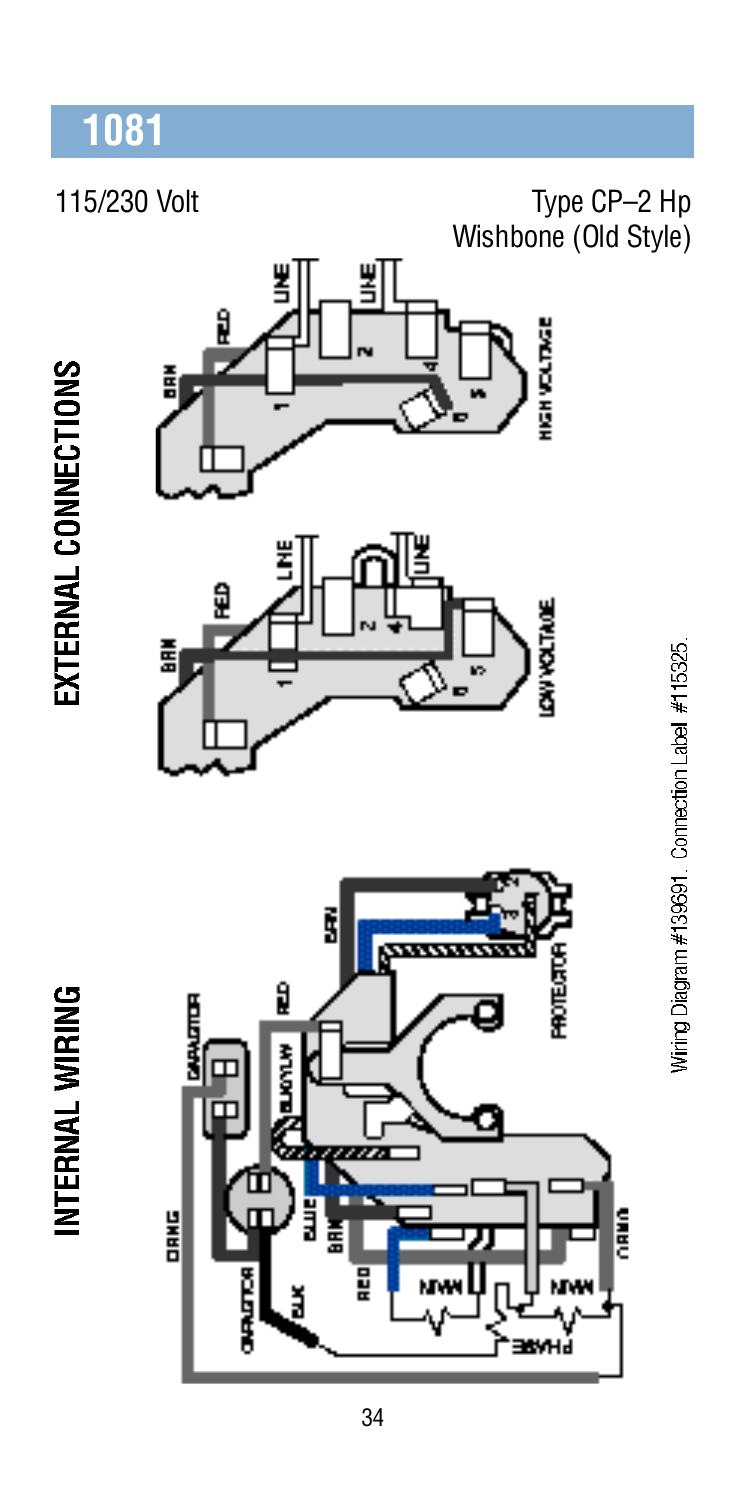#### 230 Volt

#### Type CP-3 Hp Wishbone (Old Style)

INTERNAL WIRING





Winng Diagram #153477 Connection Label #115317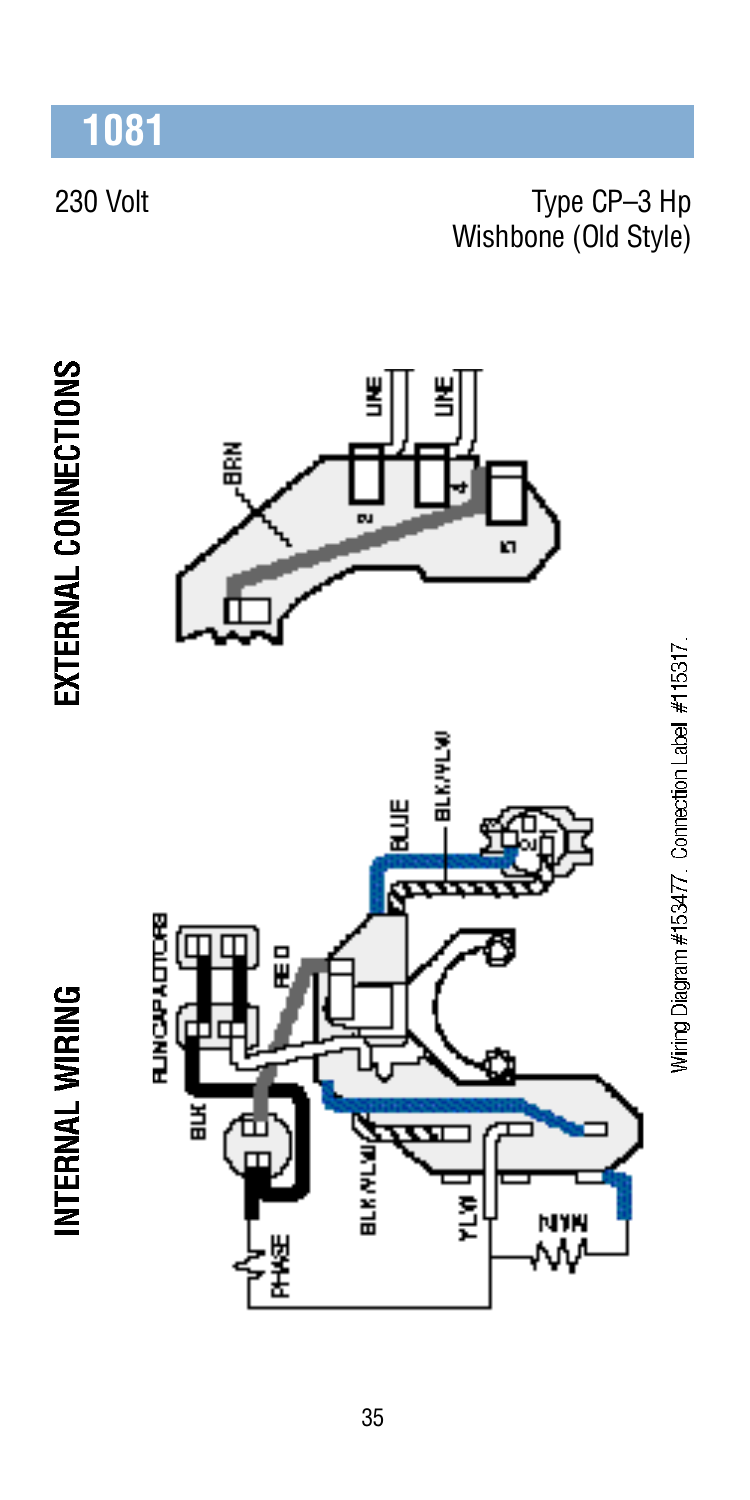115/230 Volt

#### Type  $CS-1/2$  to  $1/2$  Hp Single Arm Switch (Old Style)

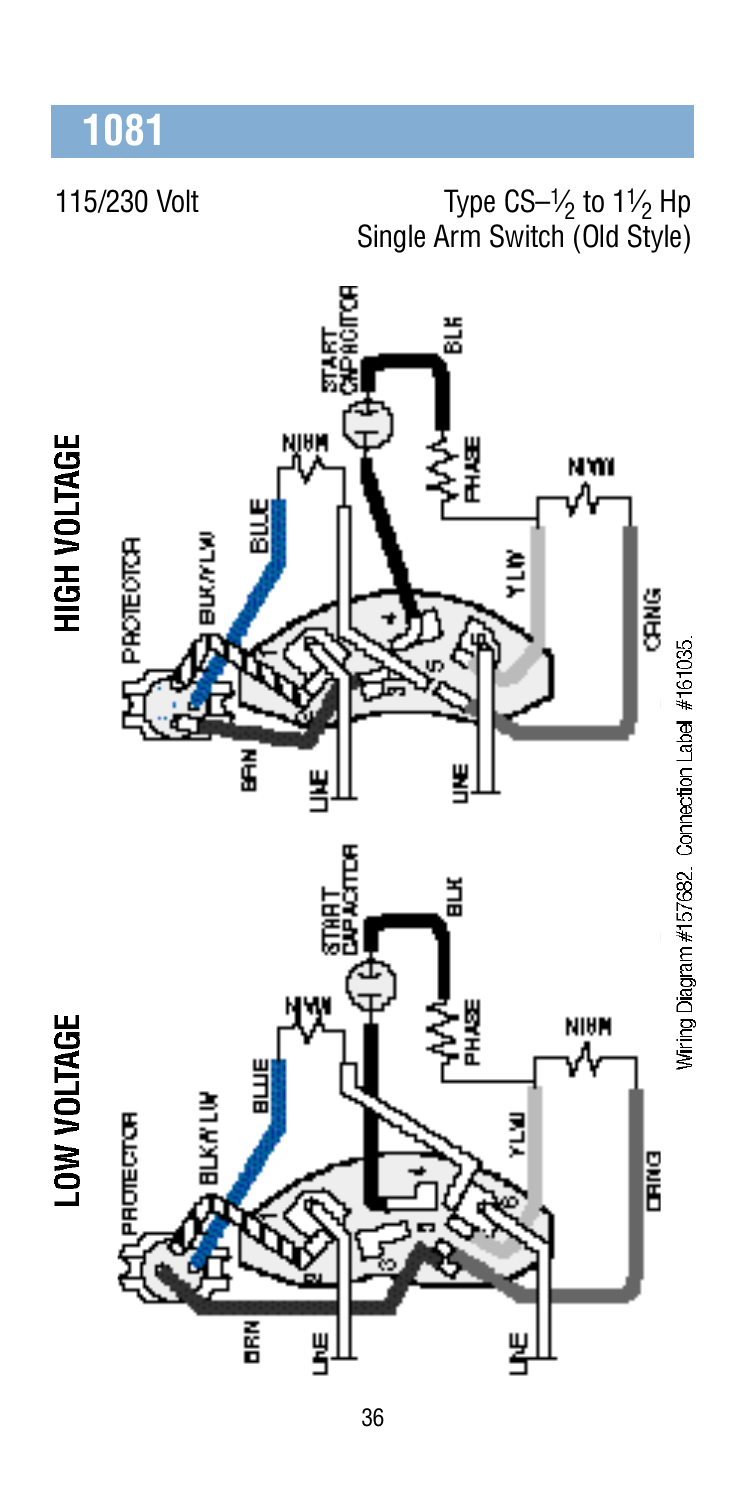115/230 Volt Type CP-2 Hp Single Arm Switch (Old Style)



Wiring Diagram #157683 Connection Label #161034.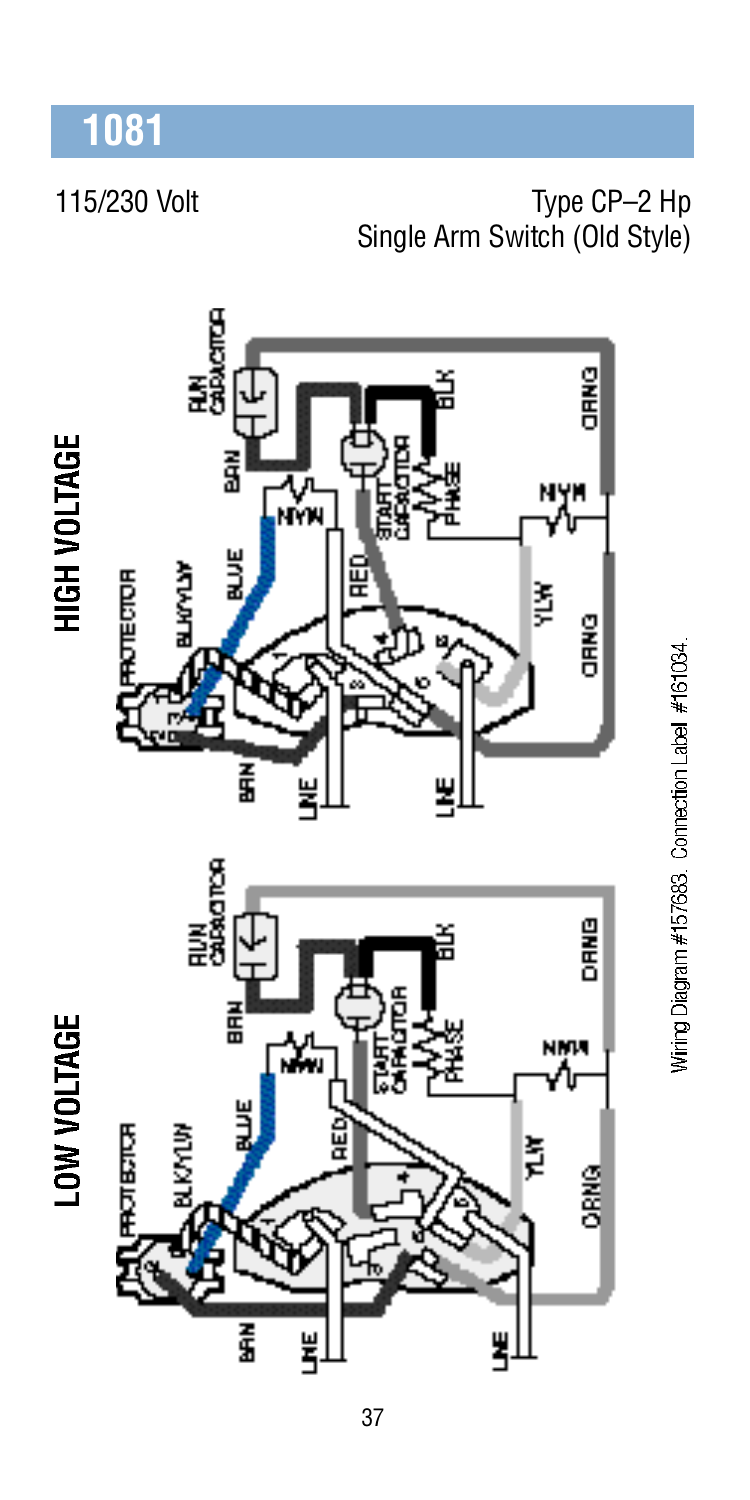## E-PLUS®

#### 230 Volt

#### Type CX-2 and 3 Hp Switchless (Old Style)





INTERNAL WIRING



# Wiring Diagram #156228.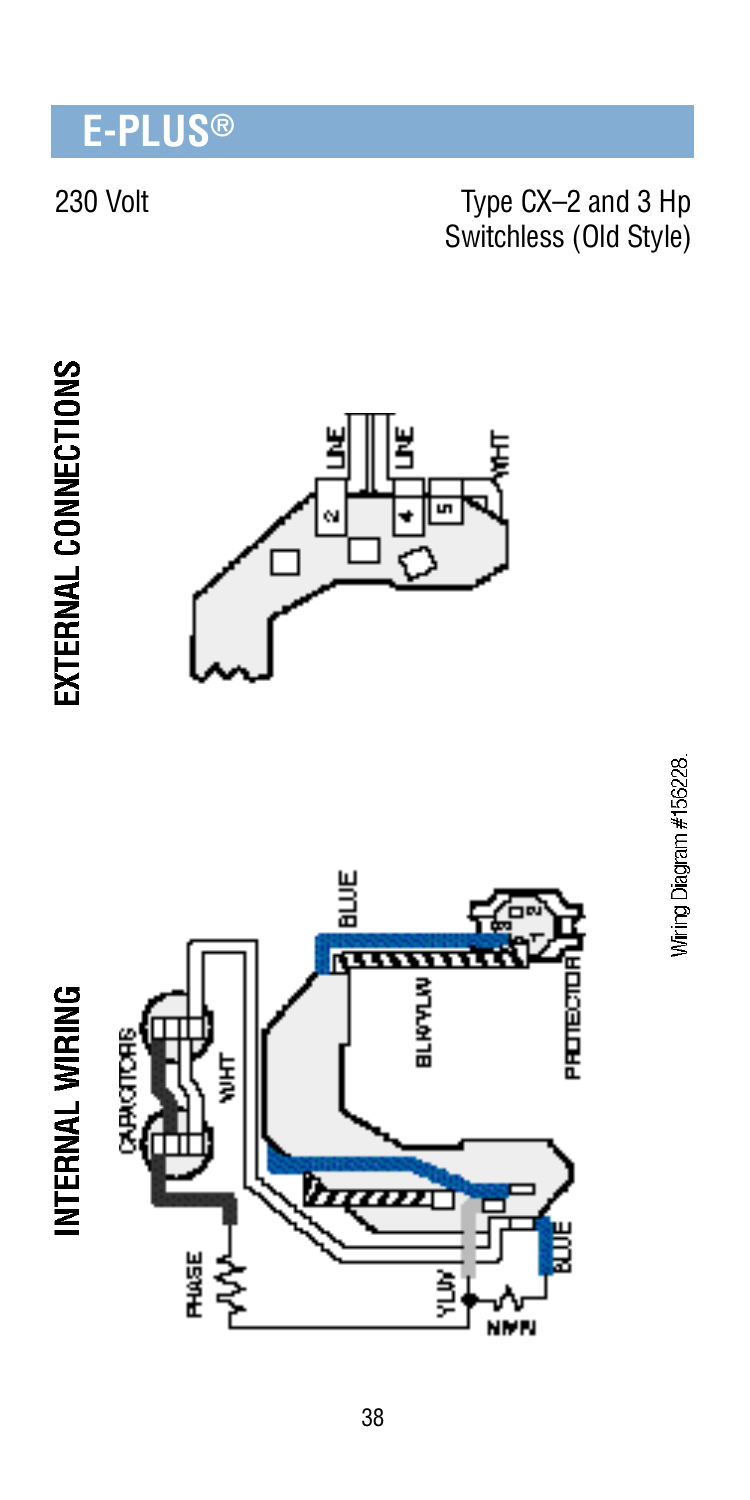# 2-SPEED

#### 115 Volt

# Type  $\text{CSM-}\frac{1}{2}$  to  $\frac{3}{4}$  Hp<br>Wishbone (Old Style)

EXTERNAL CONNECTIONS

INTERNAL WIRING



Wiring Diagram #157053 Connection Label #157187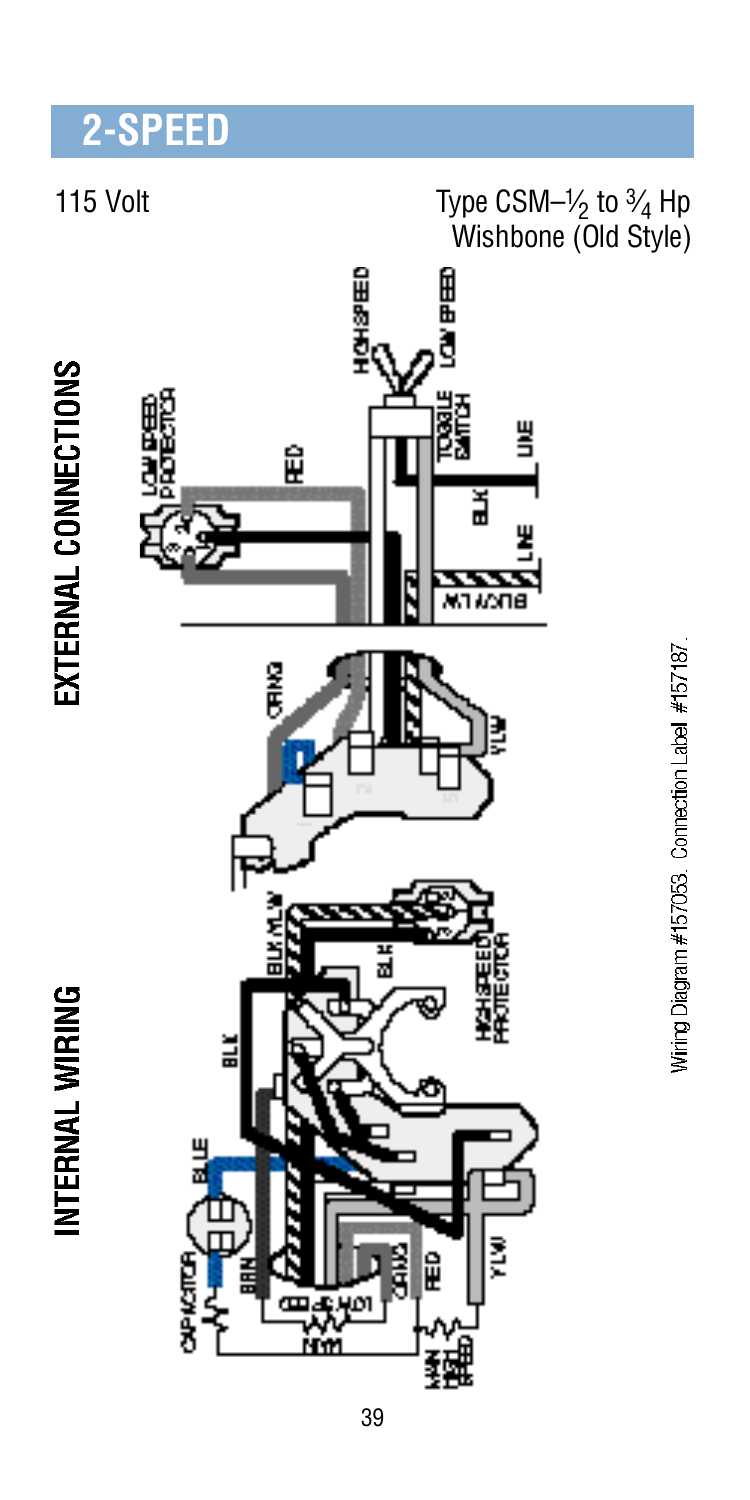# 2-SPEED

#### 230 Volt

# Type CSM-1 and  $1\frac{1}{2}$  Hp<br>Wishbone (Old Style)

# EXTERNAL CONNECTIONS

INTERNAL WIRING



Wiring Diagram #157061 Connection Label #157187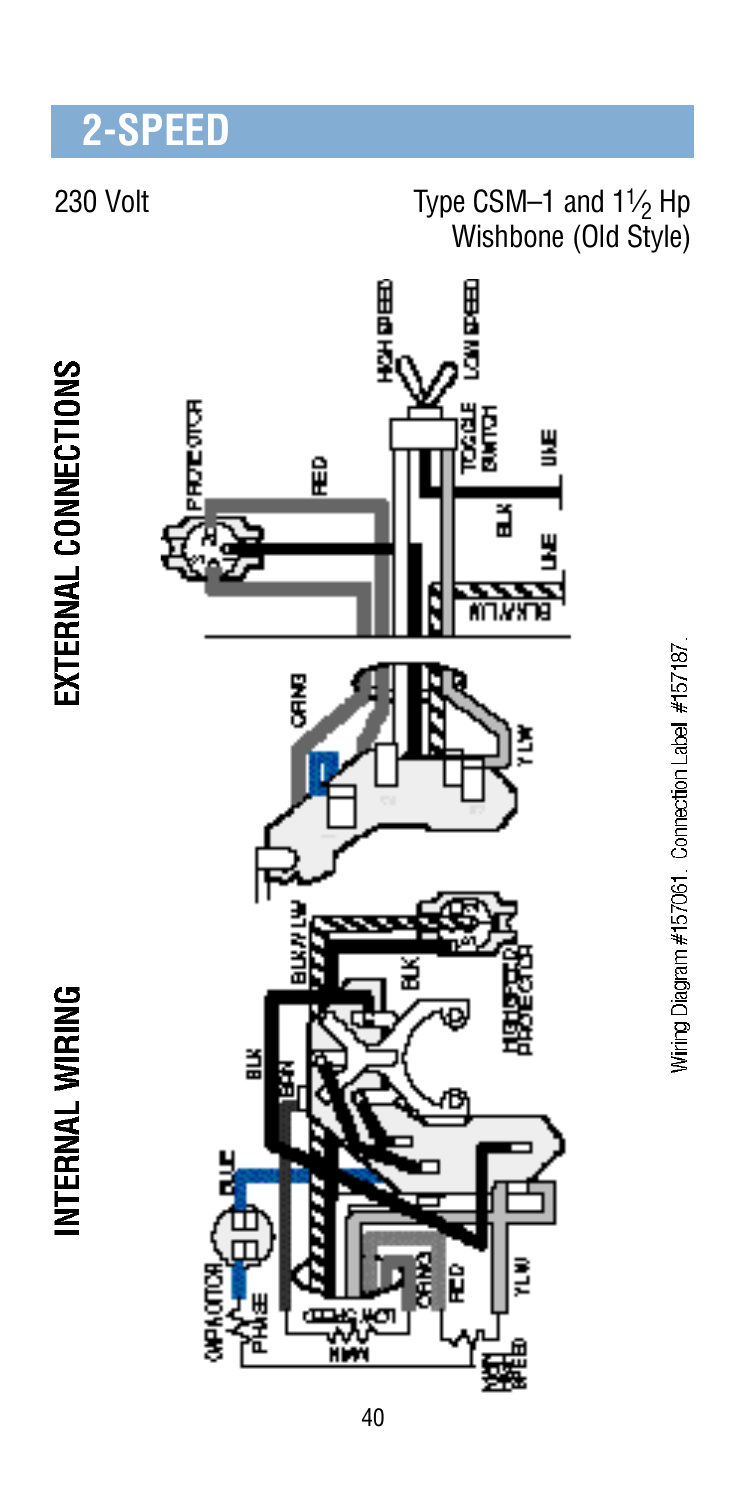# 2-SPEED

#### 230 Volt

#### Type CPM-2 Hp Wishbone (Old Style)

# EXTERNAL CONNECTIONS

INTERNAL WIRING



Wiring Diagram #157057 Connection Label #157187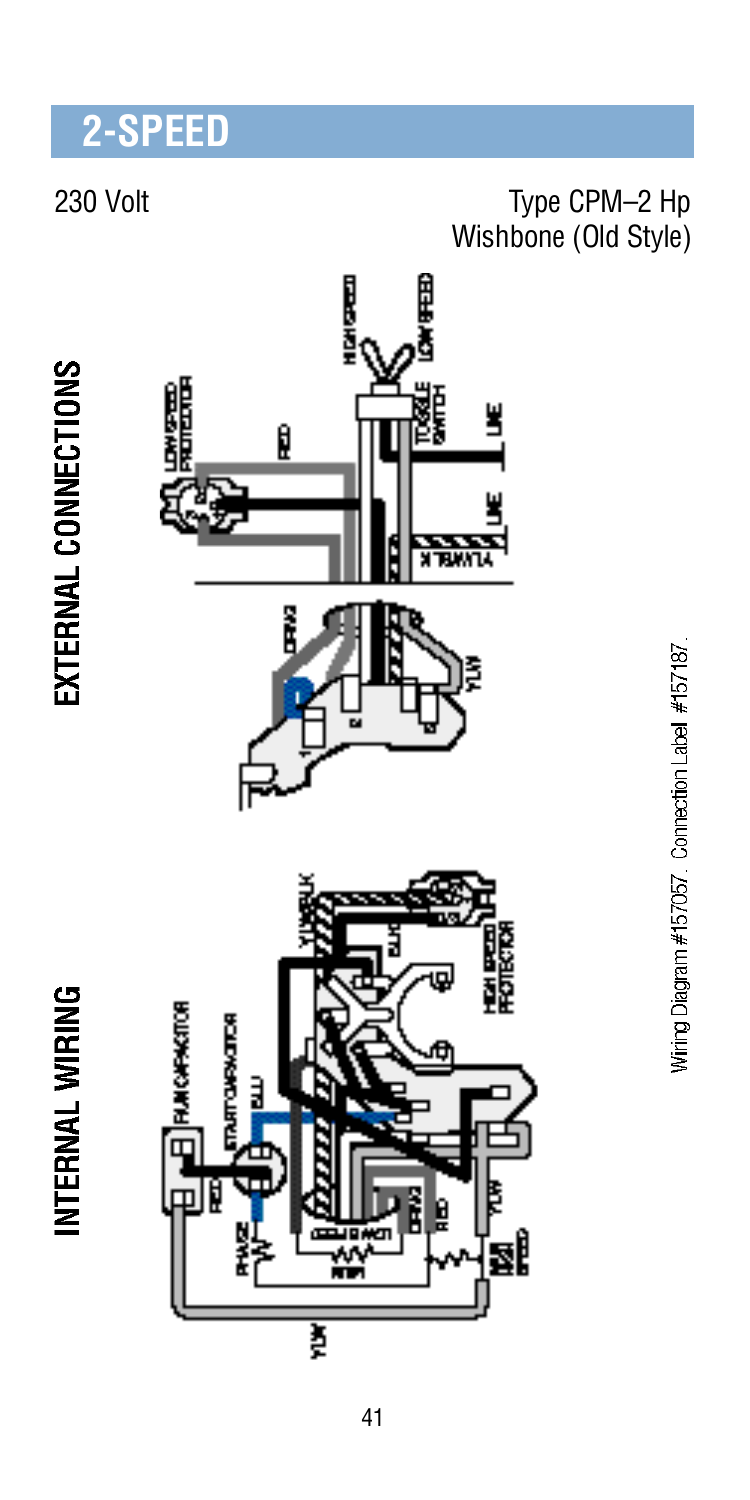# **MICRO-SWITCH MOTOR**

(Formerly identified as Gould-Guard) 115/230 Volt

Type  $CS-1/2$  to 1 Hp (Old Style)

**LOW VOLTAGE** 





Wiring Diagram #157891 Connection Label #157892.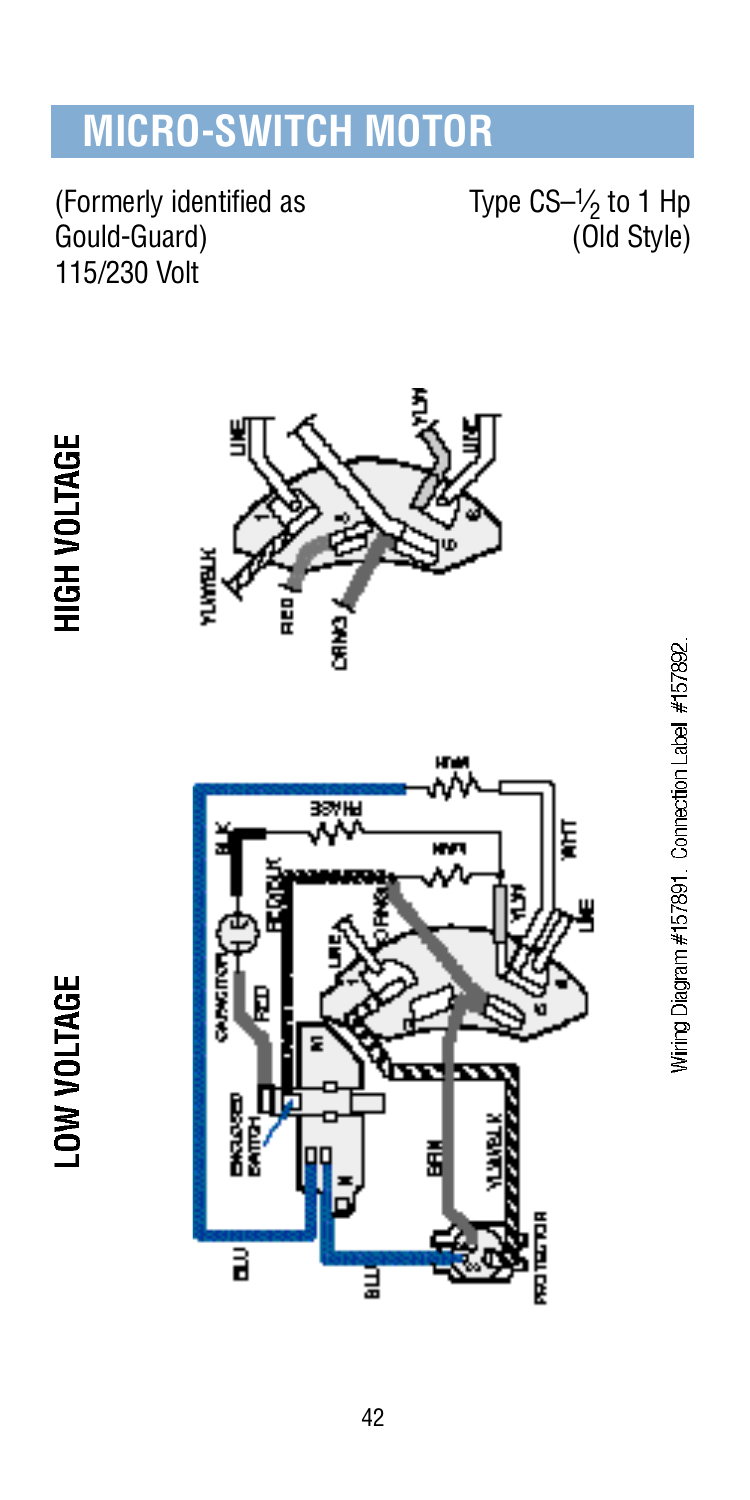# **SWITCHLESS MOTOR**

(Formerly identified as Gould-Guard) 230 Volt

Type  $CX-1\frac{1}{2}$  HP Switchless (Old Style)



43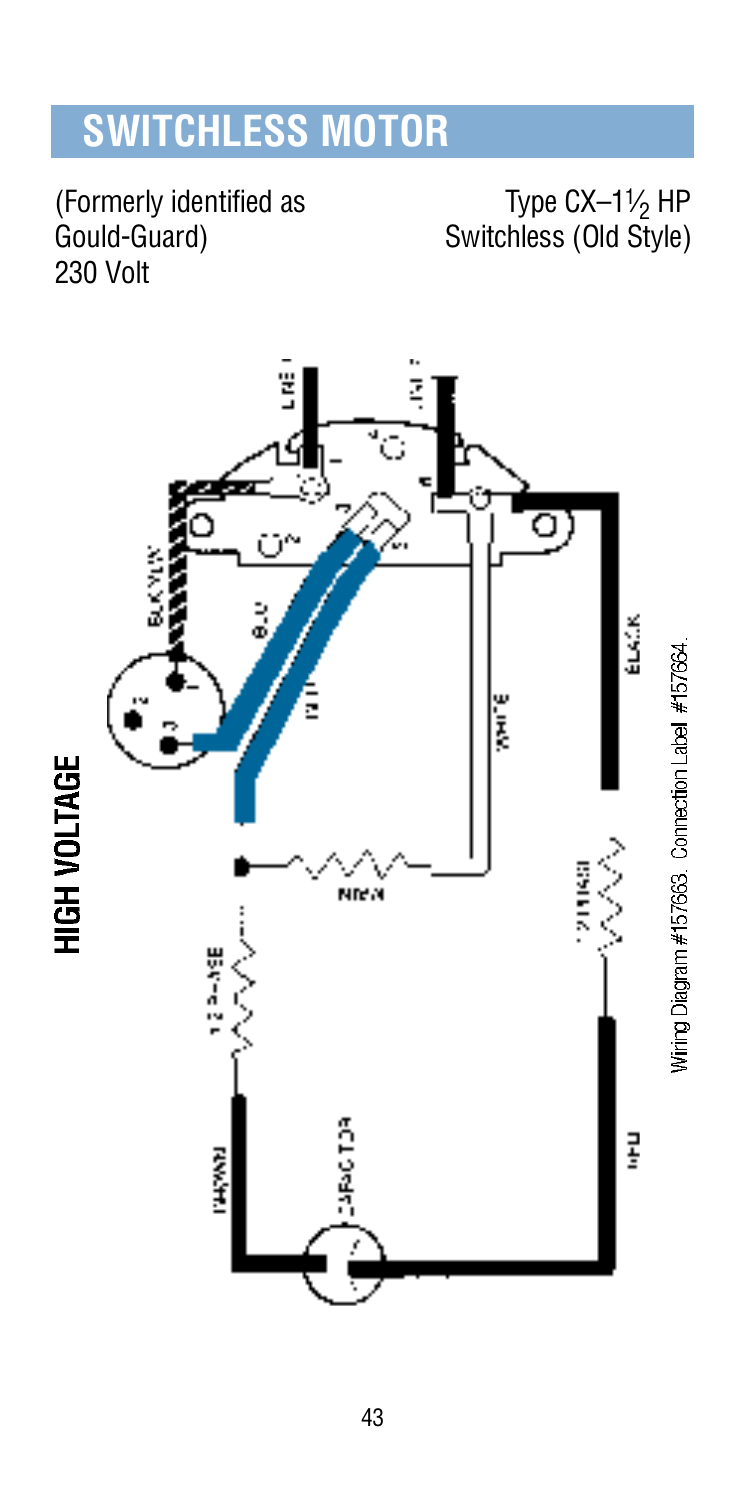# **SWITCHLESS MOTOR**

(Formerly identified as Gould-Guard) 230 Volt

**HIGH VOLTAGE** 

Type CX-2 and 3 HP Switchless (Old Style)

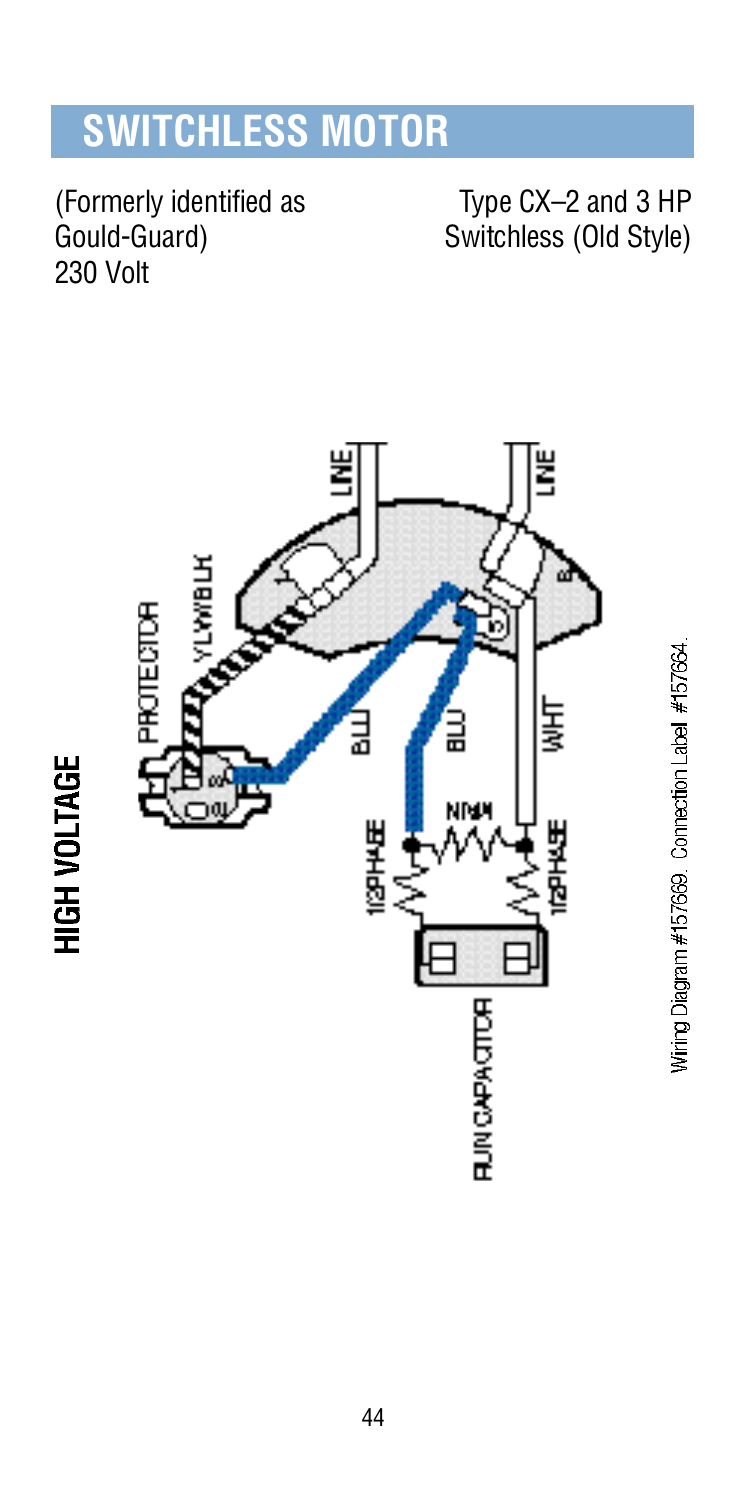# **CENTURION®**

Two-Speed Single Voltage 115 Volt

EXTERNAL CONNECTIONS

Type CXPM- $\frac{1}{2}$  /.06 to  $\frac{3}{4}$  /.10 Hp Solid-State Switch



Winng Diagram #167174 Connection Label #167200.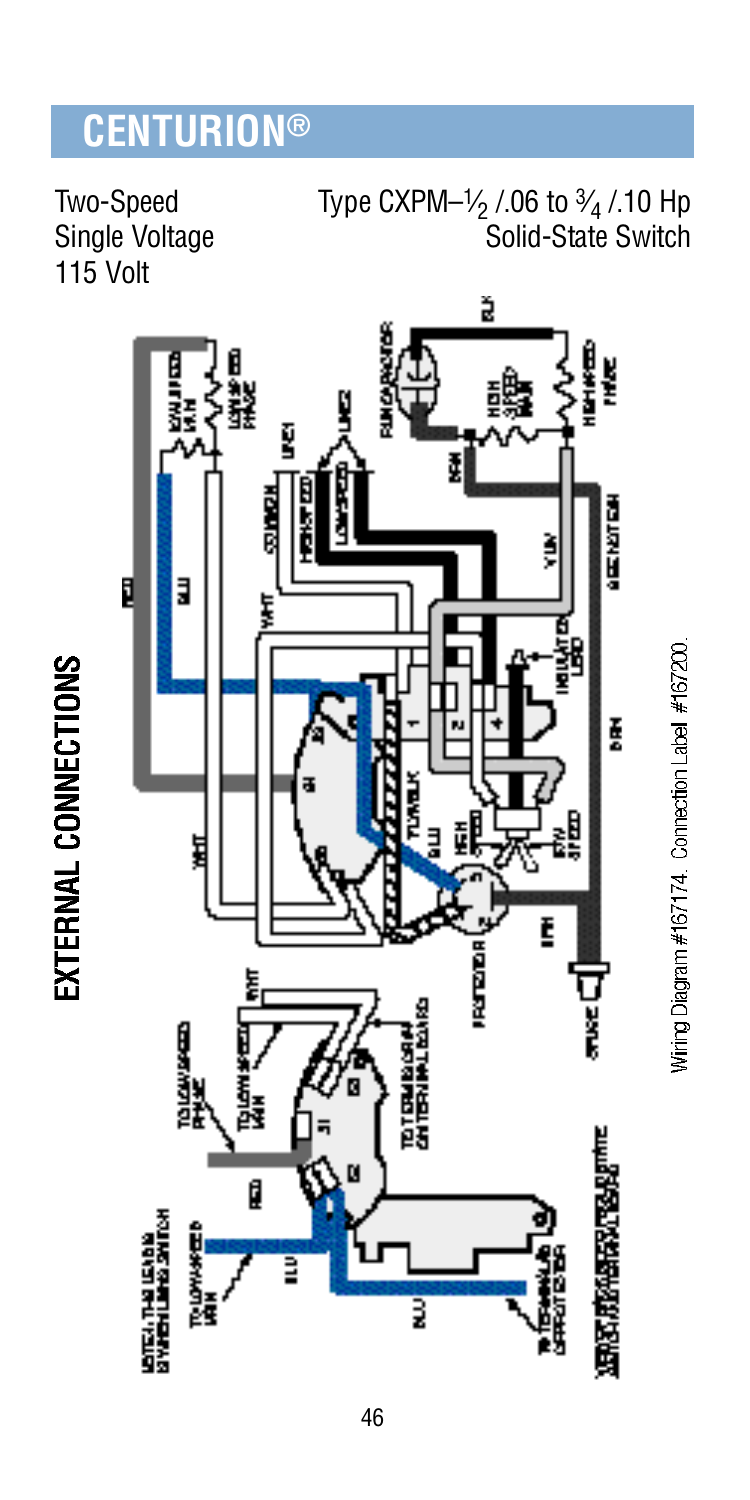# **CENTURION®**

Two-Speed Single Voltage 230 Volt

EXTERNAL CONNECTIONS

Type CXPM-1/.12 to 2/.25 Hp Solid-State Switch



Winng Diagram #167201. Connection Label #167200.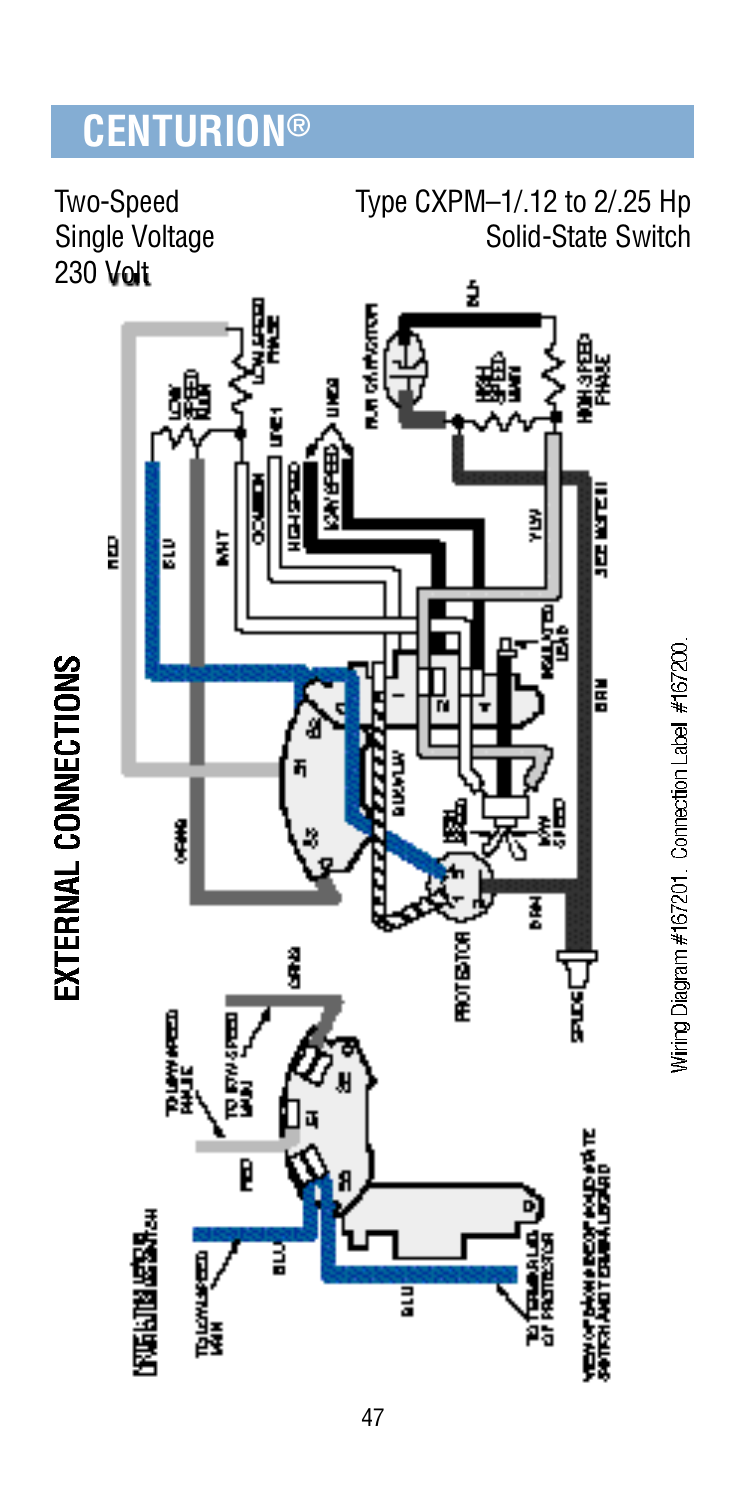#### $\mathsf{LUS}^{\circledast}$  switchless F. P

**Dual Voltage** 115/230 Volt Type  $CX- $\frac{3}{4}$  to 1 $\frac{1}{2}$  Hp$ Switchless



48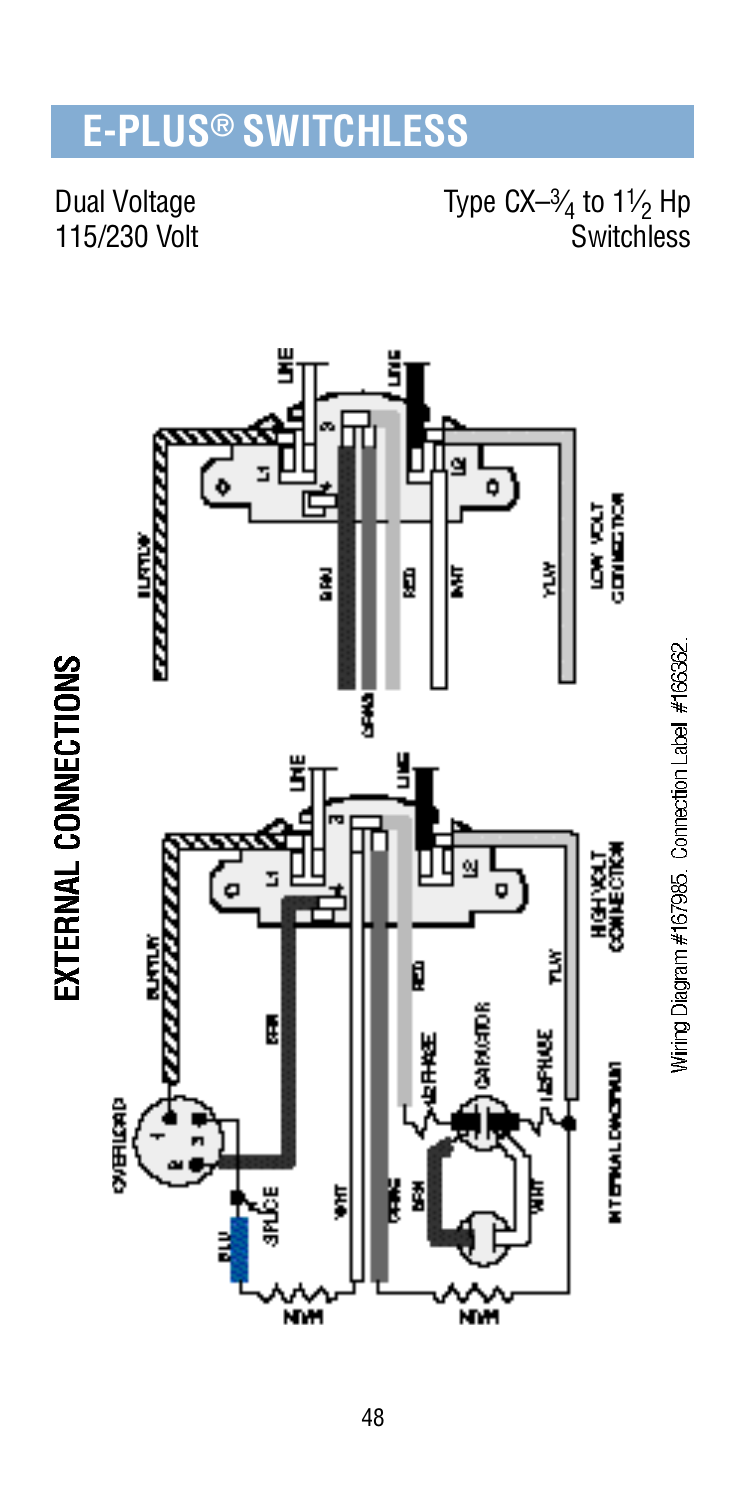# **E-PLUS® SWITCHLESS**

Single Voltage 230 Volt

Type CX-2 and 3 Hp Switchless



Winng Diagram #167976. Connection Label #166363.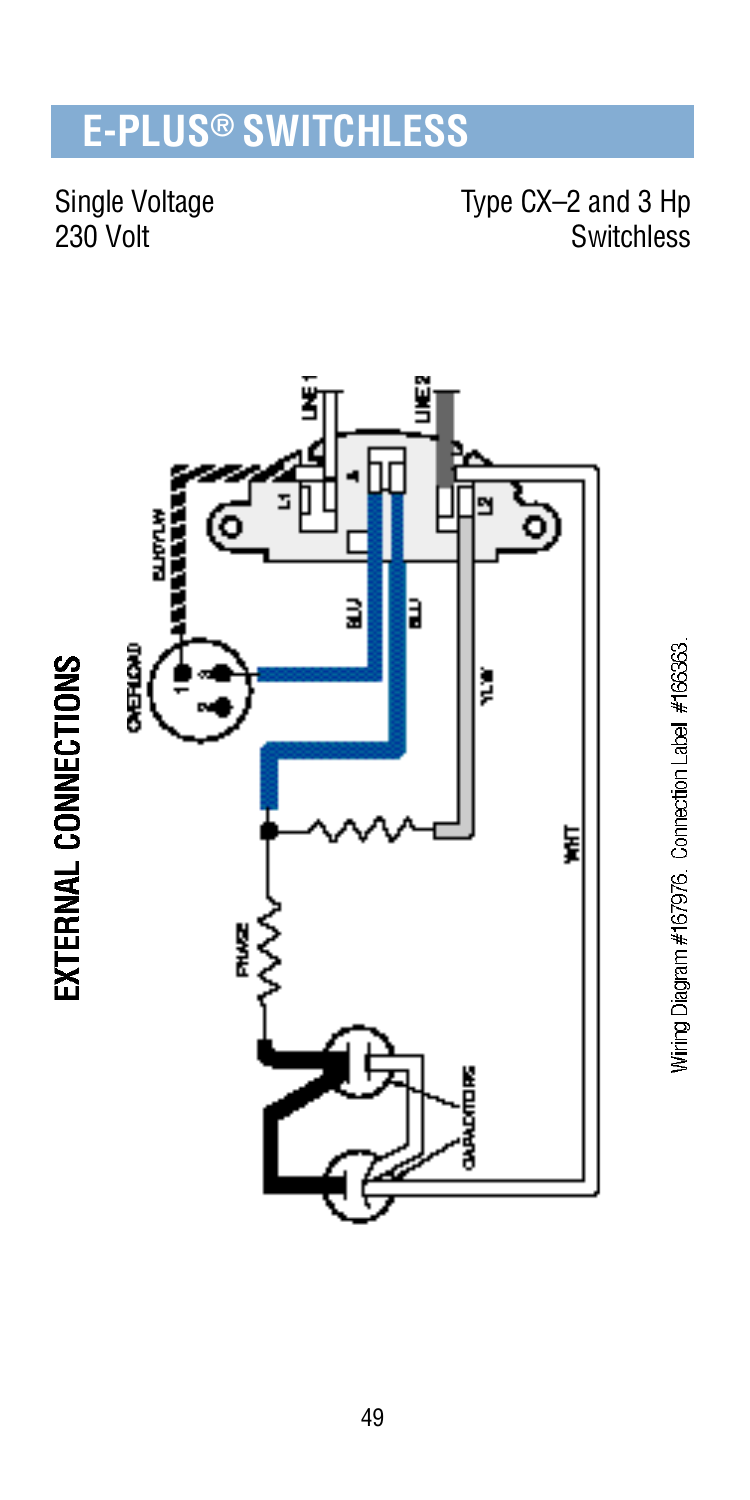#### **EX 48<sup>®</sup> FRAME** FI

#### Two Speed Single Voltage 115 Volt

#### Type SPM $-3/4/10$  HP

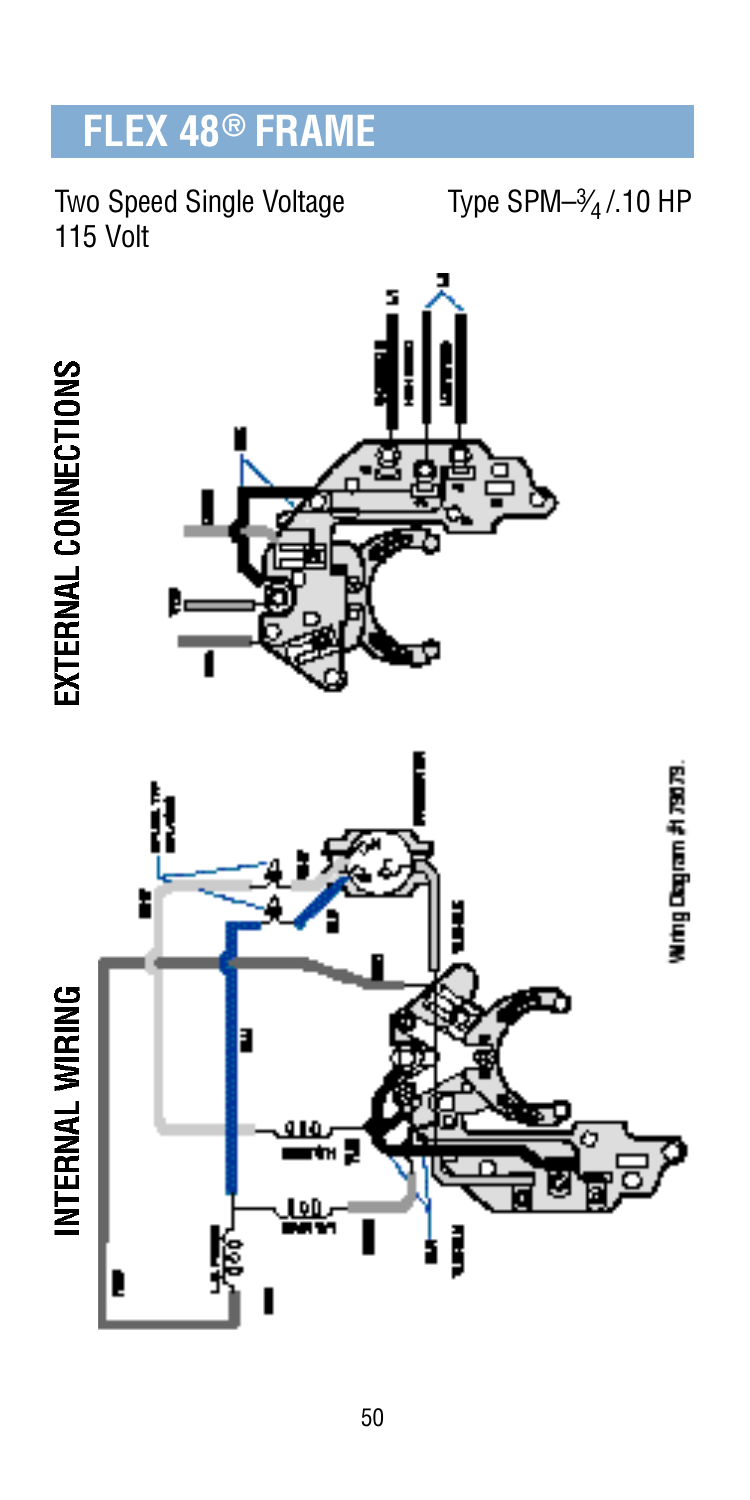#### **EX 48<sup>®</sup> FRAME** Fl

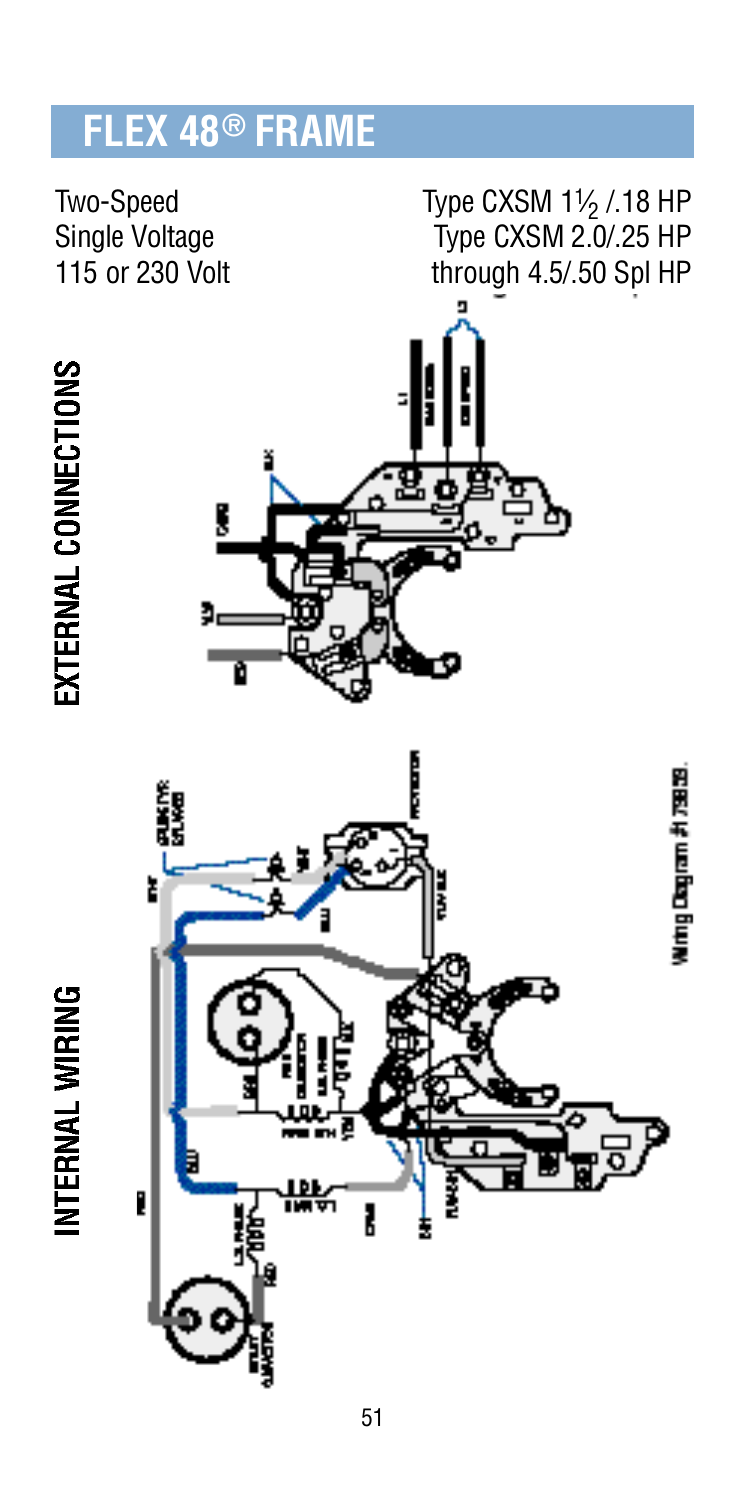# **FLEX 48® FRAME**

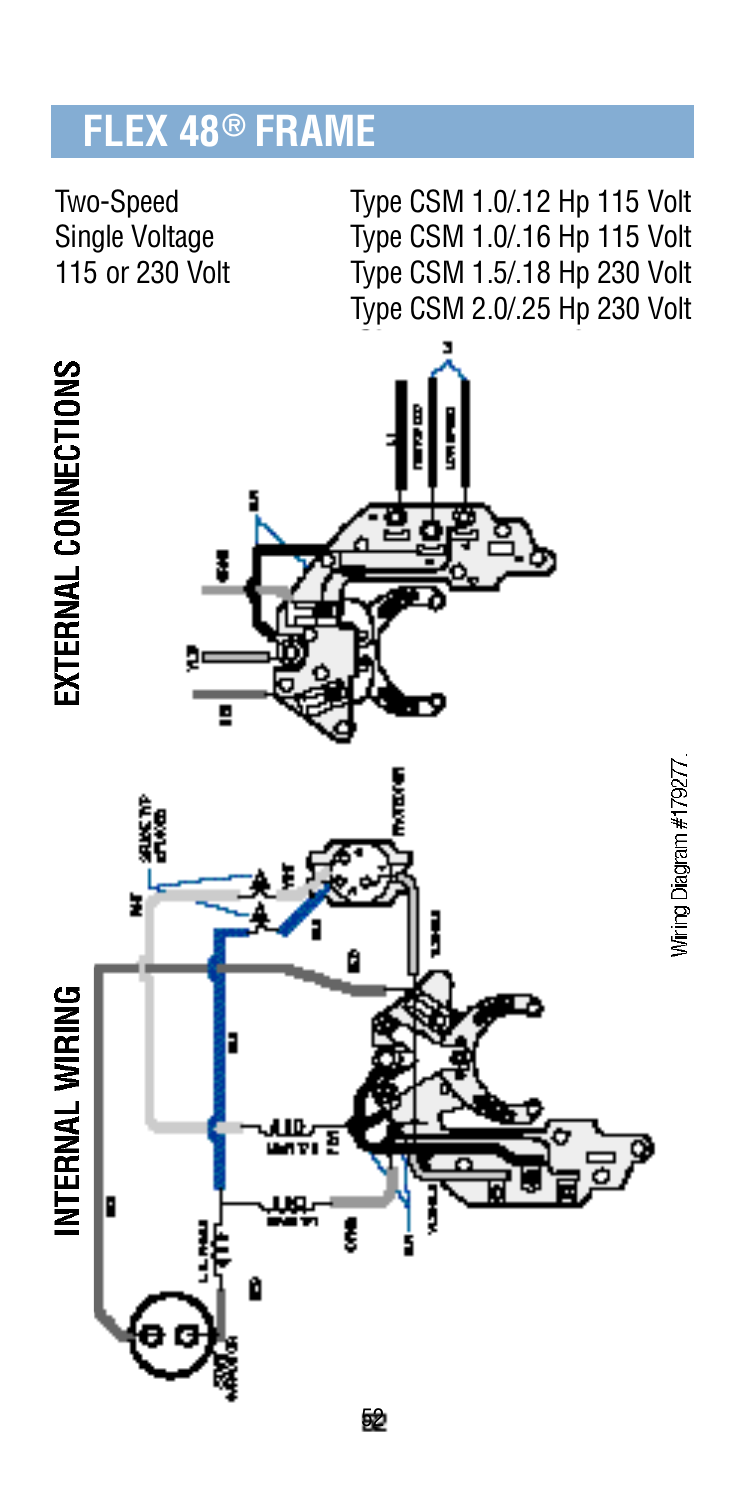# FLEX 48<sup>®</sup>

Single Voltage 115 Volt

#### Type SP- $\frac{1}{2}$  to 1 $\frac{1}{2}$  Hp

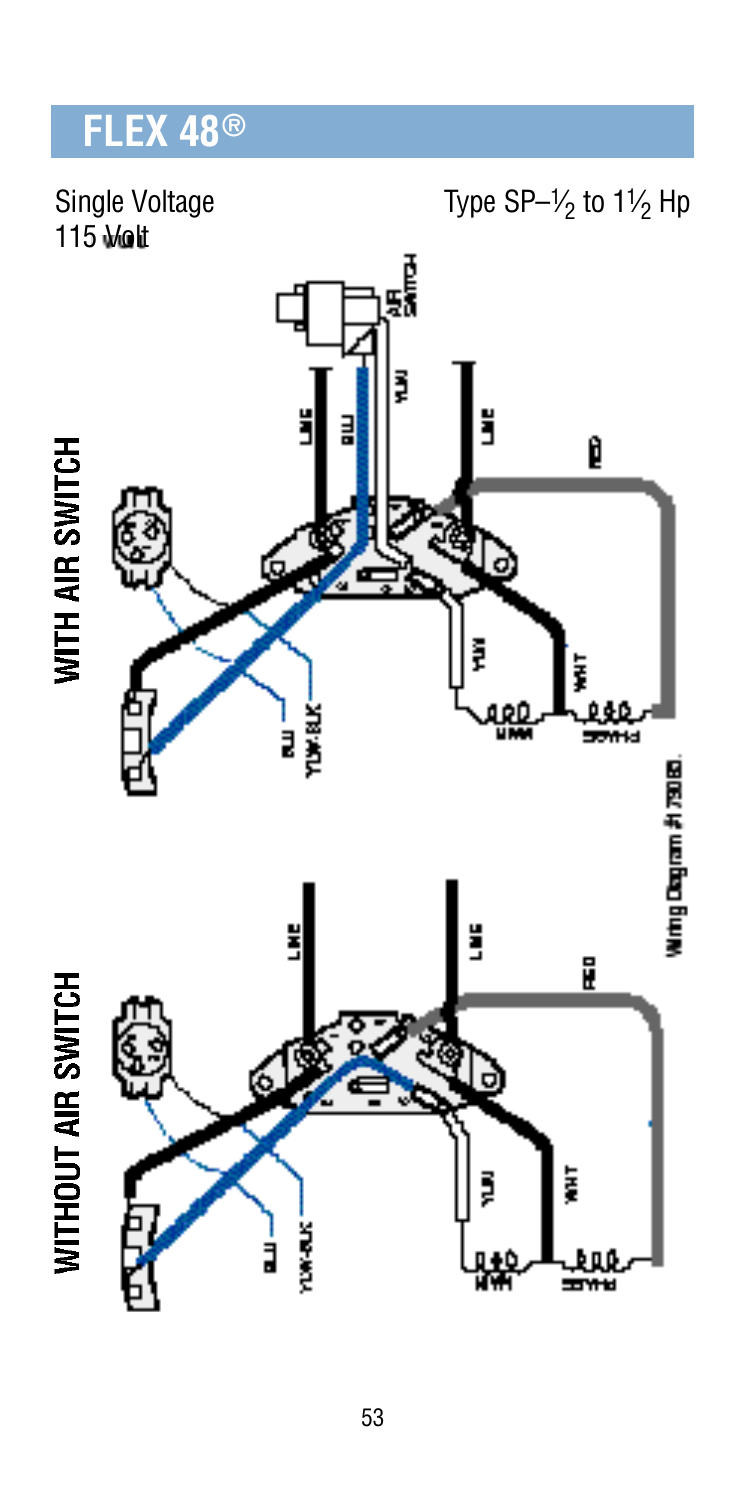# FLEX 48<sup>®</sup>

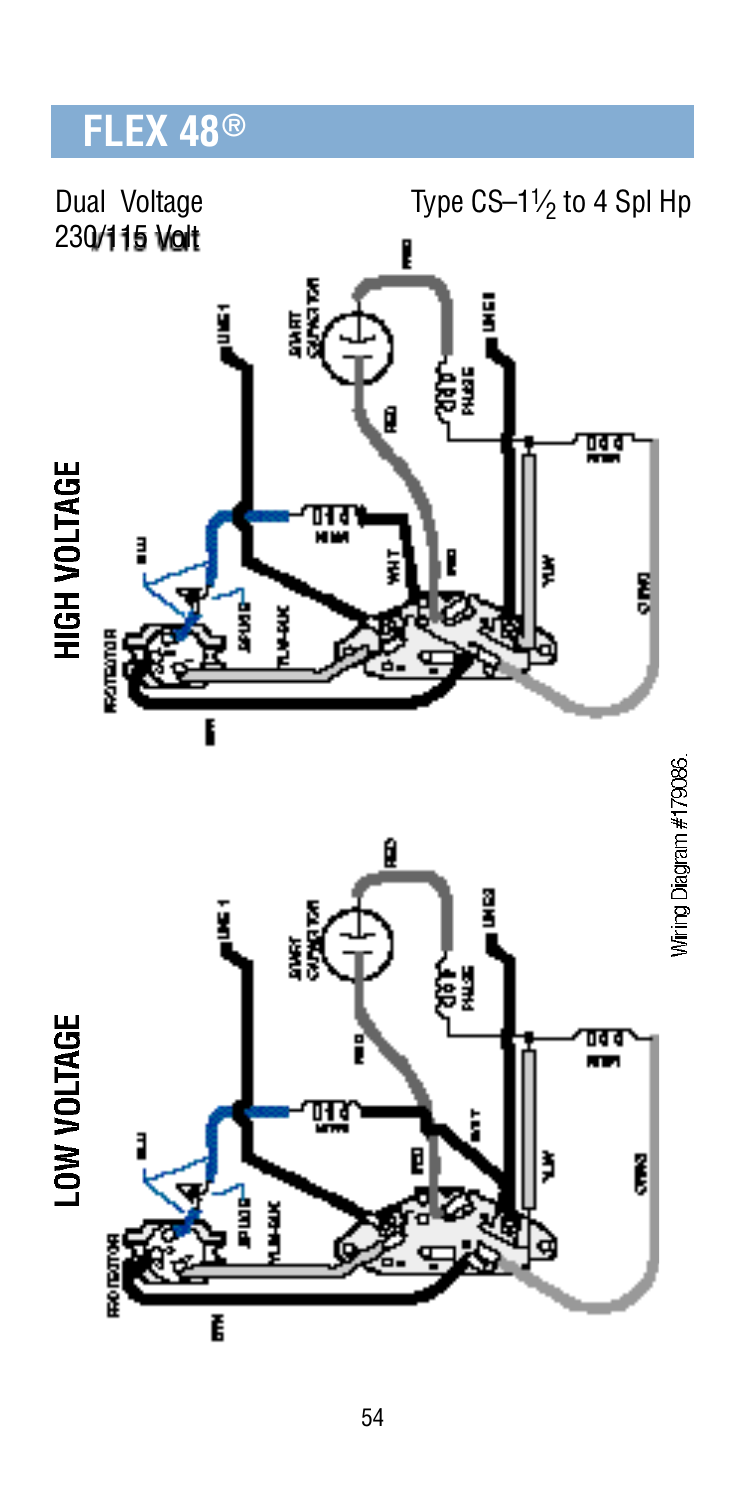## **HOW TO IDENTIFY THE DATE OF MANUFACTURE**

#### **For Century Pool, Spa or Jetted Tub Motors**

To identify the month and year your Century pool, spa or jetted tub motor was manufactured you need to know the serial code.

The serial code on the nameplate is made up of three parts: serial letter (year), serial number (month), and manufacturing sequence number. Example:



*This motor was manufactured in November 1990.*

| Serial<br>Letter | Year | Serial<br>Letter | Year | Serial<br>Letter | Year |
|------------------|------|------------------|------|------------------|------|
| Κ                | 1970 | W                | 1979 | ВF               | 1988 |
|                  | 1971 | χ                | 1980 | BG               | 1989 |
| М                | 1972 | ٧                | 1981 | BН               | 1990 |
| N                | 1973 | 7                | 1982 | BJ               | 1991 |
| P                | 1974 | BА               | 1983 | ВK               | 1992 |
| R                | 1975 | ВB               | 1984 | BL               | 1993 |
| S                | 1976 | ВC               | 1985 | ВM               | 1994 |
|                  | 1977 | ВD               | 1986 | ΒN               | 1995 |
| U                | 1978 | ВE               | 1987 | ΒP               | 1996 |

#### **Serial Letter Designation**

#### **Serial No. Designation**

| Serial<br>Letter | Year | Serial<br>Letter | Year        |
|------------------|------|------------------|-------------|
|                  | JAN. |                  | JULY        |
| 2                | FFB  | 8                | aug         |
| 3                | MAR  | 9                | <b>SEPT</b> |
| 4                | APR  | 10               | 0CT         |
| 5                | MAY  | 11               | NOV         |
| 6                | JUNE | 12               | DFC         |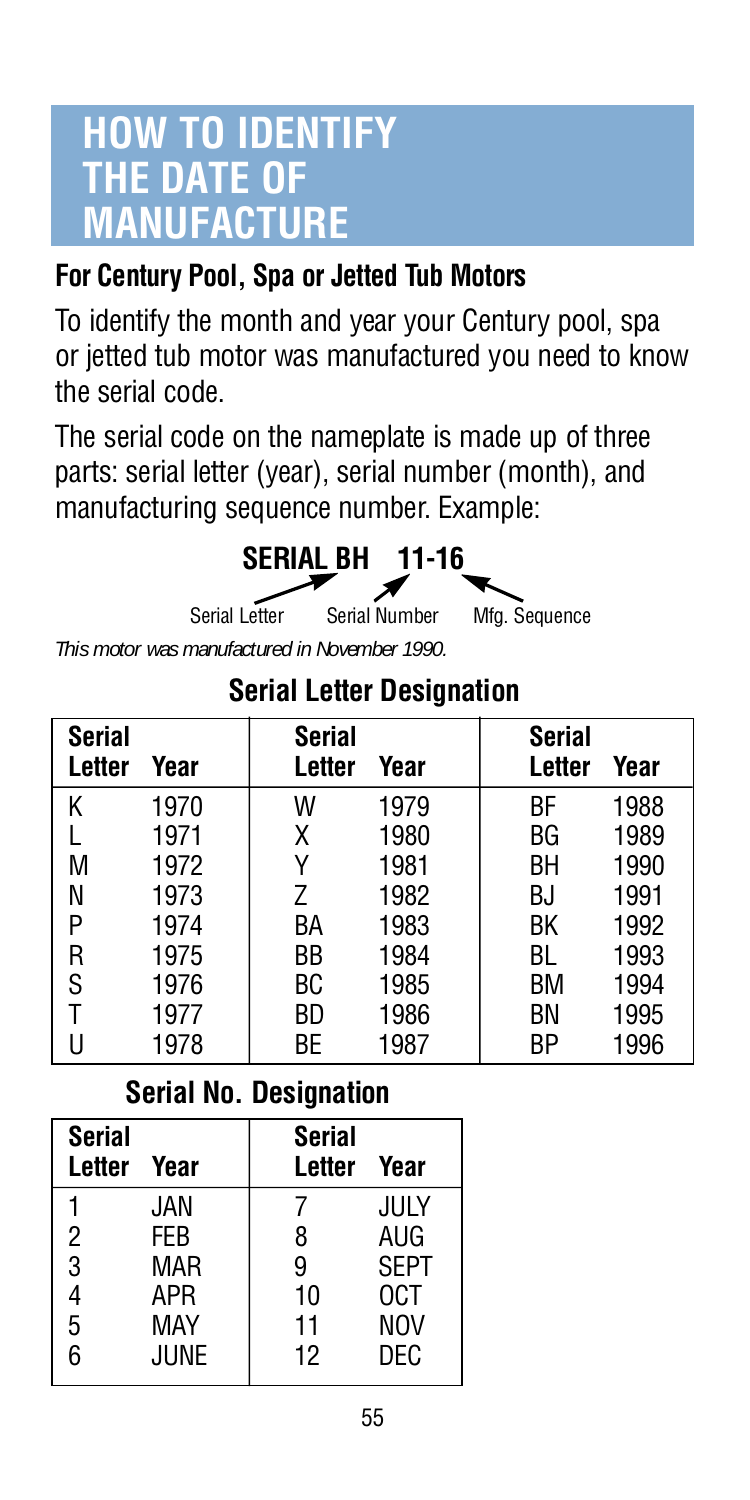# **N E P T U N E® 2 Compartment Motors**

Single Voltage 230 Volt<br>
Type CP **a**  $\frac{11}{2}$  a  $\frac{11}{2}$  283 Hp 11/<sub>2</sub> 2&3 Hp Ä Ë <u>िल</u> Ĭ å<br>D 医心室的医心理 ă I Ş ľ š

**RIGHTER** 

56

Ĕ

Ø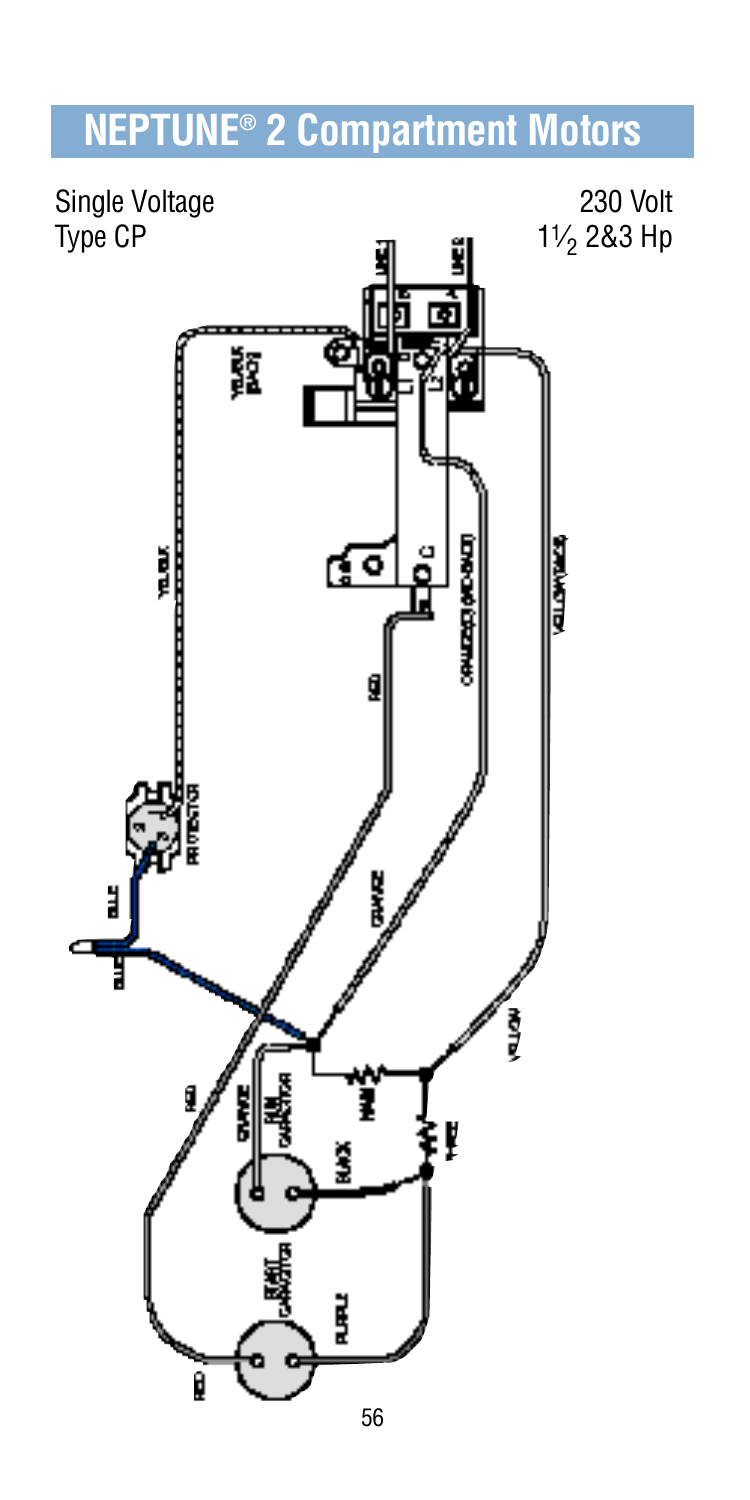# **N E P T U N E® 2 Compartment Motors**

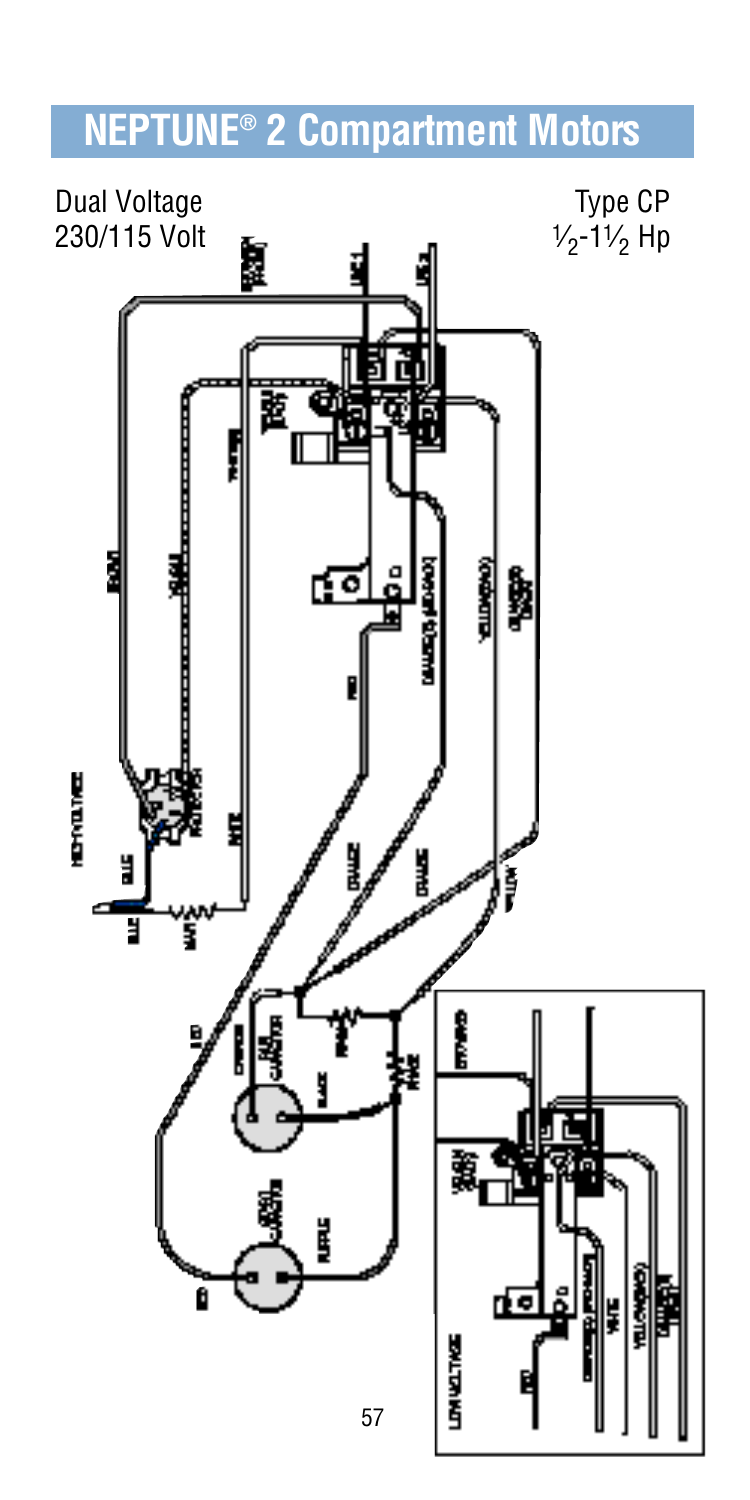# **N E P T U N E® 2 Compartment Motors**